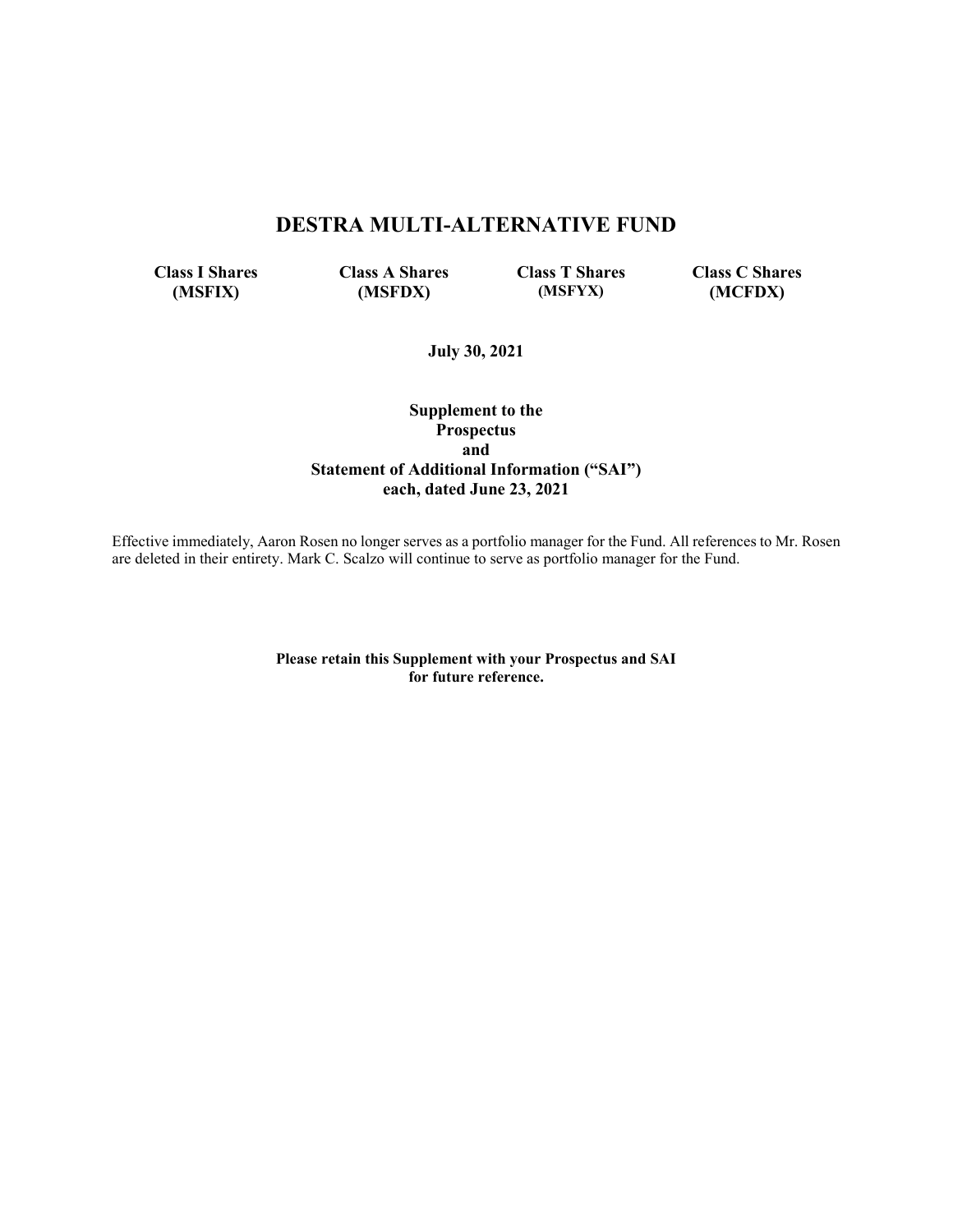# **Maximum Offering of 18,666,666.66 Common Shares**

# **DESTRA MULTI-ALTERNATIVE FUND**

#### **Statement of Additional Information**

| <b>Class I Shares</b> | <b>MSFIX</b> |
|-----------------------|--------------|
| <b>Class A Shares</b> | <b>MSFDX</b> |
| <b>Class T Shares</b> | <b>MSFYX</b> |
| <b>Class C Shares</b> | <b>MCFDX</b> |

#### **June 23, 2021**

Destra Multi-Alternative Fund (the "Fund") is a Delaware statutory trust that is registered under the Investment Company Act of 1940, as amended (the "1940 Act"), as a non-diversified, closed-end management investment company and operates as an interval fund. The Fund makes investments as described in the Fund's prospectus dated June 23, 2021, as may be supplemented from time to time (the "Prospectus"), which is incorporated herein by reference, with the proceeds it receives from the sale of common shares of beneficial interest ("Shares"). There can be no assurance that the Fund will achieve its investment objective.

This Statement of Additional Information (this "Statement of Additional Information") is not a prospectus and is authorized for distribution to prospective investors only if preceded or accompanied by the Prospectus. This Statement of Additional Information is incorporated by reference in its entirety into the Prospectus and should be read in conjunction with the Prospectus. The Fund's audited financial statements and financial highlights appearing in the annual report to Shareholders for the fiscal year ended February 28, 2021 (the "Annual Report") are incorporated by reference into this Statement of Additional Information. No other part of the Annual Report is incorporated by reference herein. A copy of the Prospectus and Annual Report may be obtained upon request and without charge by writing to the Fund at c/o UMB Fund Services, Inc., 235 W. Galena Street, Milwaukee, WI 53212, by calling the Fund toll-free at 844-9DESTRA (933-7872) or by accessing the Fund's "Literature" page on Fund's website at *www.destracapital.com*. The information on the Fund's website is not incorporated by reference into this Statement of Additional Information and investors should not consider it a part of this Statement of Additional Information. The Prospectus, Annual Report and other information about the Fund are also available on the U.S. Securities and Exchange Commission's (the "SEC") website at http://www.sec.gov. The address of the SEC's website is provided solely for the information of prospective investors and is not intended to be an active link.

Capitalized terms used but not defined in this Statement of Additional Information have the meanings ascribed to them in the Prospectus.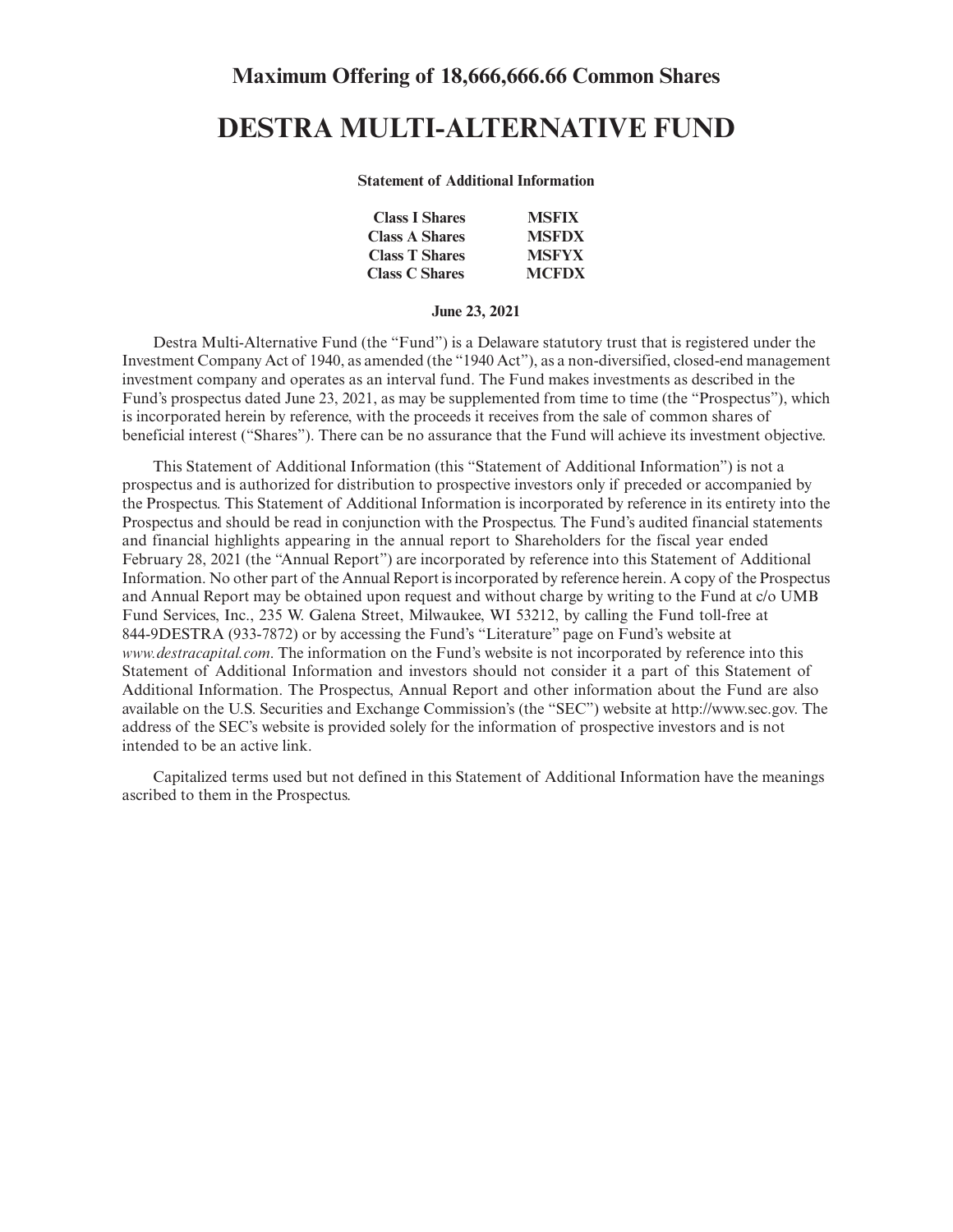# **TABLE OF CONTENTS**

| PORTFOLIO TRANSACTIONS AND BROKERAGE ALLOCATION<br>21<br>CONTROL PERSONS AND PRINCIPAL HOLDERS OF SECURITIES<br>INDEPENDENT REGISTERED PUBLIC ACCOUNTING FIRM<br>APPENDIX A – SUB-ADVISER PROXY VOTING POLICIES AND PROCEDURES | Page           |
|--------------------------------------------------------------------------------------------------------------------------------------------------------------------------------------------------------------------------------|----------------|
|                                                                                                                                                                                                                                | $\overline{1}$ |
|                                                                                                                                                                                                                                | $\overline{1}$ |
|                                                                                                                                                                                                                                | 10             |
|                                                                                                                                                                                                                                | 13             |
|                                                                                                                                                                                                                                | 20             |
|                                                                                                                                                                                                                                |                |
|                                                                                                                                                                                                                                | 22             |
|                                                                                                                                                                                                                                | 22             |
|                                                                                                                                                                                                                                | 22.            |
|                                                                                                                                                                                                                                | 23             |
|                                                                                                                                                                                                                                | 23             |
|                                                                                                                                                                                                                                | 23             |
|                                                                                                                                                                                                                                | 23             |
|                                                                                                                                                                                                                                | 23             |
|                                                                                                                                                                                                                                | $A-1$          |
|                                                                                                                                                                                                                                | $B-1$          |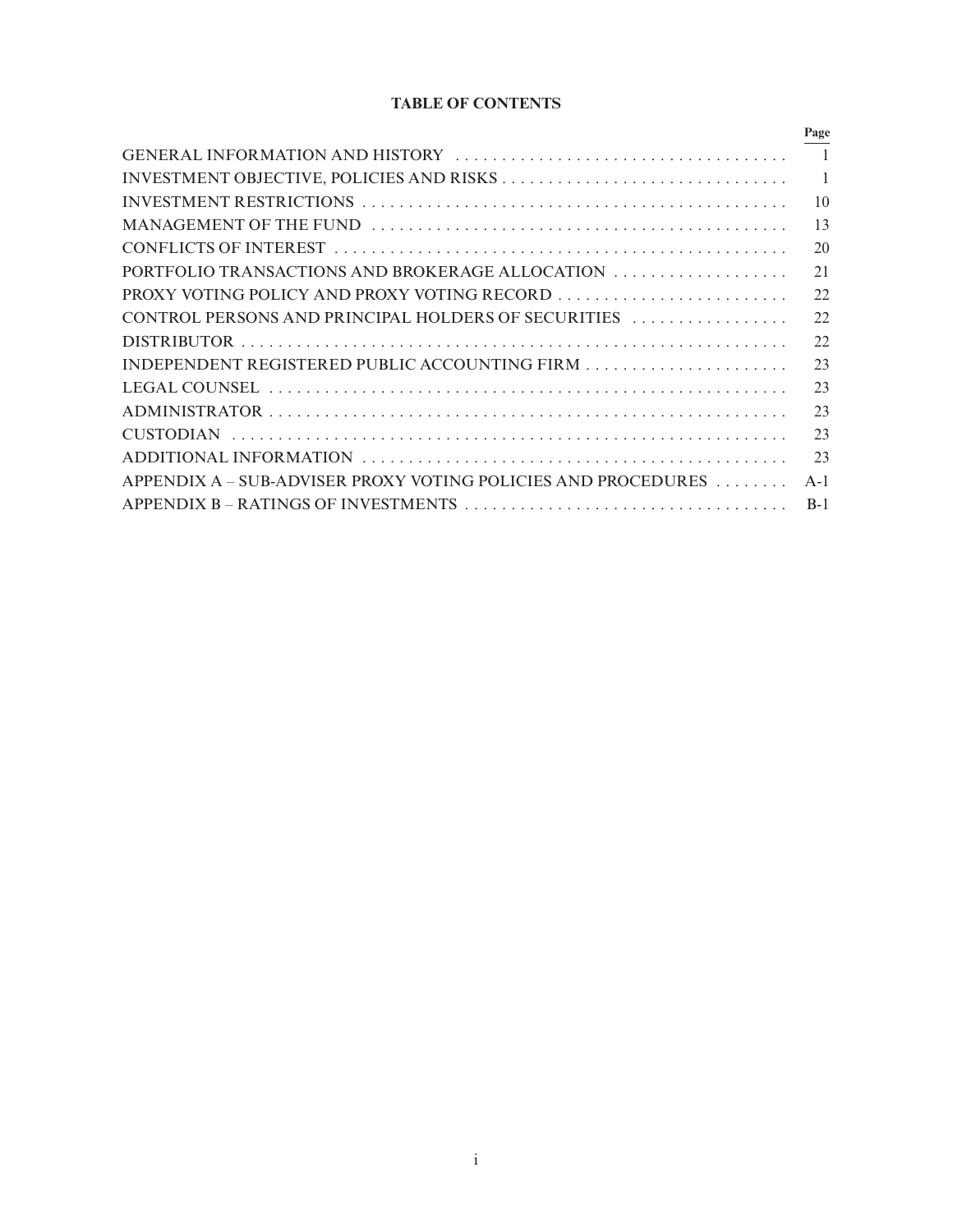## **GENERAL INFORMATION AND HISTORY**

The Destra Multi-Alternative Fund (previously, until November 30, 2018, the Multi-Strategy Growth & Income Fund and prior to that until December 6, 2018, the Destra Alternative Access Fund) (the "Fund" or the "Trust") is a continuously offered, non-diversified, closed-end management investment company that is operated as an interval fund. The Fund was organized as a Delaware statutory trust on June 3, 2011 and commenced operations on March 16, 2012. The Fund's principal office is c/o Destra Capital Advisors LLC, 444 West Lake Street, Suite 1700, Chicago IL 60606, and its telephone number is 844-9DESTRA (933-7872). The investment objective and principal investment strategies of the Fund, as well as the principal risks associated with the Fund's investment strategies, are set forth in the Prospectus. Certain additional investment information is set forth below.

The Fund offers four classes of shares: Class A shares, Class T shares, Class C shares and Class I shares. The Fund's Board of Trustees (the "Board," "Trustees" or "Board of Trustees") may classify and reclassify the shares of the Fund into additional classes of shares at a future date.

## **INVESTMENT OBJECTIVE, POLICIES AND RISKS**

The following disclosure supplements the disclosure set forth under the caption "Types of Investments and Related Risks" in the Prospectus and does not, by itself, present a complete or accurate explanation of the matters disclosed. Prospective investors must refer also to "Types of Investments and Related Risks"in the Prospectus for a complete presentation of the matters disclosed below.

#### **Underlying Funds**

The Fund invests in index-linked or actively managed exchange-traded funds ("ETFs"), mutual funds and closed-end funds (collectively "Underlying Funds"). The expenses of the Fund will generally be higher than the direct expenses of other fund shares. The Fund indirectly bears fees and expenses charged by the Underlying Funds in which the Fund invests in addition to the Fund's direct fees and expenses. See "Summary of Fund Expenses" in the Prospectus for a further description of such fees and their impact on the expenses of the Fund. The Fund may also incur brokerage costs when it purchases shares of Underlying Funds. Furthermore, investments in Underlying Funds could affect the timing, amount and character of distributions to common shareholders and therefore may increase the amount of taxes payable by investors in the Fund. The value of an investment in the Fund will go up and down with the prices of Underlying Fund shares (and other securities) in which the Fund invests. Similarly, the value of the Fund's investments in Underlying Funds will go up and down with the prices of the securities in which the Underlying Funds invest.

The Fund will incur higher and additional expenses when it invests in Underlying Funds. There is also the risk that the Fund may suffer losses due to the investment practices or operations of the Underlying Funds. To the extent that the Fund invests in one or more Underlying Funds that concentrate in a particular industry, the Fund would be vulnerable to factors affecting that industry and the concentrating Underlying Funds' performance, and that of the Fund, may be more volatile than Underlying Funds that do not concentrate. In addition, one Underlying Fund may purchase a security that another Underlying Fund is selling.

The Fund's performance will depend to an extent on the performance of the Underlying Funds (and other assets) in which the Fund invests. The use of leverage by Underlying Funds magnifies gains and losses on amounts invested and increases the risks associated with investing in Underlying Funds. Further, the Underlying Funds are not subject to the Fund's investment policies and restrictions. The Fund generally receives information regarding the portfolio holdings of Underlying Funds only when that information is made available to the public. The Fund cannot dictate how the Underlying Funds invest their assets. The Underlying Funds may invest their assets in securities and other instruments, and may use investment techniques and strategies, that are not described in this Prospectus. Common shareholders bear two layers of fees and expenses with respect to the Fund's investments in Underlying Funds because each of the Fund and the Underlying Fund will charge fees and incur separate expenses. See "Summary of Fund Expenses" for a further description of such fees and their impact on the expenses of the Fund. In addition, subject to applicable 1940 Act limitations, the Underlying Funds themselves may purchase securities issued by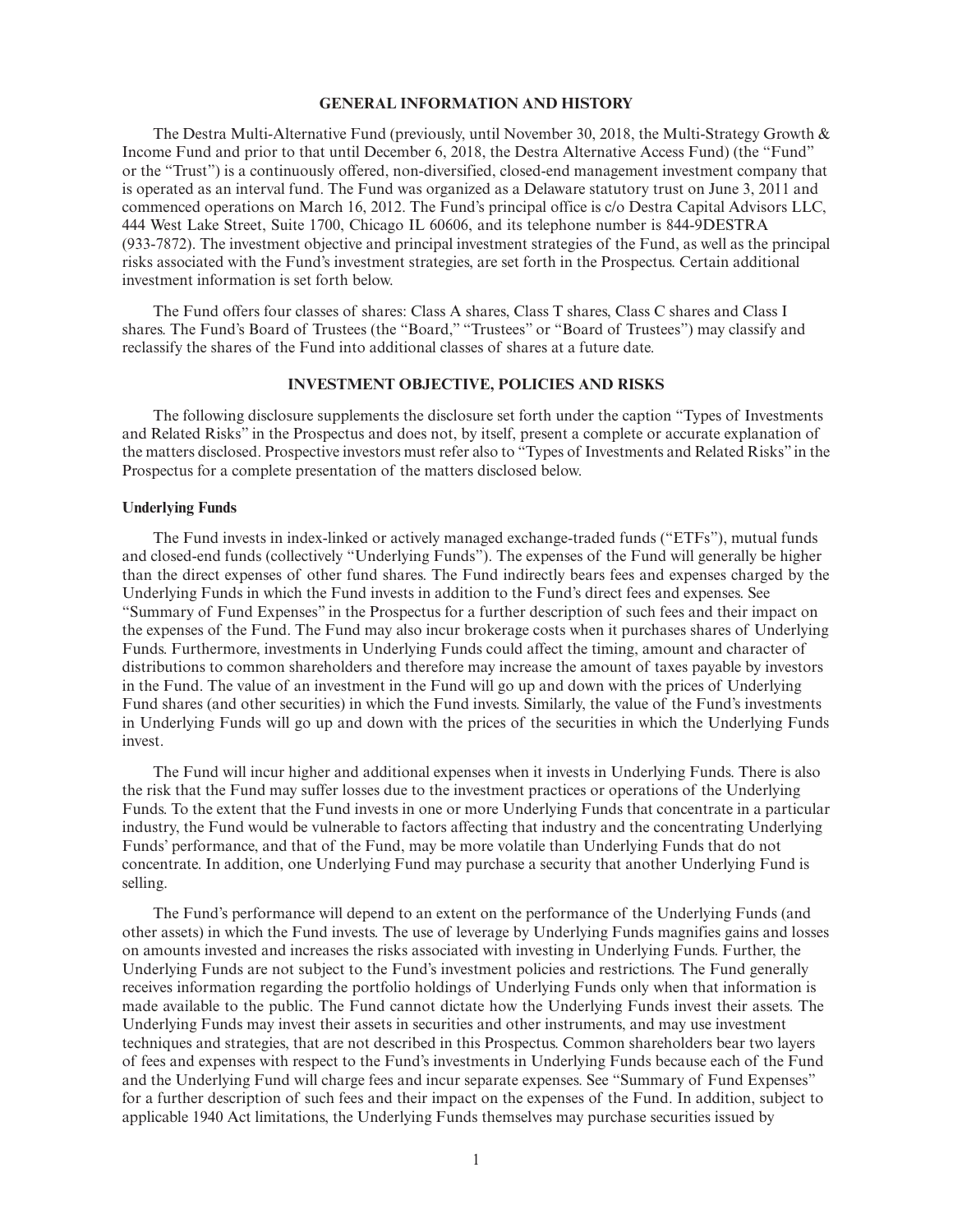registered and unregistered funds (e.g., common stock, preferred stock, auction rate preferred stock), and those investments would be subject to the risks associated with Underlying Funds and unregistered funds (including a third layer of fees and expenses, i.e., the Underlying Fund will indirectly bear fees and expenses charged by the funds in which the Underlying Fund invests, in addition to the Underlying Fund's own fees and expenses). An Underlying Fund with positive performance may indirectly receive a performance fee from the Fund, even when the Fund's overall returns are negative. Additionally, the Fund's investment in an Underlying Fund may result in the Fund's receipt of cash in excess of the Underlying Fund's earnings; if the Fund distributes these amounts, the distributions could constitute a return of capital to Fund shareholders for federal income tax purposes. As a result of these factors, the use of the fund of funds structure by the Fund could therefore affect the amount, timing and character of distributions to shareholders.

The Fund invests in closed-end investment companies or funds. The shares of many closed-end funds, after their initial public offering, frequently trade at a price per share that is less than the net asset value per share, the difference representing the "market discount" of such shares. This market discount may be due in part to the investment objective of long-term appreciation, which is sought by many closed-end funds, as well as to the fact that the shares of closed-end funds are not redeemable by the holder upon demand to the issuer at the next determined net asset value, but rather, are subject to supply and demand in the secondary market. A relative lack of secondary market purchasers of closed-end fund shares also may contribute to such shares trading at a discount to their net asset value.

The Fund may invest in shares of closed-end funds that are trading at a discount to net asset value or at a premium to net asset value. There can be no assurance that the market discount on shares of any closed-end fund purchased by the Fund will ever decrease. In fact, it is possible that this market discount may increase and the Fund may suffer realized or unrealized capital losses due to further decline in the market price of the securities of such closed-end funds, thereby adversely affecting the net asset value of the Fund's shares. Similarly, there can be no assurance that any shares of a closed-end fund purchased by the Fund at a premium will continue to trade at a premium or that the premium will not decrease subsequent to a purchase of such shares by the Fund.

Closed-end funds may issue senior securities (including preferred stock and debt obligations) for the purpose of leveraging the closed-end fund's common shares in an attempt to enhance the current return to such closed-end fund's common shareholders. The Fund's investment in the common shares of closed-end funds that are financially leveraged may create an opportunity for greater total return on its investment, but at the same time may be expected to exhibit more volatility in market price and net asset value than an investment in shares of investment companies without a leveraged capital structure.

Index-based ETFs (and other index funds) in which the Fund may invest may not be able to replicate exactly the performance of the indices they track or benchmark due to transactions costs and other expenses of the ETFs. The Fund may also invest in actively managed ETFs that are subject to management risk as the ETF's investment adviser will apply certain investment techniques and risk analyses in making investment decisions. There can be no guarantee that these will produce the desired results. The shares of closed-end funds frequently trade at a discount to their net asset value. There can be no assurance that the market discount on shares of any closed-end fund purchased by the Fund will ever decrease, and it is possible that the discount may increase. Underlying Funds may not be able to match or outperform their benchmarks.

The Fund's investment in Underlying Funds may be limited by provisions of the 1940 Act, which generally limit the amount the Fund and its affiliates can invest in any one Underlying Fund to 3% of the Underlying Fund's outstanding voting stock. As a result, the Fund may hold a smaller position in an Underlying Fund than if it were not subject to this restriction. In addition, to comply with provisions of the 1940 Act, in any matter upon which Underlying Fund shareholders are solicited to vote, the Adviser may be required to vote Underlying Fund shares in the same proportion as shares held by other shareholders of the Underlying Fund. However, pursuant to exemptive orders issued by the SEC to various ETF fund sponsors, the Fund is permitted to invest in such Underlying Funds in excess of the limits set forth in the 1940 Act subject to certain terms and conditions set forth in such exemptive orders.

## **Business Development Companies (BDCs)**

The Fund may invest in BDCs as a principal part of its strategy. BDCs generally invest in less mature U.S. private companies or thinly traded U.S. public companies which involve greater risk than well-established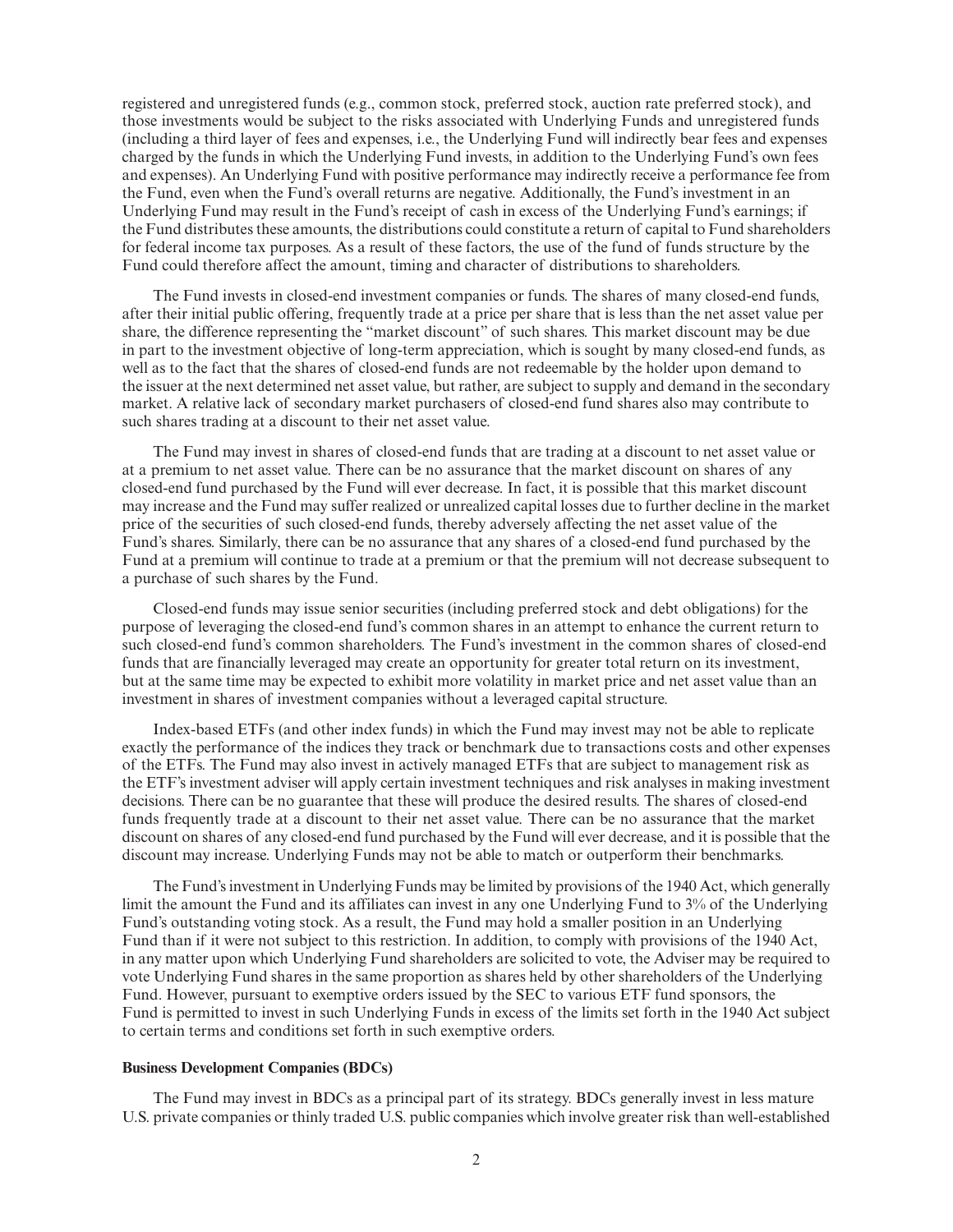publicly-traded companies. While BDCs are expected to generate income in the form of dividends, certain BDCs during certain periods of time may not generate such income. The Fund indirectly bears its proportionate share of any management fees and other operating expenses incurred by the BDCs and of any performance-based or incentive fees payable by the BDCs in which it invests, in addition to the expenses paid by the Fund. BDCs generally charge a management fee of up to 2.0% and up to a 20% incentive fee on income and/or capital gains. The use of leverage by BDCs magnifies gains and losses on amounts invested and increases the risks associated with investing in BDCs. A BDC may make investments with a larger amount of risk of volatility and loss of principal than other investment options and may also be highly speculative and aggressive.

Investments in BDCs may be subject to a high degree of risk. BDCs typically invest in and lend to small and medium-sized private and certain public companies that may not have access to public equity markets or capital raising. As a result, a BDC's portfolio typically will include a substantial amount of securities purchased in private placements, and its portfolio may carry risks similar to those of a private equity or private debt fund. Securities that are not publicly registered may be difficult to value and may be difficult to sell at a price representative of their intrinsic value. Small and medium-sized companies also may have fewer lines of business so that changes in any one line of business may have a greater impact on the value of their stock than is the case with a larger company. Some BDCs invest substantially, or even exclusively, in one sector or industry group and therefore carry risk of that particular sector or industry group. To the extent a BDC focuses its investments in a specific sector, the BDC will be susceptible to adverse conditions and economic or regulatory occurrences affecting the specific sector or industry group, which tends to increase volatility and result in higher risk. Investments in BDCs are subject to various other risks, including management's ability to meet the BDC's investment objective and to manage the BDC's portfolio when the underlying securities are redeemed or sold, during periods of market turmoil and as investors' perceptions regarding a BDC or its underlying investments change. BDC shares are not redeemable at the option of the BDC shareholder and, as with shares of other closed-end funds, they may trade in the secondary market at a discount to their NAV.

#### **Master Limited Partnerships**

The Fund may invest in master limited partnerships ("MLPs"). Investments in publicly traded MLPs, which are limited partnerships or limited liability companies taxable as partnerships, involve some risks that differ from an investment in the common stock of a corporation, including risks related to limited control and limited rights to vote on matters affecting MLPs, risks related to potential conflicts of interest between an MLP and the MLP's general partner, cash flow risks, dilution risks and risks related to the general partner's right to require unit-holders to sell their common units at an undesirable time or price. MLPs may derive income and gains from the exploration, development, mining or production, processing, refining, transportation (including pipelines transporting gas, oil, or products thereof), or the marketing of any mineral or natural resources. MLPs may be subject to legal and other restrictions on resale or will otherwise be less liquid than publicly traded securities. Certain MLP securities may trade in lower volumes due to their smaller capitalizations. Accordingly, those MLPs may be subject to more abrupt or erratic price movements and may lack sufficient market liquidity to enable the Fund to effect sales at an advantageous time or without a substantial drop in price. As a result, these investments may be difficult to dispose of at a fair price at the times when the Fund believes it is desirable to do so. MLPs are generally considered interest-rate sensitive investments. During periods of interest rate volatility, these investments may not provide attractive returns, which may adversely impact the overall performance of the Fund. The benefit the Fund will derive from its investments in MLPs will be largely dependent on the MLPs being treated as partnerships and not as corporations for federal income tax purposes. Therefore, treatment of an MLP as a corporation for federal income tax purposes would result in a reduction in the after-tax return to the Fund.

#### **Fixed-Income Instruments**

The Fund invests in fixed-income instruments, such as high-yield corporate debt securities or bonds. Corporate bonds and other fixed-income instruments are typically originated, negotiated and structured by a U.S. or foreign commercial bank, insurance company, finance company or other financial institution (the "Underwriter") for a group of investors ("Bond Investors"). In secured fixed-income instrument offerings, an institution, typically but not always an agent affiliated with the Underwriter, holds any collateral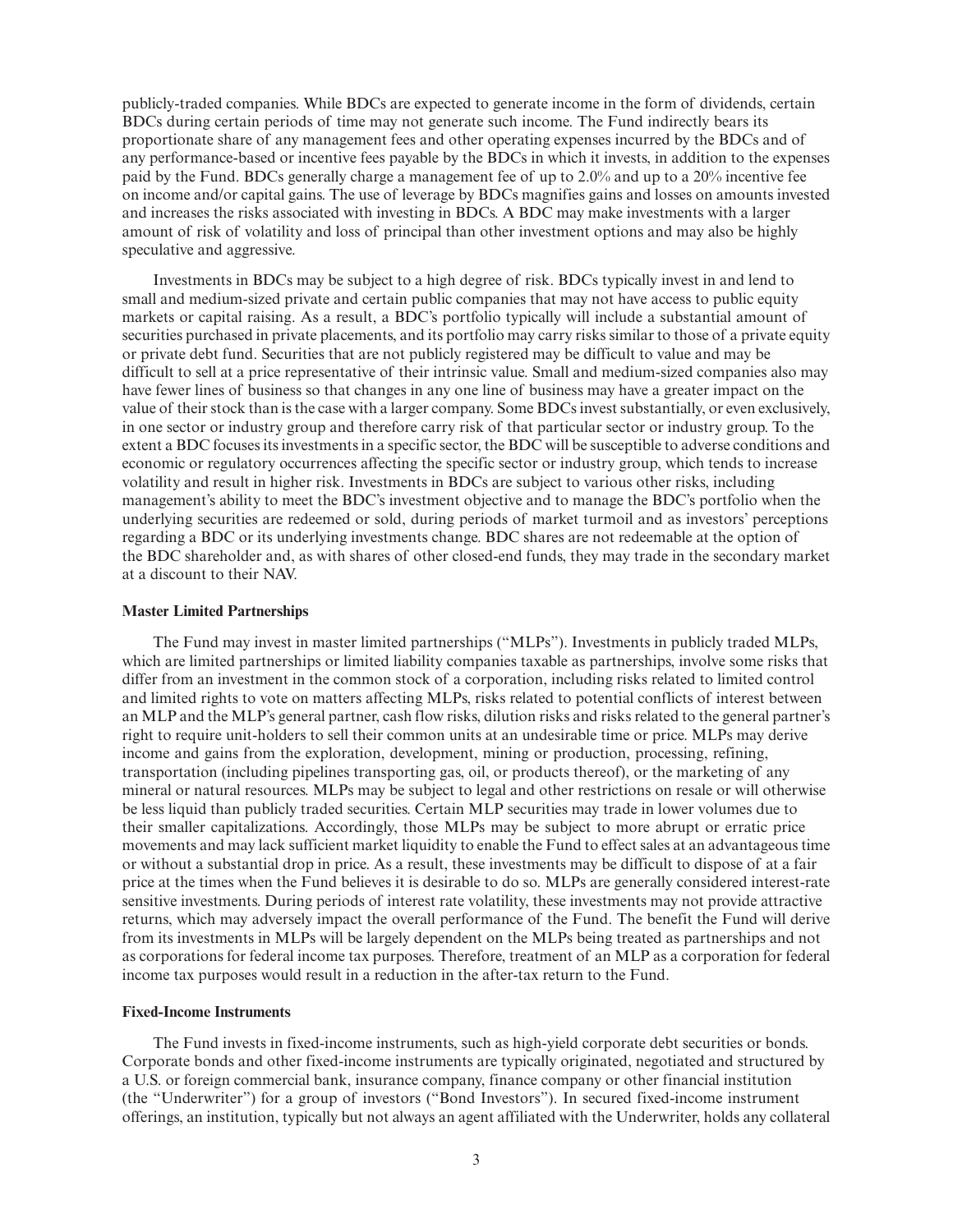on behalf of the Bond Investors. The Fund may purchase fixed-income instruments either directly from the Underwriter or from a Bond Investor.

An issuer of fixed-income instruments must typically comply with the terms contained in a note purchase agreement or indenture between the issuer and the holders of the instruments (the "Bond Agreement"). These Bond Agreements generally detail the schedule of payments and also place certain restrictive financial and other covenants on the issuer, similar to those in loan agreements. A trustee typically administers and enforces the terms of the Bond Agreement and the fixed-income instrument on behalf of all holders of the instrument.

The rights of holders of high-yield corporate debt securities or bonds are generally subordinate to any existing senior or secured lenders in the issuer's capital structure and are structurally subordinated to the rights of any existing or future lenders to an issuer's subsidiaries that do not guarantee the high-yield corporate debt securities or bonds, and thus have a lower priority in payment than such lenders.

#### **Risks of Foreign Investments**

Investments in foreign issuers or securities principally traded outside the United States may involve special risks due to foreign economic, political and legal developments, including favorable or unfavorable changes in currency exchange rates, exchange control regulations (including currency blockage), expropriation, nationalization or confiscatory taxation of assets, and possible difficulty in obtaining and enforcing judgments against foreign entities. The Fund may be subject to foreign taxation on realized capital gains, dividends or interest payable on foreign securities, on transactions in those securities and on the repatriation of proceeds generated from those securities. Transaction-based charges are generally calculated as a percentage of the transaction amount and are paid upon the sale or transfer of portfolio securities subject to such taxes. Any taxes or other charges paid or incurred by the Fund in respect of its foreign securities will reduce the Fund's yield.

In addition, the tax laws of some foreign jurisdictions in which the Fund may invest are unclear and interpretations of such laws can change over time. As a result, to comply with guidance related to the accounting and disclosure of uncertain tax positions under generally accepted accounting principles ("GAAP"), the Fund may be required to accrue for book purposes certain foreign taxes in respect of its foreign securities or other foreign investments that it may or may not ultimately pay. Such tax accruals will reduce the Fund's NAV at the time accrued, even though, in some cases, the Fund ultimately will not pay the related tax liabilities. Conversely, the Fund's NAV will be increased by any tax accruals that are ultimately reversed.

Issuers of foreign securities are subject to different, often less comprehensive, accounting, custody, reporting and disclosure requirements than U.S. issuers. The securities of some foreign governments, companies and securities markets are less liquid, and at times more volatile, than comparable U.S. securities and securities markets. Foreign brokerage commissions and related fees also are generally higher than those in the United States. Investments in foreign securities also may be affected by different custody and/or settlement practices or delayed settlements in some foreign markets. The laws of some foreign countries may limit the Fund's ability to invest in securities of certain issuers located in those countries. Foreign countries may have reporting requirements with respect to the ownership of securities, and those reporting requirements may be subject to interpretation or change without prior notice to investors. No assurance can be given that the Fund will satisfy applicable foreign reporting requirements at all times.

#### **Short Sales**

The Fund may engage in short sales of securities. A short sale is a transaction in which the Fund sells a security it does not own as a means of attractive financing for purchasing other assets or in anticipation that the market price of that security will decline. The Fund may make short sales for financing, for risk management, to maintain portfolio flexibility or to enhance income or gain. The Fund does not intend to enter into short sales (other than short sales "against the box") if immediately after such sales the aggregate of the value of all collateral plus the amount in such segregated account exceeds 50% of the value of the Fund's net assets. This percentage may be varied by action of the Board of Trustees. A short sale is "against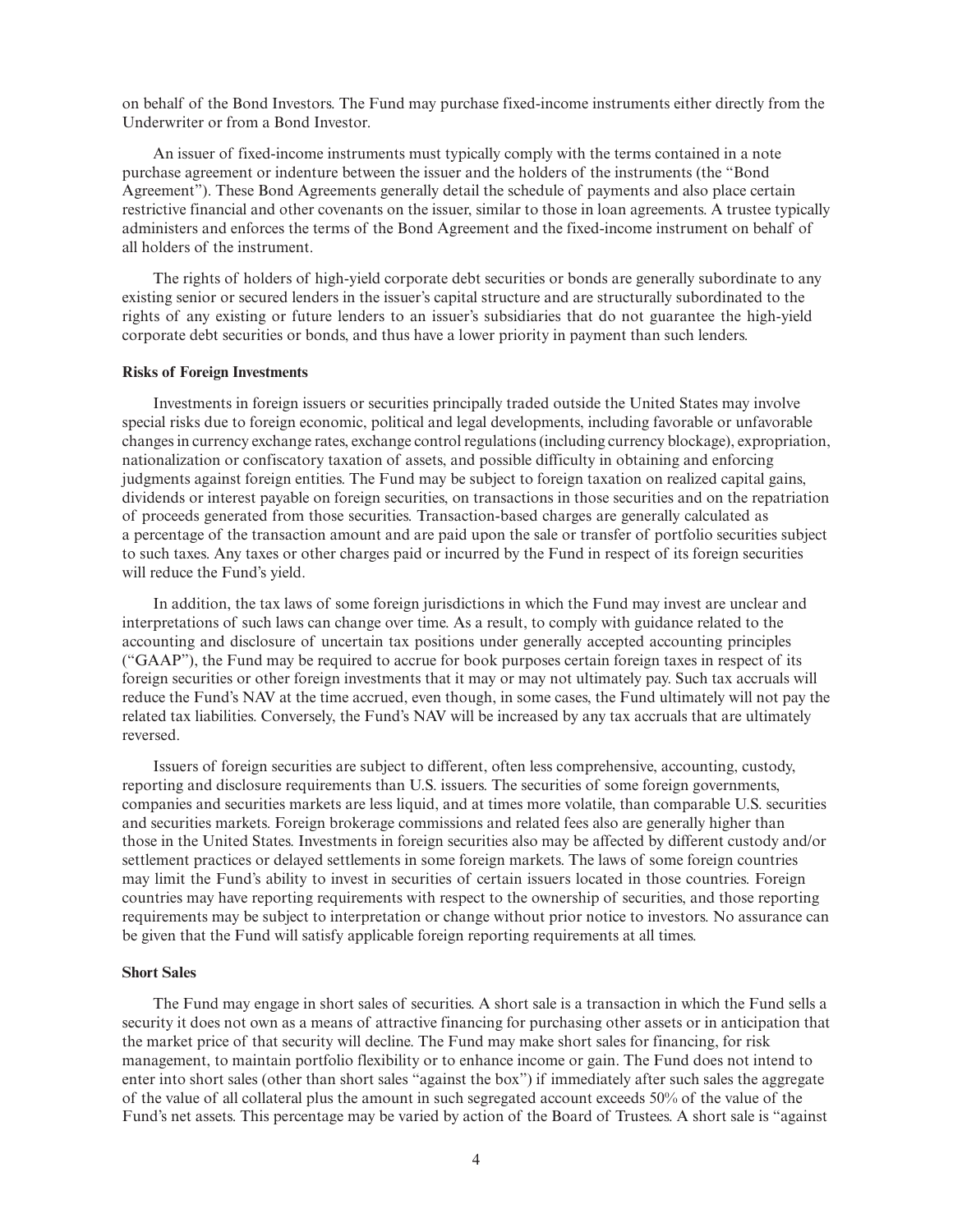the box" to the extent the Fund contemporaneously owns, or has the right to obtain at no added cost, securities identical to those sold short.

When the Fund makes a short sale, it must borrow the security sold short and deliver it to the broker-dealer through which it made the short sale as collateral for its obligation to deliver the security upon conclusion of the sale. The Fund may have to pay a fee to borrow particular securities and is often obligated to pay over any payments received on such borrowed securities.

The Fund's obligation to replace the borrowed security may be secured by collateral deposited with the broker-dealer, usually cash, U.S. government securities or other liquid securities. The Fund may also be required to designate on its books and records similar collateral with its custodian to the extent, if any, necessary so that the aggregate collateral value is at all times at least equal to the current market value of the security sold short. Depending on arrangements made with the broker-dealer from which it borrowed the security regarding payment over of any payments received by the Fund on such security, the Fund may not receive any payments (including interest) on its collateral deposited with such broker-dealer.

Short selling involves a number of risks. If a security sold short increases in price, the Fund may have to cover its short position at a higher price than the short sale price, resulting in a loss. The Fund may, but is not expected to, have substantial short positions and may engage in short sales where it does not own or have the immediate right to acquire the security sold short, and as such must borrow those securities to make delivery to the buyer under the short sale transaction. The Fund may not be able to borrow a security that it needs to deliver or it may not be able to close out a short position at an acceptable price and may have to sell related long positions earlier than it had expected. Thus, the Fund may not be able to successfully implement any short sale strategy it employs due to limited availability of desired securities or for other reasons. Also, there is the risk that the counterparty to a short sale may fail to honor its contractual terms, causing a loss to the Fund.

Until the Fund replaces a security borrowed in connection with a short sale, it may be required to maintain a segregated account of cash or liquid assets with a broker or custodian to cover the Fund's short position.

Generally, securities held in a segregated account cannot be sold unless they are replaced with other liquid assets. The Fund's ability to access the pledged collateral may also be impaired in the event the broker becomes bankrupt, insolvent or otherwise fails to comply with the terms of the contract. In such instances, the Fund may not be able to substitute or sell the pledged collateral and may experience significant delays in obtaining any recovery in a bankruptcy or other reorganization proceeding. Additionally, the Fund must maintain sufficient liquid assets, less any additional collateral pledged to the broker, marked-to-market daily, to cover the borrowed securities obligations. This may limit the Fund's investment flexibility, as well as its ability to meet other current obligations.

In times of unusual or adverse market, economic, regulatory or political conditions, the Fund may not be able, fully or partially, to implement its short selling strategy. Periods of unusual or adverse market, economic, regulatory or political conditions generally may exist for as long as six months and, in some cases, much longer.

#### **Private and Hedge Funds**

When the Fund invests in securities issued by private investment funds and hedge funds, it will bear its pro rata portion of the funds' expenses. These expenses are in addition to the direct expenses of the Fund's own operations, thereby increasing indirect costs and potentially reducing returns to shareholders. A fund in which the Fund invests has its own investment risks, and those risks can affect the value of the private fund's or hedge fund's shares and therefore the value of the Fund's investments. There can be no assurance that the investment objective of a private fund or hedge fund will be achieved. A private investment fund or hedge fund may change its investment objective or policies without the Fund's approval, which could force the Fund to withdraw its investment from such fund at a time that is unfavorable. In addition, one private fund or hedge fund may buy the same securities that another investment fund sells. Therefore, the Fund would indirectly bear the costs of these trades without accomplishing any investment purpose. Hedge funds often engage in speculative investment practices such as leverage, short-selling, arbitrage, hedging, derivatives, and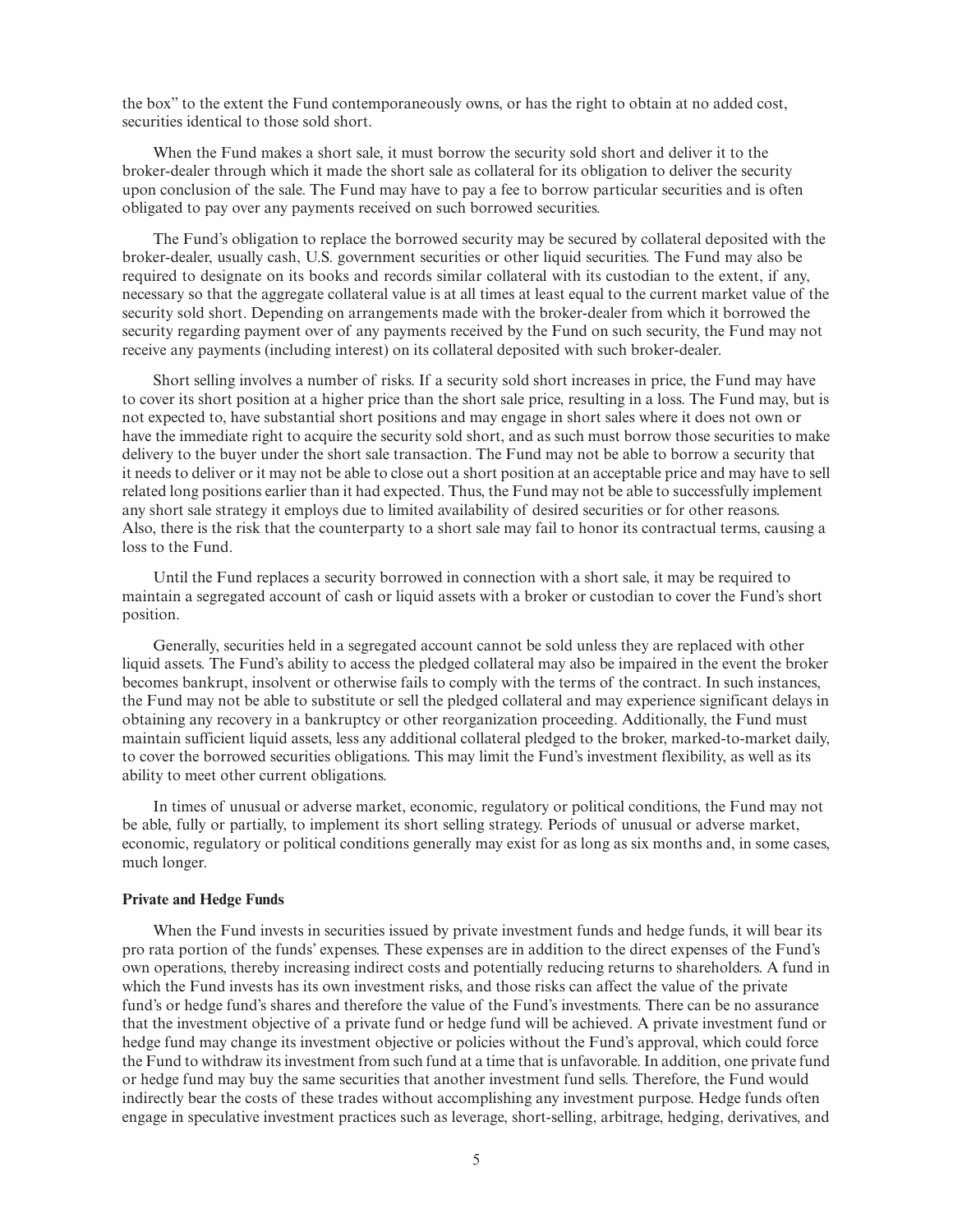other strategies that may increase investment loss. Hedge funds can be highly illiquid and often charge high fees that can erode performance. Additionally, private funds and hedge funds may involve complex tax structures and delays in distributing tax information.

#### **Real Estate Investment Trusts**

Real estate investment trusts ("REITs") are typically publicly-traded corporations or trusts that invest in residential or commercial real estate. REITs generally can be divided into the following three types: (i) equity REITs, which invest the majority of their assets directly in real property and derive their income primarily from rents and capital gains or real estate appreciation; (ii) mortgage REITs, which invest the majority of their assets in real estate mortgage loans and derive their income primarily from interest payments; and (iii) hybrid REITs which combine the characteristics of equity REITs and mortgage REITs. Generally, dividends received by the Fund from REIT shares and distributed to the Fund's shareholders are not likely to constitute "qualified dividend income" eligible for the reduced tax rate applicable to qualified dividend income; therefore, the portion of the dividend income attributable to REIT shares held by the Fund that shareholders of the Fund receive will likely be treated as ordinary income and taxed at a higher rate than dividends eligible for the reduced tax rate applicable to qualified dividend income. Fund distribution payments, however, that are attributable to qualified REIT dividends received by the Fund may be designated by the Fund as Section 199A dividends, which may be taxed to individuals and other non-corporate Shareholders at a reduced effective federal income tax rate. The Fund will indirectly bear its proportionate share of any management and other expenses paid by REITs in which it invests in addition to expenses paid by the Fund.

Investment in REITs may subject the Fund to risks associated with the direct ownership of real estate, such as decreases in real estate values, overbuilding, increased competition and other risks related to local or general economic conditions, increases in operating costs and property taxes, changes in zoning laws, casualty or condemnation losses, possible environmental liabilities, regulatory limitations on rent and fluctuations in rental income. Equity REITs generally experience these risks directly through fee or leasehold interests, whereas mortgage REITs generally experience these risks indirectly through mortgage interests, unless the mortgage REIT forecloses on the underlying real estate. Changes in interest rates may also affect the value of the Fund's investment in REITs. For instance, during periods of declining interest rates, certain mortgage REITs may hold mortgages that the mortgagors elect to prepay, which prepayment may diminish the yield on securities issued by those REITs.

Certain REITs have relatively small market capitalizations, which may tend to increase the volatility of the market price of their securities.

Furthermore, REITs are dependent upon specialized management skills and have limited diversification and are, therefore, subject to risks inherent in operating and financing a limited number of projects. REITs are also subject to heavy cash flow dependency, defaults by borrowers and the possibility of failing to qualify for tax-free pass-through of income under the Code and to maintain exemption from the registration requirements of the 1940 Act. By investing in REITs indirectly through the Fund, a shareholder will bear not only his or her proportionate share of the expenses of the Fund, but also, indirectly, similar expenses of the REITs. In addition, REITs depend generally on their ability to generate cash flow to make distributions to shareholders.

## **Restricted and Illiquid Investments**

The Fund may not be able to readily dispose of illiquid investments at prices that approximate those at which the Fund could sell such investments if they were more widely traded and, as a result of such illiquidity, the Fund may have to sell other investments or engage in borrowing transactions if necessary to raise cash to meet its obligations.

The Fund may purchase certain securities eligible for resale to qualified institutional buyers as contemplated by Rule 144A under the Securities Act of 1933, as amended (the "Securities Act") (such securities, "Rule 144A Securities"). Rule 144A provides an exemption from the registration requirements of the Securities Act for the resale of certain restricted securities to certain qualified institutional buyers. One effect of Rule 144A is that certain restricted securities may be considered liquid, though no assurance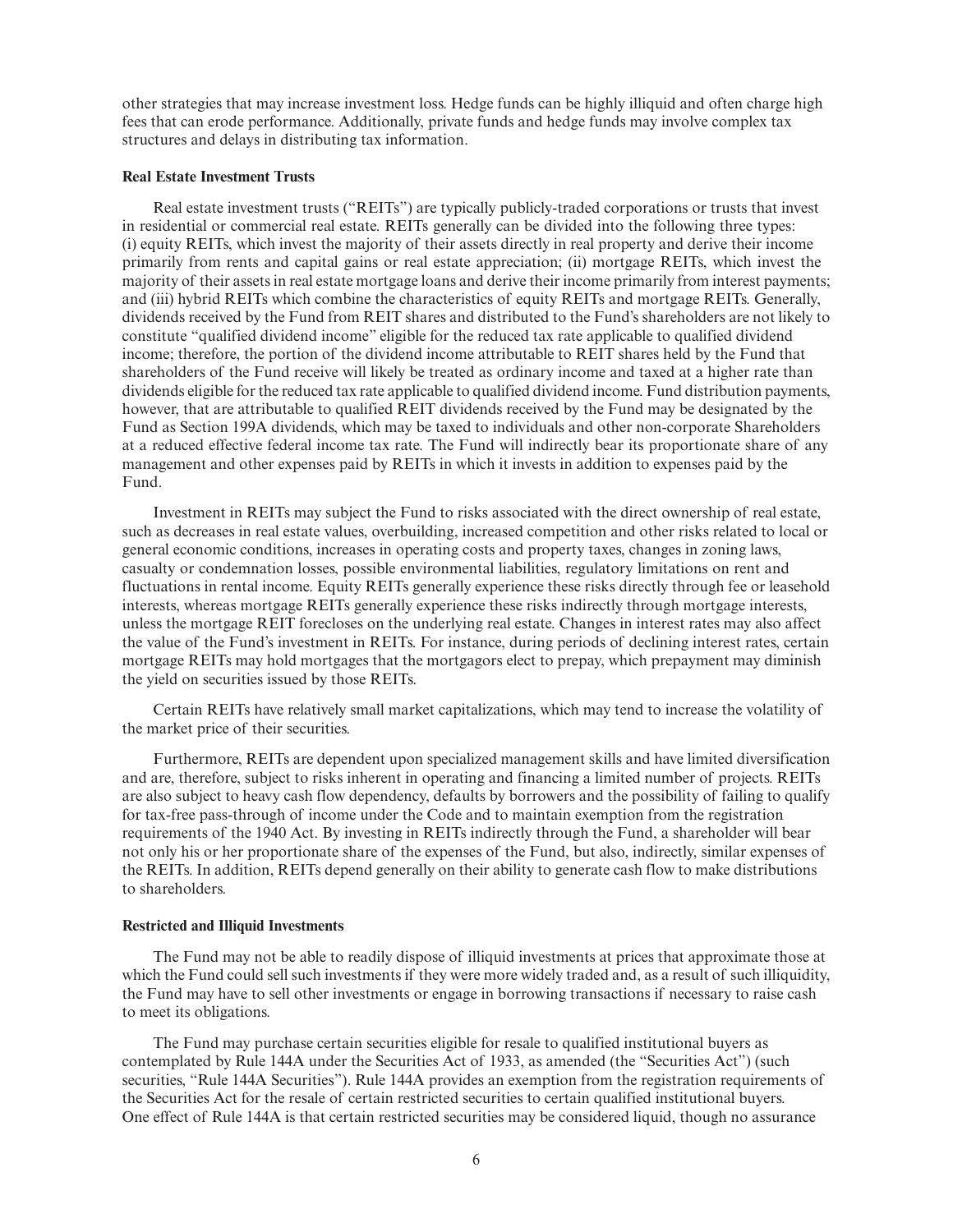can be given that a liquid market for Rule 144A Securities will develop or be maintained. However, where a substantial market of qualified institutional buyers has developed for certain unregistered securities purchased by the Fund pursuant to Rule 144A under the Securities Act, the Fund intends to treat such securities as liquid investments in accordance with procedures approved by the Board. Because it is not possible to predict with assurance how the market for Rule 144A Securities will develop, the Board directs Destra Capital Advisors LLC ("Destra" or the "Adviser") and Validus Growth Investors, LLC, doing business as Validus Investment Advisors, ("Validus" or the "Sub-Adviser") (Validus together with Destra are referred to herein as the "Advisers") to carefully monitor the Fund's investments in such securities with particular regard to trading activity, availability of reliable price information and other relevant information. To the extent that, for a period of time, qualified institutional buyers cease purchasing restricted securities pursuant to Rule 144A, the Fund's investing in such securities may have the effect of increasing the level of illiquidity in its investment portfolio during such period.

#### **Equity Securities**

In addition to common stock, the Fund may invest in other equity securities, including preferred stock, convertible securities, contingent convertible securities and depositary receipts.

*Preferred Stock.* Preferred stock has a preference over common stock in liquidation (and generally dividends as well) but is subordinated to the liabilities of the issuer in all respects. As a general rule, the market value of preferred stock with a fixed dividend rate and no conversion element varies inversely with interest rates and perceived credit risk, while the market price of convertible preferred stock generally also reflects some element of conversion value. Because preferred stock is junior to debt securities and other obligations of the issuer, deterioration in the credit quality of the issuer will cause greater changes in the value of the issuer's preferred stock than in more senior credit securities with similar stated yield characteristics. Unlike interest payments on debt securities, preferred stock dividends are payable only if declared by the issuer's board of directors. Preferred stock also may be subject to optional or mandatory redemption provisions.

*Convertible Securities.* Convertible securities are bonds, debentures, notes, preferred stocks or other securities that may be converted into or exchanged for a specified amount of common stock or other equity security of the same or a different issuer within a particular period of time at a specified price or formula. A convertible security entitles its holder to receive interest that is generally paid or accrued on debt or a dividend that is paid on preferred stock until the convertible security matures or is redeemed, converted or exchanged. Before conversion, convertible securities have characteristics similar to nonconvertible income securities in that they ordinarily provide a stable stream of income with generally higher yields than those of common stocks of the same or similar issuers, but lower yields than comparable nonconvertible securities. The investment value of a convertible security is influenced by changes in interest rates, with investment value declining as interest rates increase and increasing as interest rates decline. The credit standing of the issuer and other factors also may have an effect on the convertible security's investment value. Convertible securities rank senior to common stock in a corporation's capital structure but are usually subordinated to comparable nonconvertible securities. Convertible securities may be subject to redemption at the option of the issuer at a price established in the convertible security's governing instrument.

*Depositary Receipts*. The Fund may hold investments in sponsored and unsponsored ADRs and other similar global instruments. ADRs typically are issued by a U.S. bank or trust company and evidence ownership of underlying securities issued by a non-U.S. corporation. Unsponsored ADR programs are organized independently and without the cooperation of the issuer of the underlying securities. As a result, available information concerning the issuer may not be as current as for sponsored ADRs and the prices of unsponsored ADRs may be more volatile than if such instruments were sponsored by the issuer. Investments in ADRs present the additional investment considerations of non-U.S. securities.

#### **LIBOR Transition**

The Fund's investments, payment obligations and financing terms may be based on floating rates, such LIBOR. LIBOR is used extensively in the U.S. and globally as a "benchmark" or "reference rate" for various commercial and financial contracts, including corporate and municipal bonds, bank loans, asset-backed and mortgage-related securities, interest rate swaps and other derivatives. On July 27, 2017, the head of the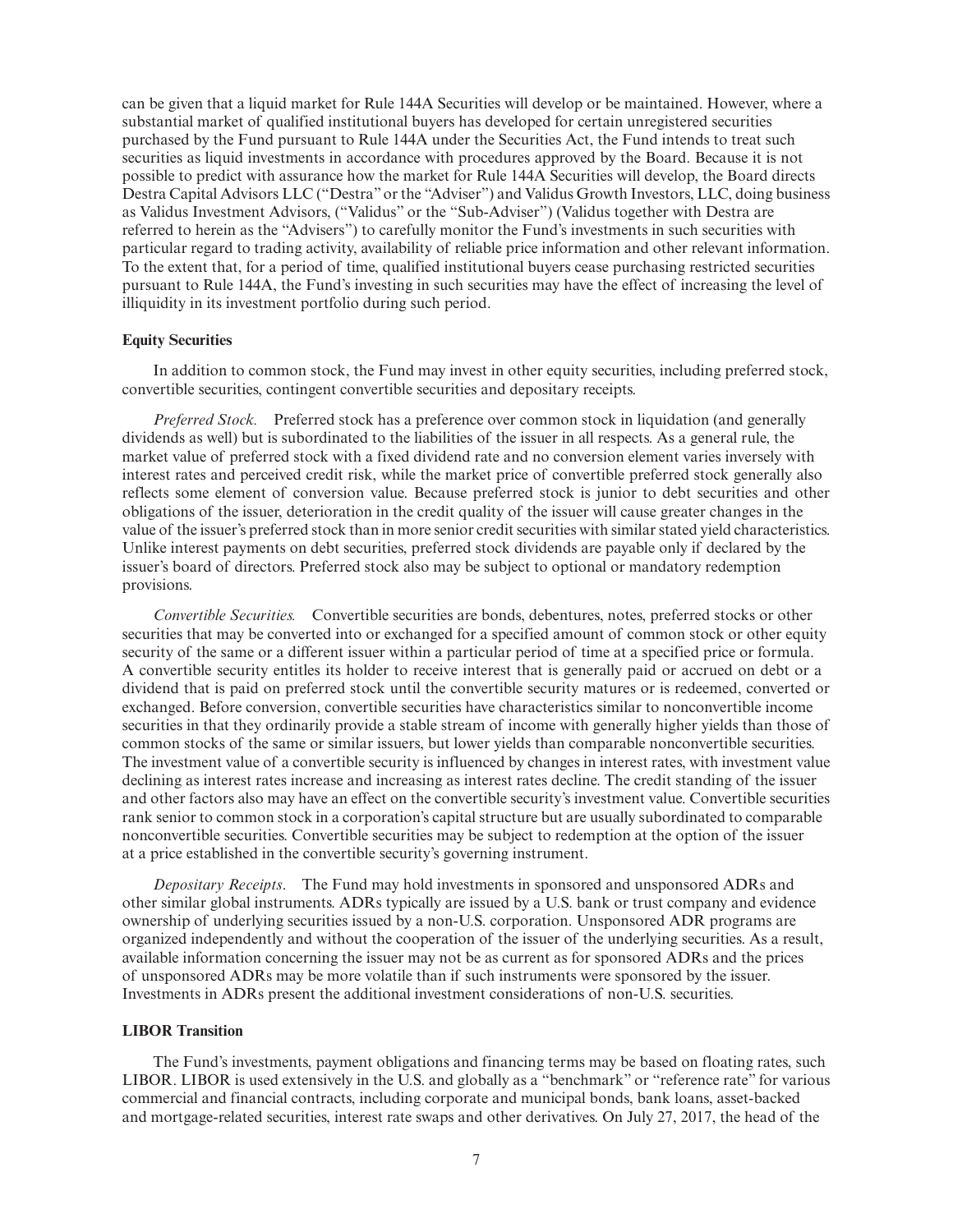UK Financial Conduct Authority announced a desire to phase out the use of LIBOR by the end of 2021. The FCA and ICE Benchmark Administrator have since announced that most LIBOR settings will no longer be published after December 31, 2021 and a majority of U.S. dollar LIBOR settings will cease publication after June 30, 2023. It is possible that a subset of LIBOR settings will be published after these dates on a "synthetic" basis, but any such publications would be considered non-representative of the underlying market. The U.S. Federal Reserve, based on the recommendations of the New York Federal Reserve's Alternative Reference Rate Committee (comprised of major derivative market participants and their regulators), has begun publishing SOFR that is intended to replace U.S. dollar LIBOR. Proposals for alternative reference rates for other currencies have also been announced or have already begun publication. Markets are slowly developing in response to these new reference rates. Uncertainty related to the liquidity impact of the change in rates, and how to appropriately adjust these rates at the time of transition, poses risks for the Fund. The effect of any changes to, or discontinuation of, LIBOR on the Fund will depend on, among other things, (1) existing fallback or termination provisions in individual contracts and (2) whether, how, and when industry participants develop and adopt new reference rates and fallbacks for both legacy and new instruments and contracts. The expected discontinuation of LIBOR could have a significant impact on the financial markets in general and may also present heightened risk to market participants, including public companies, investment advisers, investment companies, and broker-dealers. The risks associated with this discontinuation and transition will be exacerbated if the work necessary to effect an orderly transition to an alternative reference rate is not completed in a timely manner. For example, current information technology systems may be unable to accommodate new instruments and rates with features that differ from LIBOR. Accordingly, it is difficult to predict the full impact of the transition away from LIBOR on the Fund until new reference rates and fallbacks for both legacy and new instruments and contracts are commercially accepted and market practices become settled.

#### **Cash Equivalents and Short-Term Debt Securities**

For temporary defensive purposes, the Fund may invest up to 100% of its assets in cash equivalents and short-term debt securities. Short-term debt securities are defined to include, without limitation, the following:

- (1) U.S. government securities, including bills, notes and bonds differing as to maturity and rates of interest that are either issued or guaranteed by the U.S. Treasury or by U.S. government agencies or instrumentalities. U.S. government securities include securities issued by: (a) the Federal Housing Administration, Farmers Home Administration, Export-Import Bank of the United States, Small Business Administration and Government National Mortgage Association, the securities of which are supported by the full faith and credit of the United States; (b) the Federal Home Loan Banks, Federal Intermediate Credit Banks and Tennessee Valley Authority, the securities of which are supported by the right of the agency to borrow from the U.S. Treasury; (c) the Federal National Mortgage Association, the securities of which are supported by the discretionary authority of the U.S. government to purchase certain obligations of the agency or instrumentality; and (d) the Student Loan Marketing Association, the securities of which are supported only by its credit. While the U.S. government provides financial support to such U.S. government-sponsored agencies or instrumentalities, no assurance can be given that it always will do so since it is not so obligated by law. The U.S. government, its agencies and instrumentalities do not guarantee the market value of their securities. Consequently, the value of such securities may fluctuate. The economic crisis in the United States during 2008 and 2009 negatively impacted government-sponsored entities. As the real estate market deteriorated through declining home prices and increasing foreclosure, government-sponsored entities, which back the majority of U.S. mortgages have experienced extreme volatility, and in some cases, a lack of liquidity. The Advisors will monitor developments and seek to manage the Fund's portfolio in a manner consistent with achieving the Fund's investment objectives, but there can be no assurance that it will be successful in doing so.
- (2) Certificates of deposit issued against funds deposited in a bank or a savings and loan association. Such certificates are for a definite period of time, earn a specified rate of return and are normally negotiable. The issuer of a certificate of deposit agrees to pay the amount deposited plus interest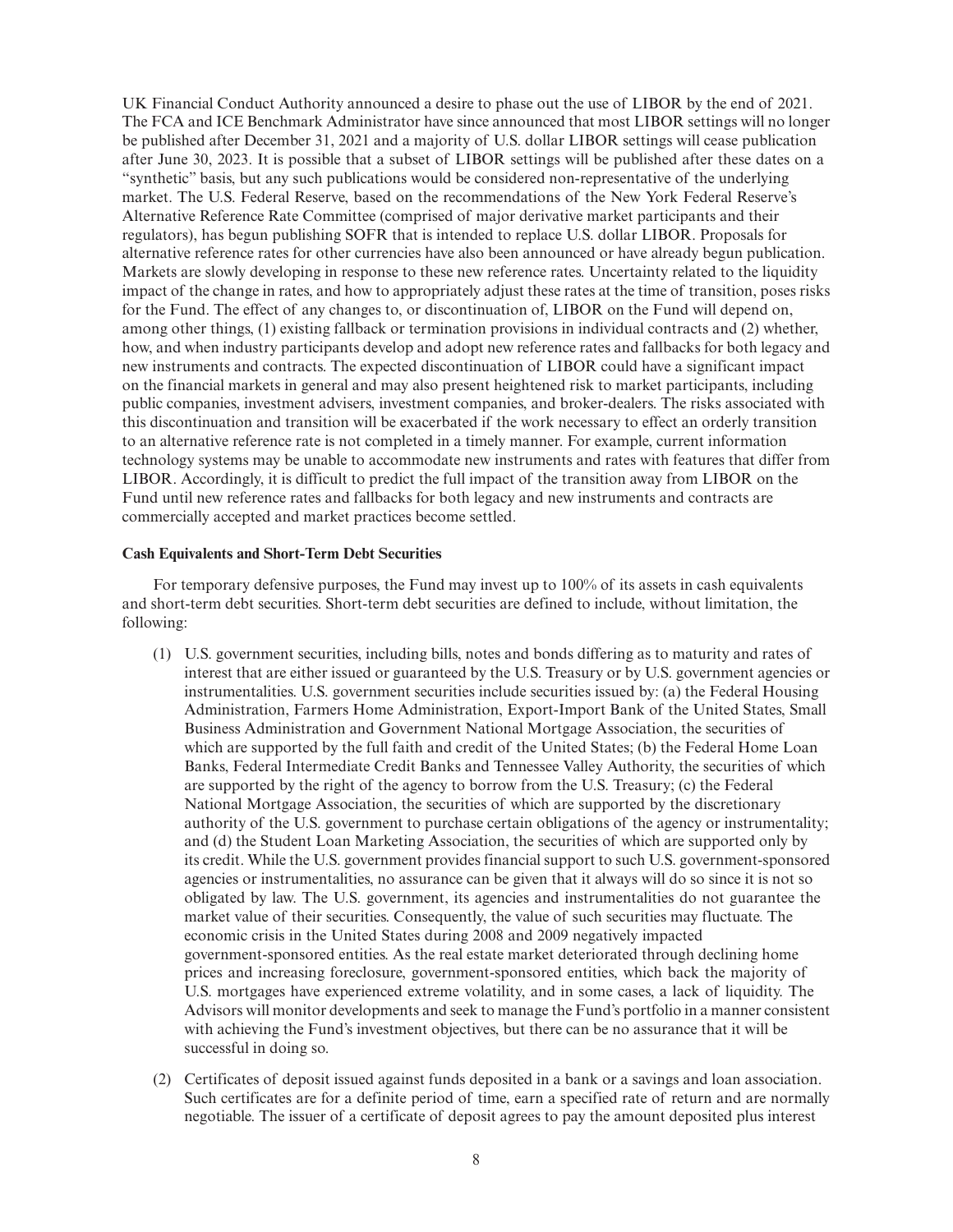to the bearer of the certificate on the date specified thereon. Certificates of deposit purchased by the Fund may not be fully insured by the Federal Deposit Insurance Corporation.

- (3) Repurchase agreements, which involve purchases of debt securities. At the time the Fund purchases securities pursuant to a repurchase agreement, it simultaneously agrees to resell and redeliver such securities to the seller, who also simultaneously agrees to buy back the securities at a fixed price and time. This assures a predetermined yield for the Fund during its holding period, since the resale price is always greater than the purchase price and reflects an agreed-upon market rate. Such actions afford an opportunity for the Fund to invest temporarily available cash. The Fund may enter into repurchase agreements only with respect to obligations of the U.S. government, its agencies or instrumentalities; certificates of deposit; or bankers' acceptances in which the Fund may invest. Repurchase agreements may be considered loans to the seller, collateralized by the underlying securities. The risk to the Fund is limited to the ability of the seller to pay the agreed-upon sum on the repurchase date; in the event of default, the repurchase agreement provides that the Fund is entitled to sell the underlying collateral. If the value of the collateral declines after the agreement is entered into, and if the seller defaults under a repurchase agreement when the value of the underlying collateral is less than the repurchase price, the Fund could incur a loss of both principal and interest. The Advisors will monitor the value of the collateral at the time the action is entered into and at all times during the term of the repurchase agreement. The Advisors will do so in an effort to determine that the value of the collateral always equals or exceeds the agreed-upon repurchase price to be paid to the Fund. If the seller were to be subject to a federal bankruptcy proceeding, the ability of the Fund to liquidate the collateral could be delayed or impaired because of certain provisions of the bankruptcy laws.
- (4) Commercial paper, which consists of short-term unsecured promissory notes, including variable rate master demand notes issued by corporations to finance their current operations. Master demand notes are direct lending arrangements between the Fund and a corporation. There is no secondary market for such notes. However, they are redeemable by the Fund at any time. The Advisors will consider the financial condition of the corporation (*e.g.*, earning power, cash flow and other liquidity ratios) and will continuously monitor the corporation's ability to meet all of its financial obligations, because the Fund's liquidity might be impaired if the corporation were unable to pay principal and interest on demand. Investments in commercial paper will be limited to commercial paper rated in the highest categories by a major rating agency and which mature within one year of the date of purchase or carry a variable or floating rate of interest.

## **When-Issued and Forward Commitment Securities**

The Fund may purchase securities on a "when-issued" basis and may purchase or sell securities on a "forward commitment" basis to acquire the security or to hedge against anticipated changes in interest rates and prices. When such transactions are negotiated, the price, which is generally expressed in yield terms, is fixed at the time the commitment is made, but delivery and payment for the securities take place at a later date. When-issued securities and forward commitments may be sold prior to the settlement date, but the Fund will enter into when-issued and forward commitments only with the intention of actually receiving or delivering the securities, as the case may be. If the Fund disposes of the right to acquire a when-issued security prior to its acquisition or disposes of its right to deliver or receive against a forward commitment, it might incur a gain or loss. At the time the Fund enters into a transaction on a when-issued or forward commitment basis, it will designate on its books and records cash or liquid credit securities equal to at least the value of the when-issued or forward commitment securities, unless future SEC staff guidance permits designation or segregation to a lesser extent. The value of these assets will be monitored daily to ensure that their marked-to-market value will at all times equal or exceed the corresponding obligations of the Fund. There is always a risk that the securities may not be delivered and that the Fund may incur a loss. Settlements in the ordinary course, which may take substantially more than five business days, are not treated by the Fund as when-issued or forward commitment transactions and accordingly are not subject to the foregoing restrictions.

Securities purchased on a forward commitment or when-issued basis are subject to changes in value (generally changing in the same way, *i.e.*, appreciating when interest rates decline and depreciating when interest rates rise) based upon the public's perception of the creditworthiness of the issuer and changes, actual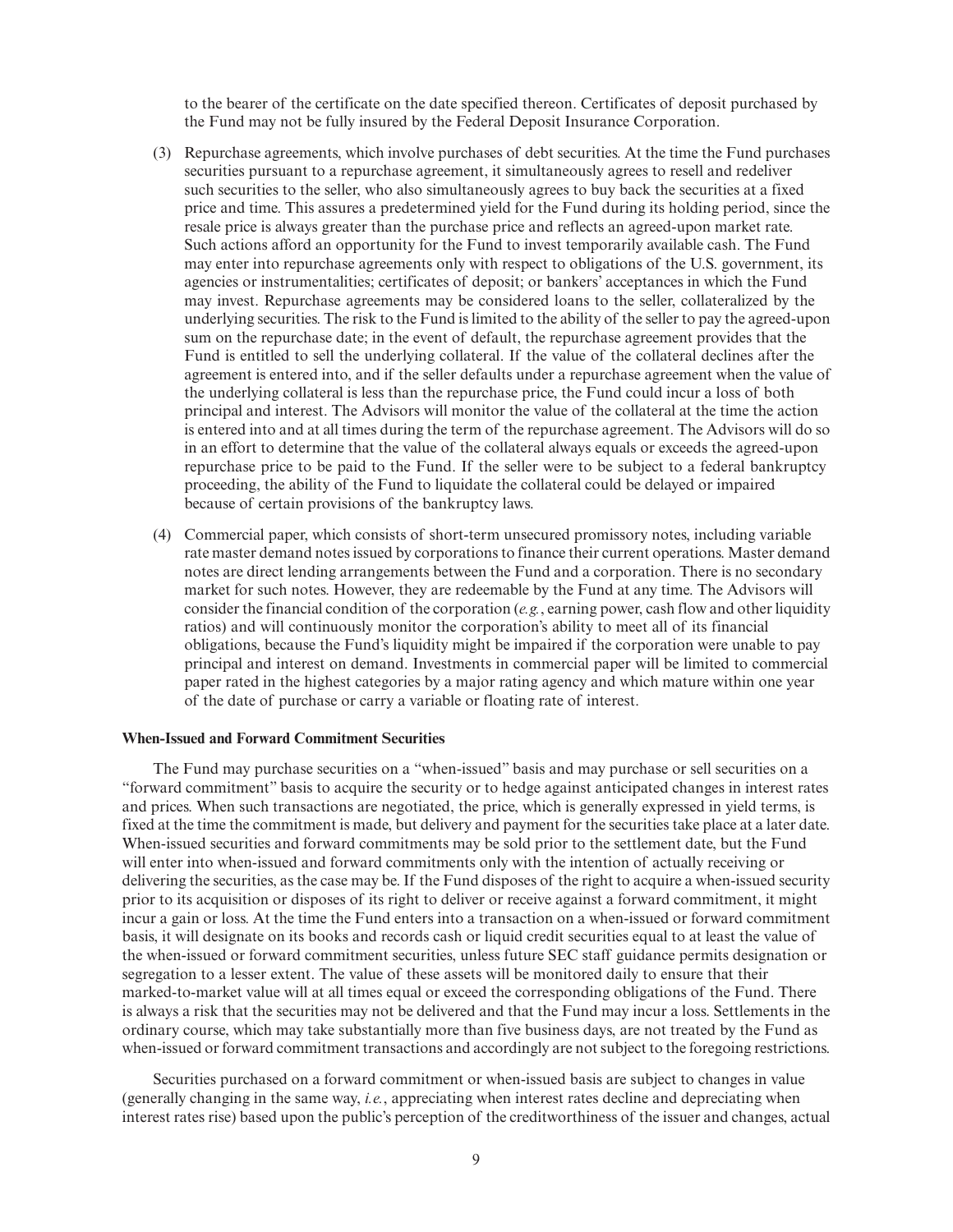or anticipated, in the level of interest rates. Securities purchased on a forward commitment or when-issued basis may expose the Fund to risks because they may experience such fluctuations prior to their actual delivery. Purchasing securities on a when-issued basis can involve the additional risks that the yield available in the market when the delivery takes place actually may be higher than that obtained in the transaction itself. Purchasing securities on a forward commitment or when-issued basis when the Fund is fully invested may result in greater potential fluctuation in the Fund's NAV.

The risks and effect of settlements in the ordinary course on the Fund's NAV are not the same as the risks and effect of when-issued and forward commitment securities.

The purchase price of when-issued and forward commitment securities are expressed in yield terms, which reference a floating rate of interest, and is therefore subject to fluctuations of the security's value in the market from the date of the Fund's commitment (the "Commitment Date") to the date of the actual delivery and payment for such securities (the "Settlement Date"). There is a risk that, on the Settlement Date, the Fund's payment of the final purchase price, which is calculated on the yield negotiated on the Commitment Date, will be higher than the market's valuation of the security on the Settlement Date. This same risk is also borne if the Fund disposes of its right to acquire a when-issued security, or its right to deliver or receive, a forward commitment security, and there is a downward market movement in the value of the security from the Commitment Date to the Settlement Date. In some instances, no income accrues to the Fund during the period from the Commitment Date to the Settlement Date. On the other hand, the Fund may incur a gain if the Fund invests in when-issued and forward commitment securities and correctly anticipates the rise in interest rates and prices in the market.

## **Portfolio Turnover**

Portfolio turnover measures the percentage of the Fund's total portfolio market value that was purchased or sold during the period. The Fund's turnover rate provides an indication of how transaction costs (which are not included in the Fund's expenses) may affect the Fund's performance. Also, funds with a high turnover may be more likely to distribute capital gains that may be taxable to shareholders.

For the fiscal year ended February 28, 2021, the Fund's portfolio turnover rate was 26%. For the fiscal year ended February 29, 2020, the Fund's portfolio turnover rate was 42%.

## **INVESTMENT RESTRICTIONS**

The Fund may not:

- (1) Borrow money, except to the extent permitted by the Investment Company Act of 1940, as amended (the "1940 Act") (which currently limits borrowing to no more than 33-1/3% of the value of the Fund's total assets, including the value of the assets purchased with the proceeds of its indebtedness, if any). The Fund may borrow for investment purposes, for temporary liquidity, or to finance repurchases of its shares.
- (2) Issue senior securities, except to the extent permitted by Section 18 of the 1940 Act (which currently limits the issuance of a class of senior securities that is indebtedness to no more than 33-1/3% of the value of the Fund's total assets or, if the class of senior security is stock, to no more than 50% of the value of the Fund's total assets).
- (3) Underwrite securities of other issuers, except insofar as the Fund may be deemed an underwriter under the Securities Act of 1933, as amended (the "Securities Act") in connection with the disposition of its portfolio securities. The Fund may invest in restricted securities (those that must be registered under the Securities Act before they may be offered or sold to the public) to the extent permitted by the 1940 Act.
- (4) The Fund may not invest 25% or more of the market value of its net assets in the securities of companies or entities engaged in any one industry, except the real estate industry. This limitation does not apply to investment in the securities of the U.S. Government, its agencies or instrumentalities. Under normal circumstances, the Fund invests over 25% of its net assets in the securities of companies in the real estate industry.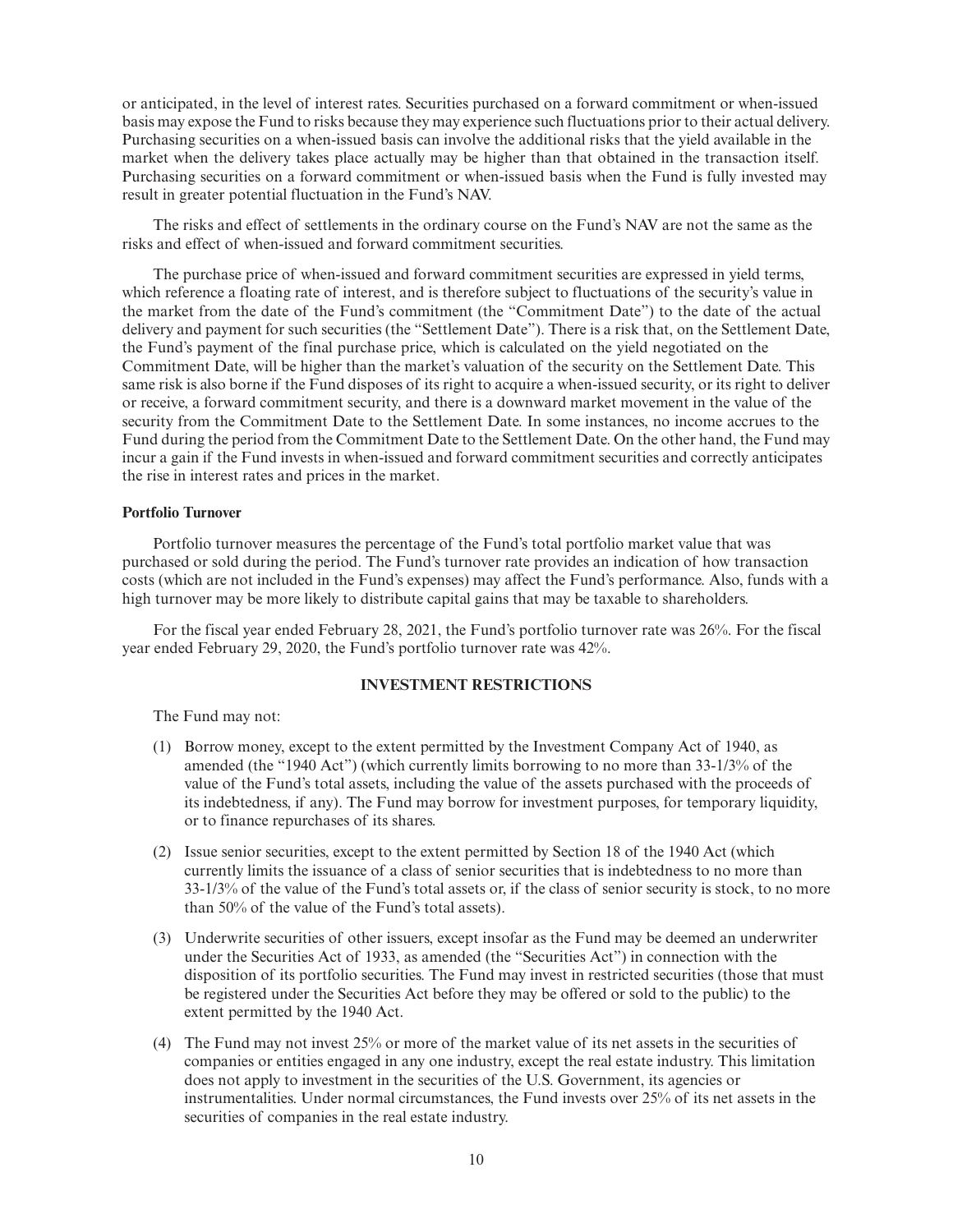- (5) Purchase or sell real estate or interests in real estate. This limitation is not applicable to investments in securities that are secured by or represent interests in real estate. This limitation does not preclude the Fund from investing in mortgage-related securities or investing in companies engaged in the real estate business or that have a significant portion of their assets in real estate (including real estate investment trusts).
- (6) Purchase or sell commodities, commodity contracts, except commodity futures contracts, unless acquired as a result of ownership of securities or other investments, except that the Fund may invest in securities or other instruments backed by or linked to commodities, and invest in companies that are engaged in a commodities business or have a significant portion of their assets in commodities, and may invest in commodity pools and other entities that purchase and sell commodities and commodity contracts.
- (7) Make loans to others, except (a) through the purchase of debt securities in accordance with its investment objectives and policies, (b) to the extent the entry into a repurchase agreement is deemed to be a loan, and (c) by loaning portfolio securities up to one-third of total Fund assets.

In addition, the Fund has adopted a fundamental policy that:

(8) The Fund will make annual repurchase offers for no less than for 5% of the Fund's shares outstanding at net asset value ("NAV") less any repurchase fee, unless suspended or postponed in accordance with regulatory requirements, and each repurchase pricing shall occur no later than the 14th day after the Repurchase Request Deadline, or the next business day if the 14th is not a business.

The Fund has adopted a fundamental policy that it will make annual repurchase offers pursuant to Rule 23c-3 of the 1940 Act, as such rule may be amended from time to time, for no less than 5% nor more than 25% of the Shares outstanding at NAV, less any repurchase fee, unless suspended or postponed in accordance with regulatory requirements, and each repurchase pricing shall occur no later than the 14th day after the Repurchase Request Deadline (as defined in the Prospectus), or the next business day if the 14th day is not a business day. Holders of the Fund's Shares ("Shareholders") will be notified in writing about each annual repurchase offer, how they may request that the Fund repurchase their Shares and the Repurchase Request Deadline, which is the date the repurchase offer ends.

The fundamental investment limitations set forth above restrict the ability of the Fund to engage in certain practices and purchase securities and other instruments other than as permitted by, or consistent with, applicable law, including the 1940 Act. Relevant limitations of the 1940 Act as they presently exist are described below. These limitations are based either on the 1940 Act itself, the rules or regulations thereunder or applicable orders of the SEC. In addition, interpretations and guidance provided by the SEC staff may be taken into account to determine if a certain practice or the purchase of securities or other instruments is permitted by the 1940 Act, the rules or regulations thereunder or applicable orders of the SEC. As a result, the foregoing fundamental investment policies may be interpreted differently over time as the statutes, rules, regulations or orders (or, if applicable, interpretations) that relate to the meaning and effect of these policies change, and no vote of Shareholders will be required or sought.

#### **Notations Regarding Fundamental Investment Restrictions**

The following notations are not considered to be part of the Fund's fundamental investment policies described above and are subject to change without Shareholder approval.

With respect to the fundamental policy relating to borrowing money set forth in (1) above, the 1940 Act permits the Fund to borrow money in amounts of up to one-third of the Fund's total assets from banks for any purpose, and to borrow up to 5% of the Fund's total assets from banks or other lenders for temporary purposes. The Fund's total assets include the amounts being borrowed. To limit the risks attendant to borrowing, the 1940 Act requires the Fund to maintain at all times an "asset coverage" of at least 300% of the amount of its borrowings. Asset coverage means the ratio that the value of the Fund's total assets (including amounts borrowed), minus liabilities other than borrowings, bears to the aggregate amount of all borrowings. Borrowing money to increase portfolio holdings is known as "leveraging." Certain trading practices and investments, such as reverse repurchase agreements, may be considered to be borrowings or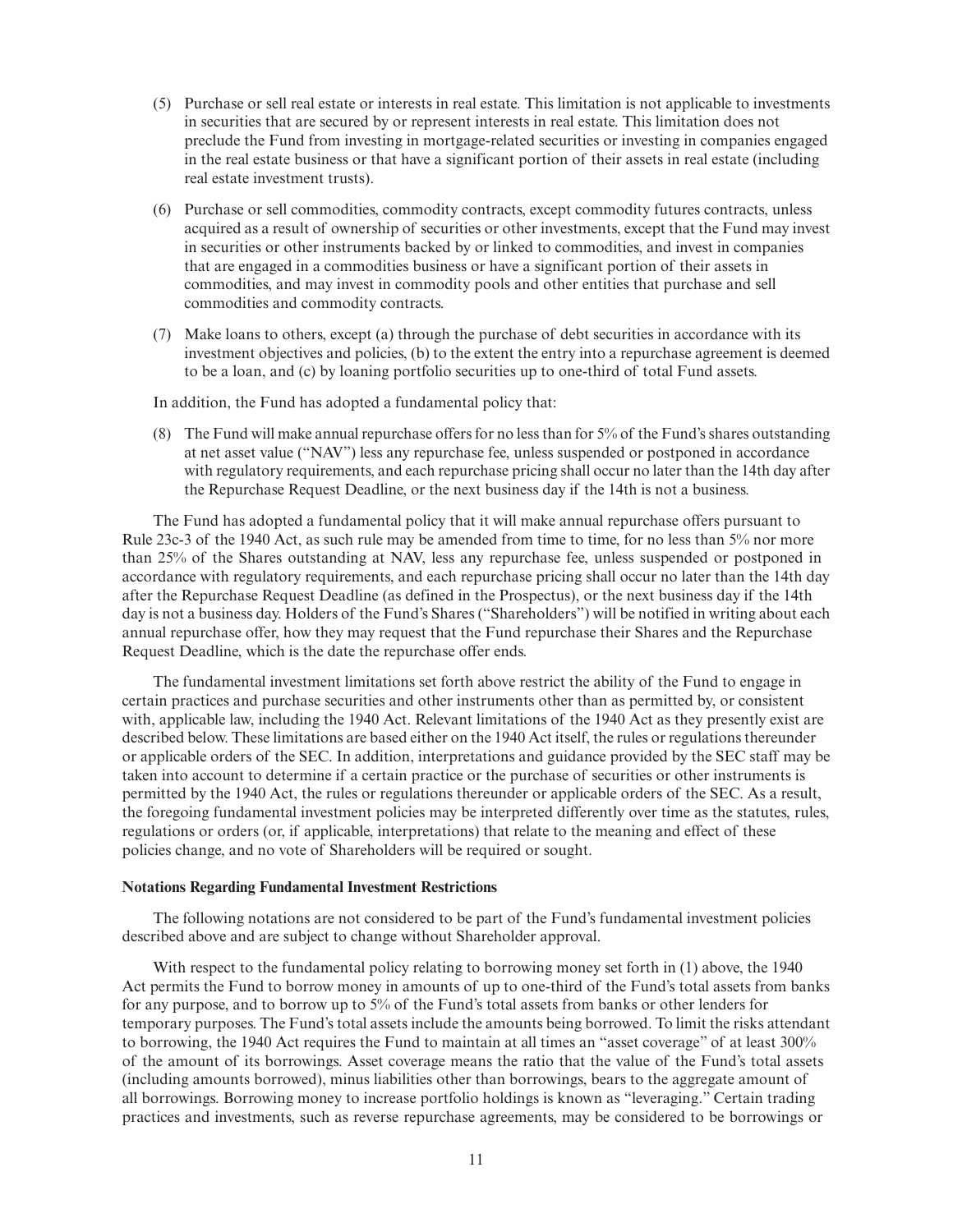involve leverage and thus are subject to the 1940 Act restrictions. In accordance with SEC staff guidance and interpretations, when the Fund engages in such transactions, the Fund, instead of maintaining asset coverage of at least 300%, may segregate or earmark liquid assets, or enter into an offsetting position, in an amount at least equal to the Fund's exposure, on a mark-to-market basis, to the transaction (as calculated pursuant to requirements of the SEC). The policy in (1) above will be interpreted to permit the Fund to engage in trading practices and investments that may be considered to be borrowing or to involve leverage to the extent permitted by the 1940 Act and to permit the Fund to segregate or earmark liquid assets or enter into offsetting positions in accordance with SEC staff guidance and interpretations. Short-term credits necessary for the settlement of securities transactions and arrangements with respect to securities lending will not be considered to be borrowings under the policy. Practices and investments that may involve leverage but are not considered to be borrowings are not subject to the policy.

With respect to the fundamental policy relating to making loans set forth in  $(7)$  above, the 1940 Act does not prohibit the Fund from making loans (including lending its securities); however, SEC staff interpretations currently prohibit funds from lending more than one-third of their total assets (including lending its securities), except through the purchase of debt obligations or the use of repurchase agreements. In addition, collateral arrangements with respect to options, forward currency and futures transactions and other derivative instruments (as applicable), as well as delays in the settlement of securities transactions, will not be considered loans.

With respect to the fundamental policy relating to underwriting set forth in  $(3)$  above, the 1940 Act does not prohibit the Fund from engaging in the underwriting business or from underwriting the securities of other issuers; in fact, in the case of diversified funds, the 1940 Act permits the Fund to have underwriting commitments of up to 25% of its assets under certain circumstances. Those circumstances currently are that the amount of the Fund's underwriting commitments, when added to the value of the Fund's investments in issuers where the Fund owns more than 10% of the outstanding voting securities of those issuers, cannot exceed the 25% cap. A fund engaging in transactions involving the acquisition or disposition of portfolio securities may be considered to be an underwriter under the Securities Act. Although it is not believed that the application of the Securities Act provisions described above would cause the Fund to be engaged in the business of underwriting, the policy in (3) above will be interpreted not to prevent the Fund from engaging in transactions involving the acquisition or disposition of portfolio securities, regardless of whether the Fund may be considered to be an underwriter under the Securities Act or is otherwise engaged in the underwriting business to the extent permitted by applicable law.

With respect to fundamental policy (4), the Fund defines the real estate industry to include interests, debt or equity of both publicly traded and private companies engaged in the real estate industry, including, but not limited to, REITs, mortgage backed securities, interest in pooled investment entities, and other forms of securities relating to or involving real estate.

#### **Altering Fundamental Investment Restrictions**

The restrictions listed above (but not the notations with respect thereto) are fundamental policies of the Fund. The Fund may not alter these fundamental policies without the approval of the holders of a majority of the outstanding Shares. For purposes of the foregoing, "a majority of the outstanding Shares" means (i) 67% or more of such Shares present at a meeting, if the Shareholders of more than 50% of such Shares are present or represented by proxy, or (ii) more than 50% of such Shares, whichever is less.

Other than the fundamental policies listed above, the Fund's investment policies are non-fundamental policies and may be changed by the Board without prior Shareholder approval.

Unless otherwise indicated, all limitations applicable to the investments (as stated above and elsewhere in this Statement of Additional Information and the Prospectus) of the Fund apply only at the time a transaction is entered into, and subsequent changes in value, ratings downgrades or changes in credit quality will not result in the Fund being required to dispose of any portfolio security. Except as otherwise noted, all percentage limitations set forth above apply immediately after a purchase and any subsequent change in any applicable percentage resulting from market fluctuations does not require any action. With respect to the limitations on the issuance of senior securities and in the case of borrowings, the percentage limitations apply at the time of issuance and on an ongoing basis.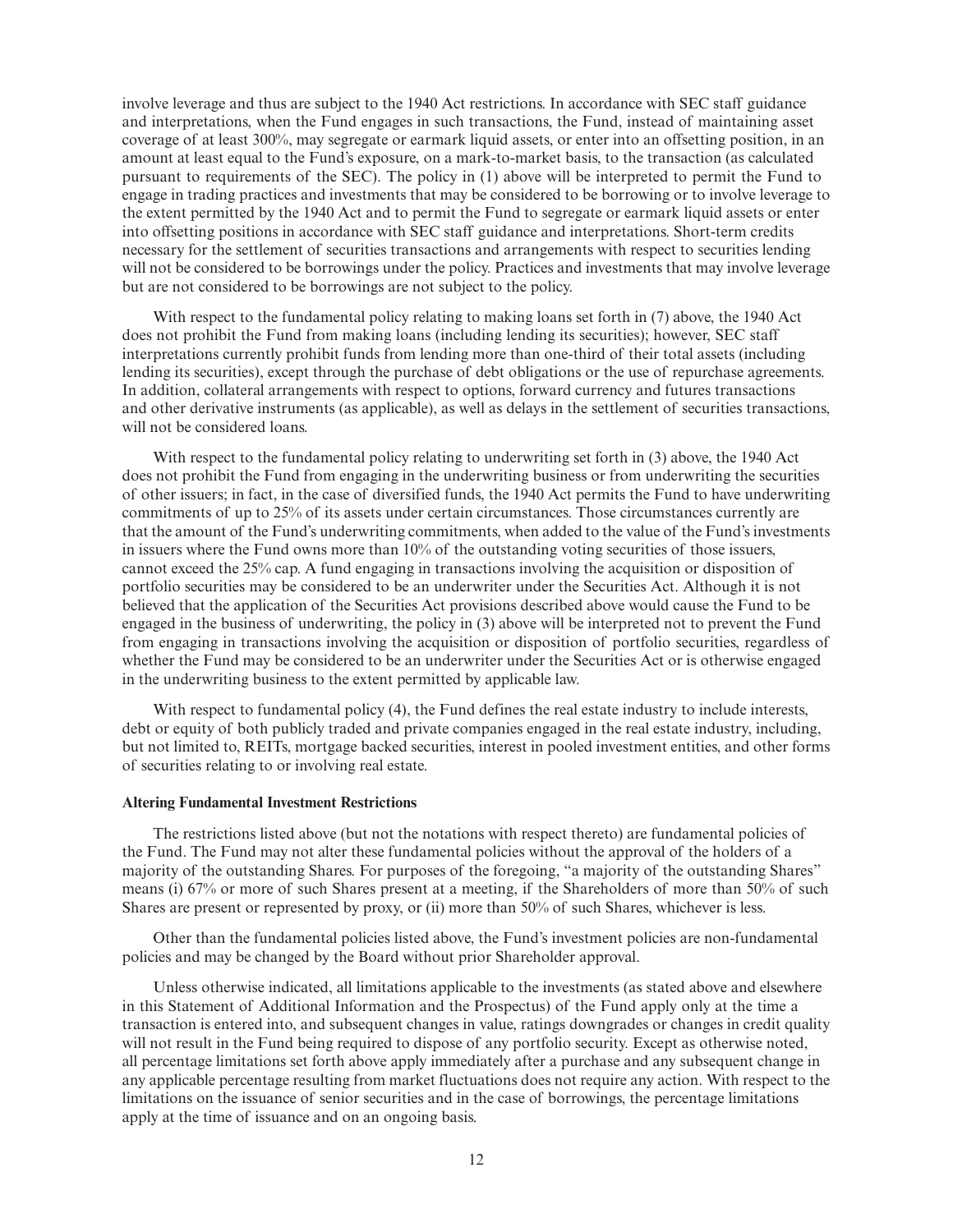## **MANAGEMENT OF THE FUND**

Pursuant to the Fund's Agreement and Declaration of Trust ("Declaration of Trust") and bylaws, the Fund's business and affairs are managed under the direction of the Board, which has overall responsibility for monitoring and overseeing the Fund's management and operations. The officers of the Fund conduct and supervise the Fund's daily business operations.

#### **Board Trustees and Executive Officers**

## **Board Leadership Structure**

The Board consists of four members, each of whom are considered independent and are not "interested persons" (as defined in the 1940 Act) of the Fund, Destra or Validus (collectively, "Independent Trustees"). Among other things, the Board sets broad policies for the Fund and appoints the Fund's officers. The role of the Board, and of any individual Trustee, is one of oversight and not of management of the Fund's day-to-day affairs. Each Trustee will serve until his or her successor is duly elected and qualified. The Trustees are subject to removal or replacement in accordance with Delaware law and the Fund's Declaration of Trust. The Trustees serving on the Board were elected by the organizational Shareholders of the Fund.

Nicholas Dalmaso serves as Chairman of the Board and is an Independent Trustee. Prior to February 8, 2021, Mr. Dalmaso was considered an "interested person" of the Fund (as defined in the 1940 Act) because of his former position with Destra. As of February 8, 2021, Mr. Dalmaso is no longer an "interested person." The Board feels that Mr. Dalmaso is the Trustee with the most knowledge of the Fund's business strategy and regulatory parameters and is best situated to serve as Chairman of the Board. Each Independent Trustee plays an active role on the Board. The Independent Trustees are expected to meet separately in executive session as often as necessary to exercise their oversight responsibilities. The Board believes that its leadership structure is the optimal structure for the Fund at this time given the Fund's current size and complexity. The Board, which reviews its leadership structure periodically, further believes that its structure is presently appropriate to enable it to exercise its oversight of the Fund.

#### **Board Role in Risk Oversight**

Through its direct oversight role, and indirectly through its committees, the Board performs a risk oversight function for the Fund consisting of, among other things, the following activities: (i) at regular and special Board meetings, and on an ad hoc basis as needed, receiving and reviewing reports related to the Fund's performance and operations; (ii) reviewing and approving, as applicable, the Fund's compliance policies and procedures; (iii) meeting with members of the Fund's portfolio management team to review investment strategies, techniques and the processes used to manage related risks; (iv) meeting with, or reviewing reports prepared by, the representatives of key service providers, including Destra and Validus and the Fund's administrator, distributor, transfer agent, custodian and independent registered public accounting firm, to review and discuss the Fund's activities and to provide direction with respect thereto; and (v) engaging the services of the Fund's chief compliance officer to test the compliance procedures of the Fund and its service providers. However, not all risks that may affect the Fund can be identified or processes and controls developed to eliminate or mitigate their occurrence or effects, and some risks are beyond the control of the Fund and its service providers.

#### **Trustees**

Information regarding the members of the Board is set forth below. The address for each Trustee is c/o Destra Multi-Alternative Fund, 444 West Lake Street, Suite 1700, Chicago, Illinois 60606. As set forth in the Fund's Declaration of Trust, a Trustee's term of office shall continue until his or her death, resignation or removal.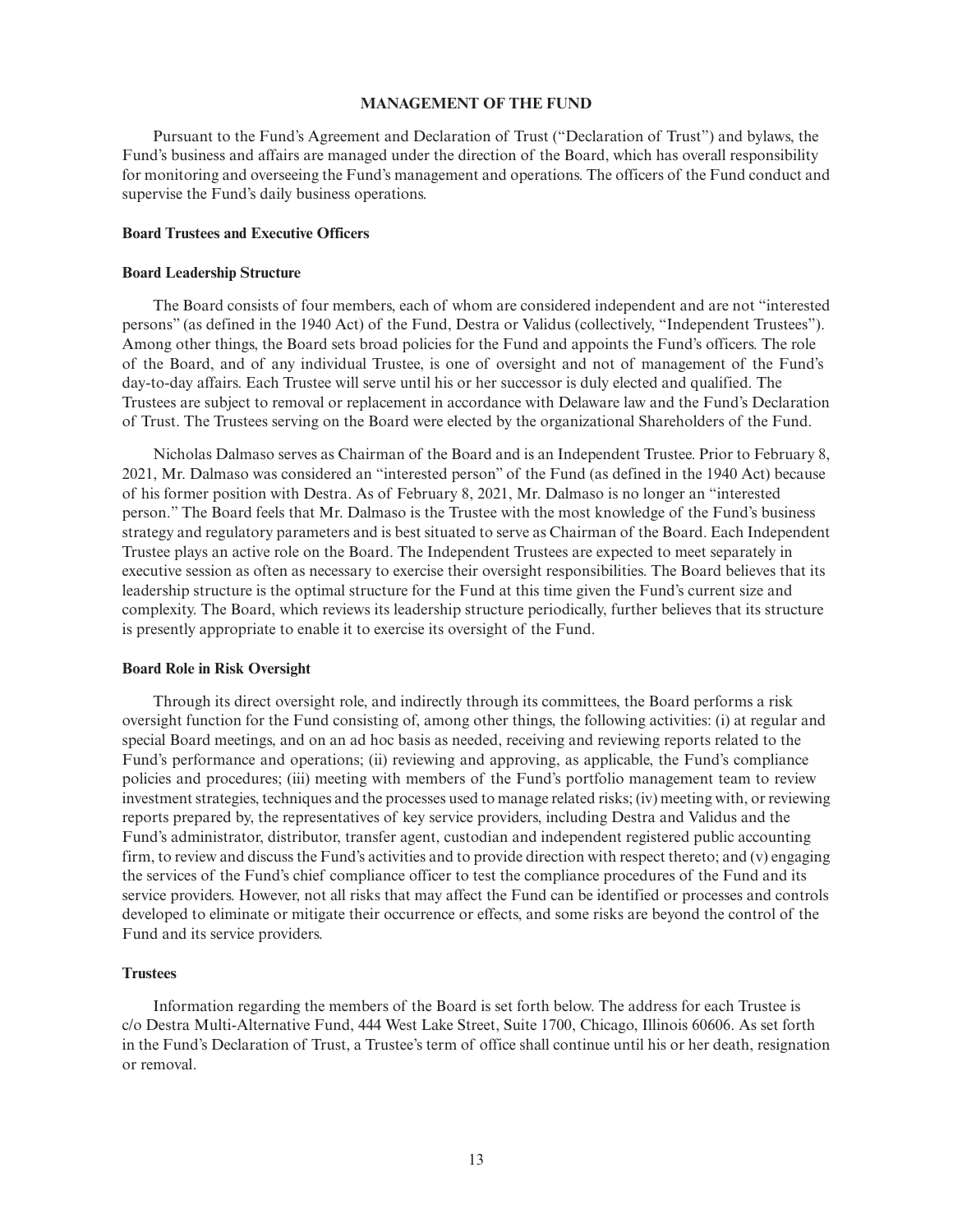| <b>Name and Birth Year</b><br><b>Independent Trustees</b> | <b>Trustee Since</b> | <b>Principal Occupation(s) During the past</b><br>5 years                                                                                                                                                                                                                                                                                                                                                                                                                                                                                                                                                                                                                              | ташиет от<br><b>Registered</b><br><b>Investment</b><br><b>Companies in</b><br><b>Fund Complex</b><br>Overseen by<br>$Trustee^{(1)}$ | <b>Other Directorships</b><br>held by the Trustee<br>during the past<br>five years |
|-----------------------------------------------------------|----------------------|----------------------------------------------------------------------------------------------------------------------------------------------------------------------------------------------------------------------------------------------------------------------------------------------------------------------------------------------------------------------------------------------------------------------------------------------------------------------------------------------------------------------------------------------------------------------------------------------------------------------------------------------------------------------------------------|-------------------------------------------------------------------------------------------------------------------------------------|------------------------------------------------------------------------------------|
| John S. Emrich, CFA                                       | November 2018        | Financial Advisor, self-employed, Red                                                                                                                                                                                                                                                                                                                                                                                                                                                                                                                                                                                                                                                  | $\overline{4}$                                                                                                                      | Meridian Fund, Inc.                                                                |
| Birth year: 1967                                          |                      | Earth Finance LLC (January 2018 to<br>present); Mortgage Banker, The Mortgage<br>Company (January 2018 to present).                                                                                                                                                                                                                                                                                                                                                                                                                                                                                                                                                                    |                                                                                                                                     | (registered<br>investment company)<br>(4 portfolios)                               |
| Michael S. Erickson<br>Birth year: 1952                   | November 2018        | Private Investor (August 2007 to present);<br>Chief Operating Officer and Chief<br>Financial Officer, Erickson Holding Corp.<br>(a passive real estate holding company)<br>(2003 to present); Chief Operating Officer<br>and Chief Financial Officer, McGee<br>Island LLC (a real estate management<br>company) (2015 to present).                                                                                                                                                                                                                                                                                                                                                     | 4                                                                                                                                   | Meridian Fund, Inc.<br>(registered<br>investment company)<br>(4 portfolios)        |
| Jeffrey S. Murphy<br>Birth year: 1966                     | November 2018        | Retired (2014 to present).                                                                                                                                                                                                                                                                                                                                                                                                                                                                                                                                                                                                                                                             | $\overline{4}$                                                                                                                      | None                                                                               |
| Nicholas Dalmaso, $(2)$<br>Chairman<br>Birth year: 1965   | November 2018        | Chair and CEO of Sound Capital<br>Holdings LLC, Sound Capital<br>Distributors LLC (a registered broker/<br>dealer) and Sound Capital Solutions LLC<br>(an investment advisor) (2020 to present);<br>General Counsel (2014 to present) and<br>Chief Compliance Officer (2014 to 2019)<br>of M1 Holdings Inc.; General Counsel<br>(2014 to present) and Chief Compliance<br>Officer (2014 to 2019) of M1 Finance<br>LLC (a registered broker/dealer); General<br>Counsel (2014 to present) and Chief<br>Compliance Officer (2014 to 2019) of M1<br>Advisory Services LLC (an investment<br>adviser); Independent Director of Keno<br>Kozie Associates (IT Consulting) (2016 to<br>2018). | $\overline{4}$                                                                                                                      | None                                                                               |

**Number of**

#### **Independent Trustees**

*John S. Emrich.* Mr. Emrich has significant experience in the investment management and financial services industry. Mr. Emrich served as a financial analyst or portfolio manager for over 14 years for various investment advisory firms and currently serves as a director of Meridian Fund, Inc. Prior to such positions he also performed business valuations and appraisal analyses at KPMG Peat Marwick, an accounting firm.

*Michael S. Erickson.* Mr. Erickson has significant leadership and financial management experience, previously serving as Chairman of the Board and Chief Financial Officer of AeroAstro for nearly ten years, and as a Director on the Board of Directors of Decimal, Inc., an online IRA administration company. Mr. Erickson also currently serves as a director of Meridian Fund, Inc., an open-end registered investment company. He has served as a certified public accountant for Coopers & Lybrand, an accounting firm, and has served as Chief Operating Officer and Chief Financial Officer for several companies. Mr. Erickson holds a Master of Business Administration degree from Stanford Graduate School of Business.

<sup>(1)</sup> The Fund Complex consists of the Fund, the Destra International  $\&$  Event-Driven Credit Fund, the Destra Flaherty & Crumrine Preferred and Income Fund and the Destra Granahan Small Cap Advantage Fund, each of the latter two being a series of the Destra Investment Trust, and the Destra Exchange-Traded Fund Trust, of which there is currently no active series.

<sup>(2)</sup> Prior to February 8, 2021, Mr. Dalmaso was considered an "interested person" of the Fund (as defined in the 1940 Act) because of his former position with Destra. As of February 8, 2021, Mr. Dalmaso is no longer an "interested person."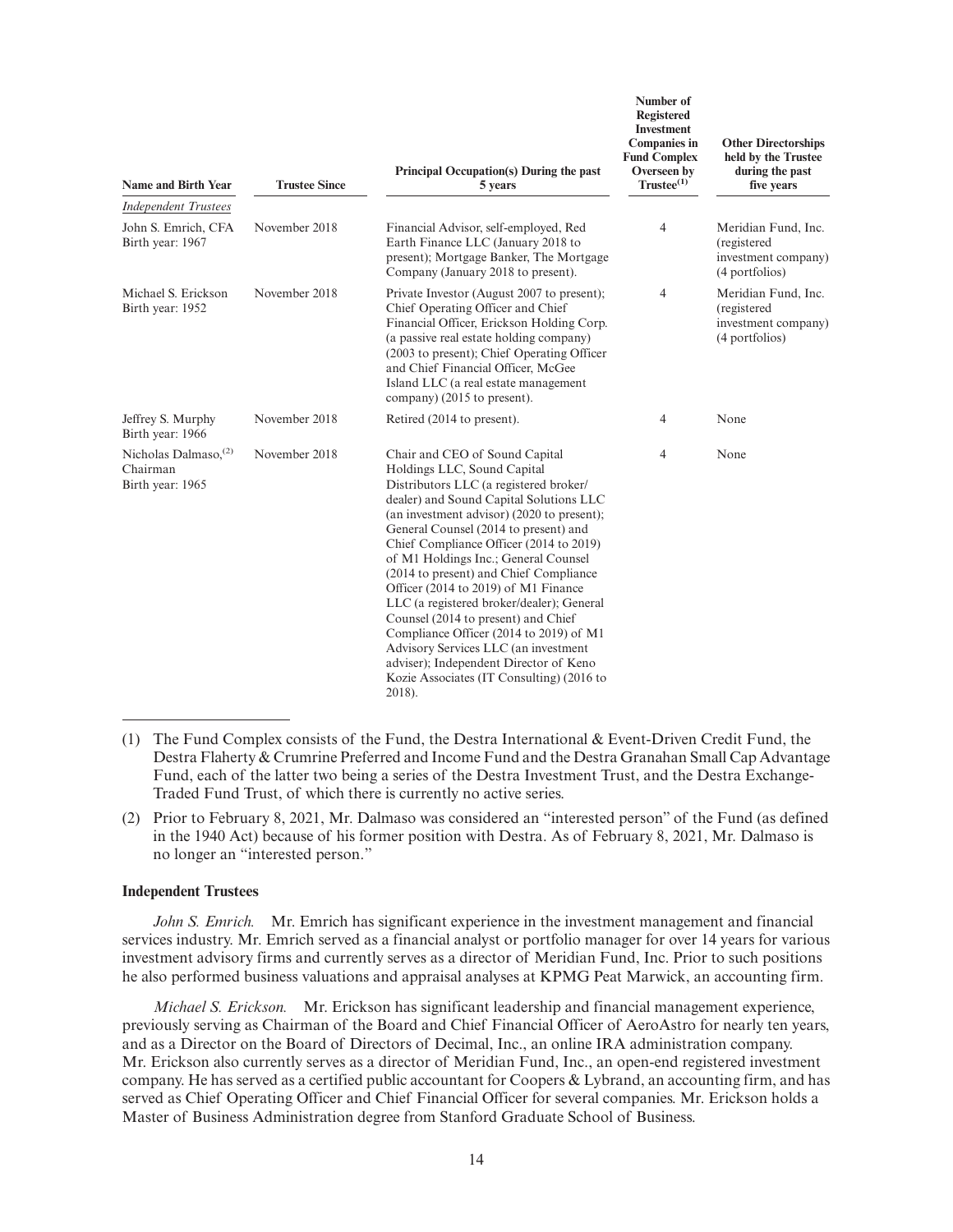*Jeffrey S. Murphy.* Mr. Murphy has significant experience in the investment management and financial services industry. Mr. Murphy held numerous positions during his 20-year tenure at Affiliated Managers Group, Inc., including in operations, finance and capital development areas. Mr. Murphy also held positions on the executive board and mutual fund board of trustees for several Affiliated Managers Group, Inc. affiliates.

*Nicholas Dalmaso.* Nicholas Dalmaso is an accomplished Senior Executive and Legal Professional with more than 25 years of success spanning financial services, investments, banking, and fin-tech. His broad areas of expertise include corporate governance, regulatory compliance, litigation, asset and investment management, business development, strategy, and securities law. Throughout his executive career, he has held leadership positions with M1 Holdings, Destra Capital Management, Claymore Group, Nuveen Investments, and Van Kampen Investments.

## **Executive Officers**

| <b>Name and Birth Year</b>          | Position(s) Held with the Fund                               | Principal Occupation(s) During the past 5 years                                                                                                                                                                                                                                                                                                                                                                                                                                |
|-------------------------------------|--------------------------------------------------------------|--------------------------------------------------------------------------------------------------------------------------------------------------------------------------------------------------------------------------------------------------------------------------------------------------------------------------------------------------------------------------------------------------------------------------------------------------------------------------------|
| Robert Watson<br>Birth year: 1965   | President since November 2018                                | Partner & Head of Investments (2021 to present); Senior<br>Managing Director and Investment Product Strategist (2011 to<br>2020), Destra Capital Investments LLC.                                                                                                                                                                                                                                                                                                              |
| Derek Mullins<br>Birth year: 1973   | Chief Financial Officer and Treasurer<br>since November 2018 | Managing Partner and Co-Founder, PINE Advisor Solutions<br>(2018 to present); Director of Operations, ArrowMark Partners<br>LLC (2009 to 2018); Chief Financial Officer (Principal<br>Financial Officer) and Treasurer, Meridian Fund, Inc. (2013 to<br>2018).                                                                                                                                                                                                                 |
| Jake Schultz<br>Birth year: 1996    | Secretary since May 2021                                     | Partner & Director, Portfolio Oversight & Analytics (2021 to<br>present); Director, Product Management (2020 to 2021);<br>Product Analyst (2018 to 2020), Destra Capital Management<br>LLC, Destra Capital Investments LLC and Destra Capital<br>Advisors LLC.                                                                                                                                                                                                                 |
| Marcie McVeigh<br>Birth year: 1979  | Assistant Treasurer since August 2020                        | Director of CFO Services, PINE Advisor Solutions (2020 to<br>present); Assistant Vice President and Performance<br>Measurement Manager, Brown Brothers Harriman (2019 to<br>2020); Senior Financial Reporting Specialist, American<br>Century Investments (2011 to 2018).                                                                                                                                                                                                      |
| Ken Merritt<br>Birth year: 1961     | Assistant Secretary since May 2021                           | Partner & Director, Product Management & Development<br>(2021 to present); Senior Managing Director, Product<br>Management & Development (2019 to 2021), Destra Capital<br>Management LLC, Destra Capital Advisors LLC and Destra<br>Capital Investments LLC; Senior Managing Director,<br>Fund Operations, Priority Income Fund (2018 to 2019),<br>Destra Capital Management LLC; Managing Director,<br>External Wholesaler (2012 to 2018), Destra Capital<br>Management LLC. |
| Cory J. Gossard<br>Birth year: 1972 | Chief Compliance Officer since May 2021                      | Director, PINE Advisor Solutions (2021 to present);<br>Chief Compliance Officer, Vident Investment Advisory (2020);<br>Chief Compliance Officer, SS&C ALPS (2014 to 2020).                                                                                                                                                                                                                                                                                                     |

The following persons serve as the Fund's executive officers in the following capacities:

The address for each executive officer is c/o Destra Multi-Alternative Fund, 444 West Lake Street, Suite 1700, Chicago, Illinois 60606.

## **Compensation of Trustees**

Trustees who do not also serve in an executive officer capacity for the Fund, the Adviser or the Sub-Adviser are entitled to receive from the Fund an annual cash retainer.

In consideration of the services rendered by the Independent Trustees, the Destra Fund Complex pays each Independent Trustee a retainer of \$39,000 per year, and the Chairman of the Board a retainer of \$46,000 per year for his services in this capacity. The Destra Fund Complex as used here refers to the Fund, the Destra International & Event-Driven Credit Fund, the Destra Flaherty & Crumrine Preferred and Income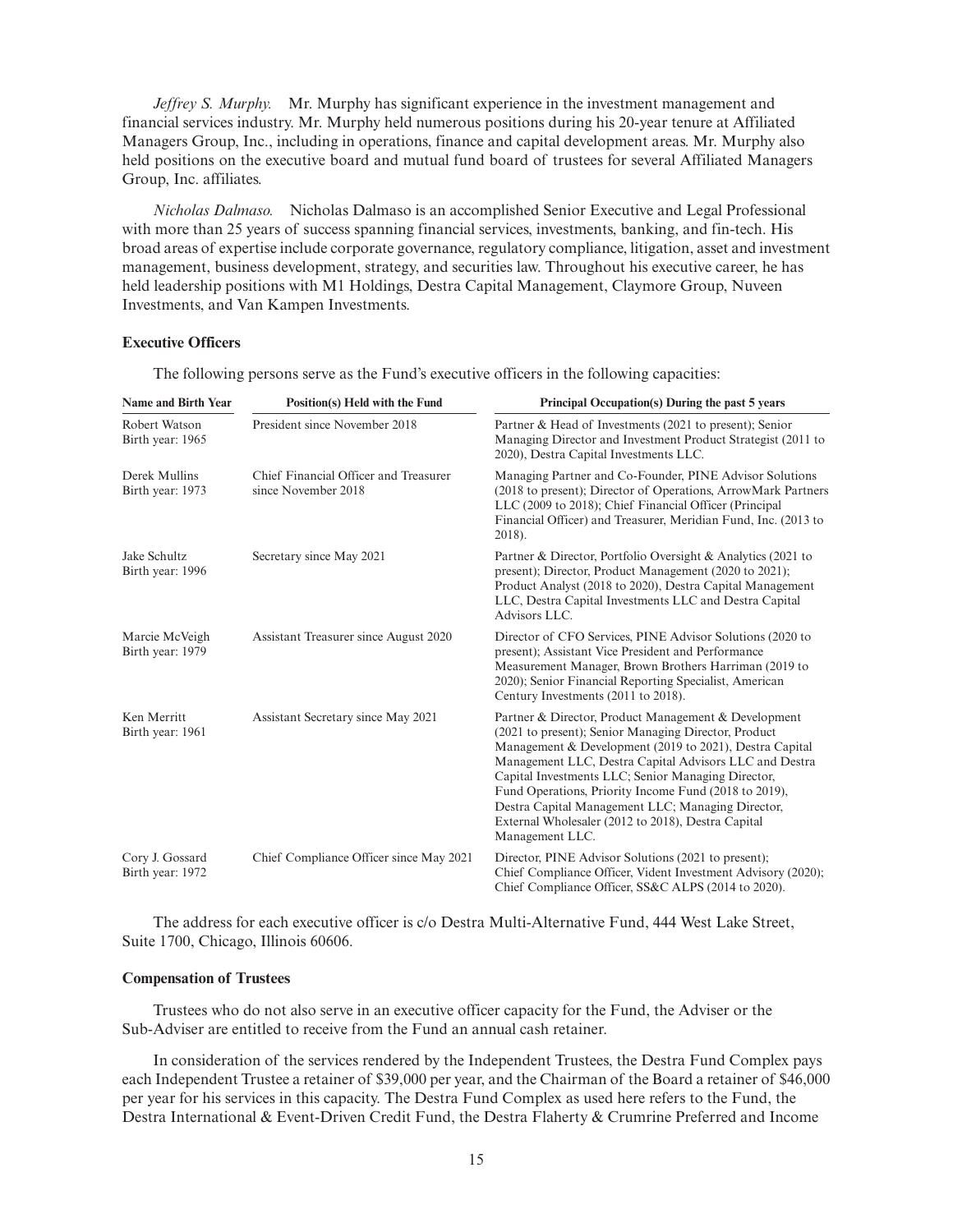Fund and the Destra Granahan Small Cap Advantage Fund, each of the latter two being a series of the Destra Investment Trust, and the Destra Exchange-Traded Fund Trust, of which there is currently no active series. Each fund in the Destra Fund Complex pays or paid a portion of the retainer received by each Trustee, which is allocated annually across the Destra Fund Complex based on each fund's respective net assets as of December 31 of the preceding year.

The Fund also reimburses each of the Trustees for all reasonable and authorized business expenses in accordance with the Fund's policies as in effect from time to time, including reimbursement of reasonable out-of-pocket expenses incurred in connection with attending each in-person Board meeting and each committee meeting not held concurrently with a Board meeting.

The table below details the amount of compensation the Trustees received from the Fund and Destra Fund Complex for the Fund's fiscal year ended February 28, 2021.

| <b>Name of Trustee</b>                      | <b>Pension or Retirement</b><br><b>Benefits Accrued</b><br>Aggregate<br>Compensation<br>as Part of<br><b>From Fund</b><br><b>Fund Expenses</b> |      | <b>Estimated Annual</b><br><b>Benefits Upon</b><br><b>Retirement</b> | <b>Total</b><br><b>Compensation From</b><br><b>Fund Complex</b> |
|---------------------------------------------|------------------------------------------------------------------------------------------------------------------------------------------------|------|----------------------------------------------------------------------|-----------------------------------------------------------------|
|                                             | \$10,911                                                                                                                                       | None | None                                                                 | \$39,000                                                        |
| Michael S. Erickson $\dots \dots \dots$     | \$10,911                                                                                                                                       | None | None                                                                 | \$39,000                                                        |
| Jeffrey S. Murphy $\dots \dots \dots \dots$ | \$10,911                                                                                                                                       | None | None                                                                 | \$39,000                                                        |
| Nicholas Dalmaso $\dots \dots \dots \dots$  | \$12,869                                                                                                                                       | None | None                                                                 | \$46,000                                                        |

## **Board Committees**

In addition to serving on the Board, Trustees may also serve on one or more of the following committees which have been established by the Board to handle certain designated responsibilities. The Board has designated a chairman of each committee. Subject to applicable law, the Board may establish additional committees, change the membership of any committee, fill all vacancies and designate alternate members to replace any absent or disqualified member of any committee, or to dissolve any committee as it deems necessary and in the Fund's best interest. During the fiscal year ended February 28, 2021, the Board held nine meetings.

#### **Audit Committee**

The Board has formed an Audit Committee that is responsible for overseeing the Fund's accounting and financial reporting policies and practices, its internal controls, and, as appropriate, the internal controls of certain service providers; overseeing the quality and objectivity of the Fund's financial statements and the independent audit of those financial statements; and acting as a liaison between the Fund's independent auditors and the full Board. In performing its responsibilities, the Audit Committee will select and recommend annually to the entire Board a firm of independent certified public accountants to audit the books and records of the Fund for the ensuing year, and will review with the firm the scope and results of each audit. The Audit Committee currently consists of Messrs. Emrich, Erikson and Murphy. The Board has determined that Mr. Murphy is an "audit committee financial expert" as defined under SEC rules. During the fiscal year ended February 28, 2021, the Audit Committee held two meetings.

#### **Nominating and Governance Committee**

The Board has formed a Nominating and Governance Committee that is responsible for selecting and nominating persons to serve as Trustees of the Fund. The Nominating and Governance Committee is responsible for both nominating candidates to be appointed by the Board to fill vacancies and for nominating candidates to be presented to Shareholders for election. In performing its responsibilities, the Nominating and Governance Committee will consider candidates recommended by management of the Fund and by Shareholders and evaluate them both in a similar manner, as long as the recommendation submitted by a Shareholder includes at a minimum: the name, address and telephone number of the recommending Shareholder and information concerning the Shareholder's interests in the Fund in sufficient detail to establish that the Shareholder held Shares on the relevant record date; and the name, address and telephone number of the recommended nominee and information concerning the recommended nominee's education,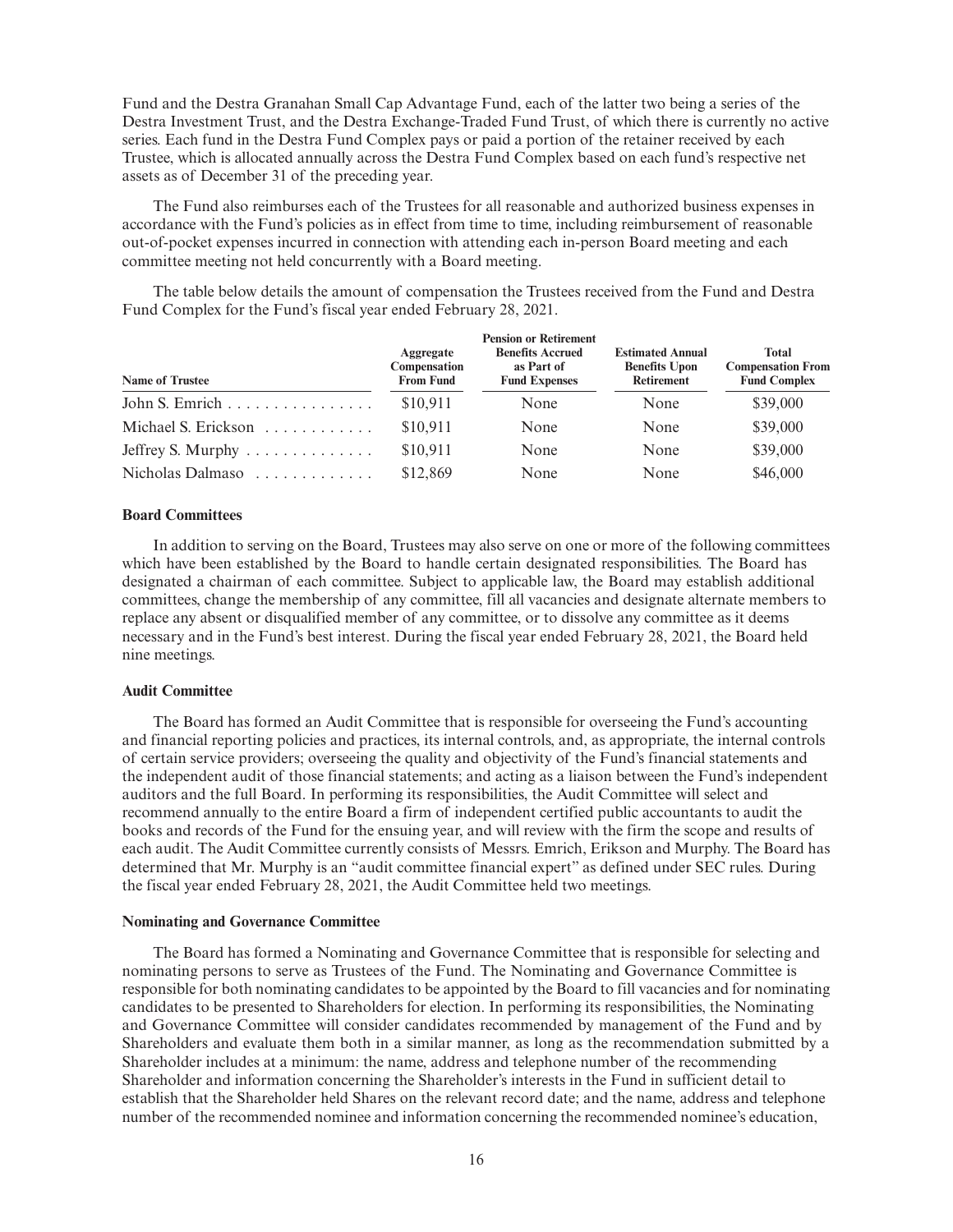professional experience, and other information that might assist the Nominating and Governance Committee in evaluating the recommended nominee's qualifications to serve as a trustee. The Nominating and Governance Committee may solicit candidates to serve as trustees from any source it deems appropriate. With the Board's prior approval, the Nominating and Governance Committee may employ and compensate counsel, consultants or advisers to assist it in discharging its responsibilities. The Nominating and Governance Committee currently consists of each of the Fund's Independent Trustees. During the fiscal year ended February 28, 2021, the Nominating and Governance Committee held one meeting.

## **Qualified Legal Compliance Committee**

The Board has formed a Qualified Legal Compliance Committee that is responsible for (i) receiving reports of certain material breaches or violations of certain U.S. laws or regulations or fiduciary duties, (ii) reporting evidence of such breaches or violations to the Fund's Chief Executive Officer ("CEO"), (iii) determining whether an investigation of such breaches or violations is required, (iv) if the Qualified Legal Compliance Committee determines an investigation is required, initiating such investigation, (v) at the conclusion of such investigation, recommending that the Fund implement an appropriate response to evidence of a breach or violation, and (vi) informing the CEO and the Board of results of the investigation. The Qualified Legal Compliance Committee currently consists of the members of the Audit Committee. The Qualified Legal Compliance Committee did not hold any meetings during the fiscal year ended February 28, 2021.

## **Trustee Beneficial Ownership of Shares**

As of December 31, 2020, the dollar range of equity securities beneficially owned by the trustees is provided in the following table:

| <b>Name of Trustee</b>                                                                | <b>Dollar Range of Equity</b><br><b>Securities in the Fund</b> | <b>Aggregate Dollar Range of</b><br><b>Equity Securities in</b><br><b>All Registered Investment</b><br><b>Companies Overseen by</b><br><b>Trustee in Family of</b><br><b>Investment Companies</b> |
|---------------------------------------------------------------------------------------|----------------------------------------------------------------|---------------------------------------------------------------------------------------------------------------------------------------------------------------------------------------------------|
|                                                                                       | None                                                           | Over \$100,000                                                                                                                                                                                    |
|                                                                                       | None                                                           | None                                                                                                                                                                                              |
| Jeffrey S. Murphy $\dots \dots \dots \dots \dots \dots \dots \dots \dots \dots \dots$ | None                                                           | None                                                                                                                                                                                              |
| Nicholas Dalmaso                                                                      | None                                                           | None                                                                                                                                                                                              |

#### **Shareholder Communication**

Shareholders may send communications to the Board. Shareholders should send communications intended for the Board by addressing the communication directly to the Board (or individual Trustee(s)) and/or otherwise clearly indicating in the salutation that the communication is for the Board (or individual Trustee(s)) and by sending the communication to the Fund's address for the Trustee(s) at c/o Destra Multi-Alternative Fund, 444 West Lake Street, Suite 1700, Chicago, Illinois 60606. Other Shareholder communications received by the Fund not directly addressed and sent to the Board will be reviewed and generally responded to by management, and will be forwarded to the Board only at management's discretion based on the matters contained therein.

#### **Codes of Ethics**

The Fund, Destra, and Validus have each adopted a code of ethics pursuant to Rule 17j-1 under the 1940 Act that establishes procedures for personal investments and restrict certain personal securities transactions. Personnel subject to these codes may invest in securities for their personal investment accounts so long as such investments are made in accordance with the applicable code's requirements.

#### **The Adviser**

Destra, located at 444 West Lake Street, Suite 1700, Chicago, IL, serves as the Fund's investment adviser, with responsibility for the overall management of the Fund. The Adviser is registered with the SEC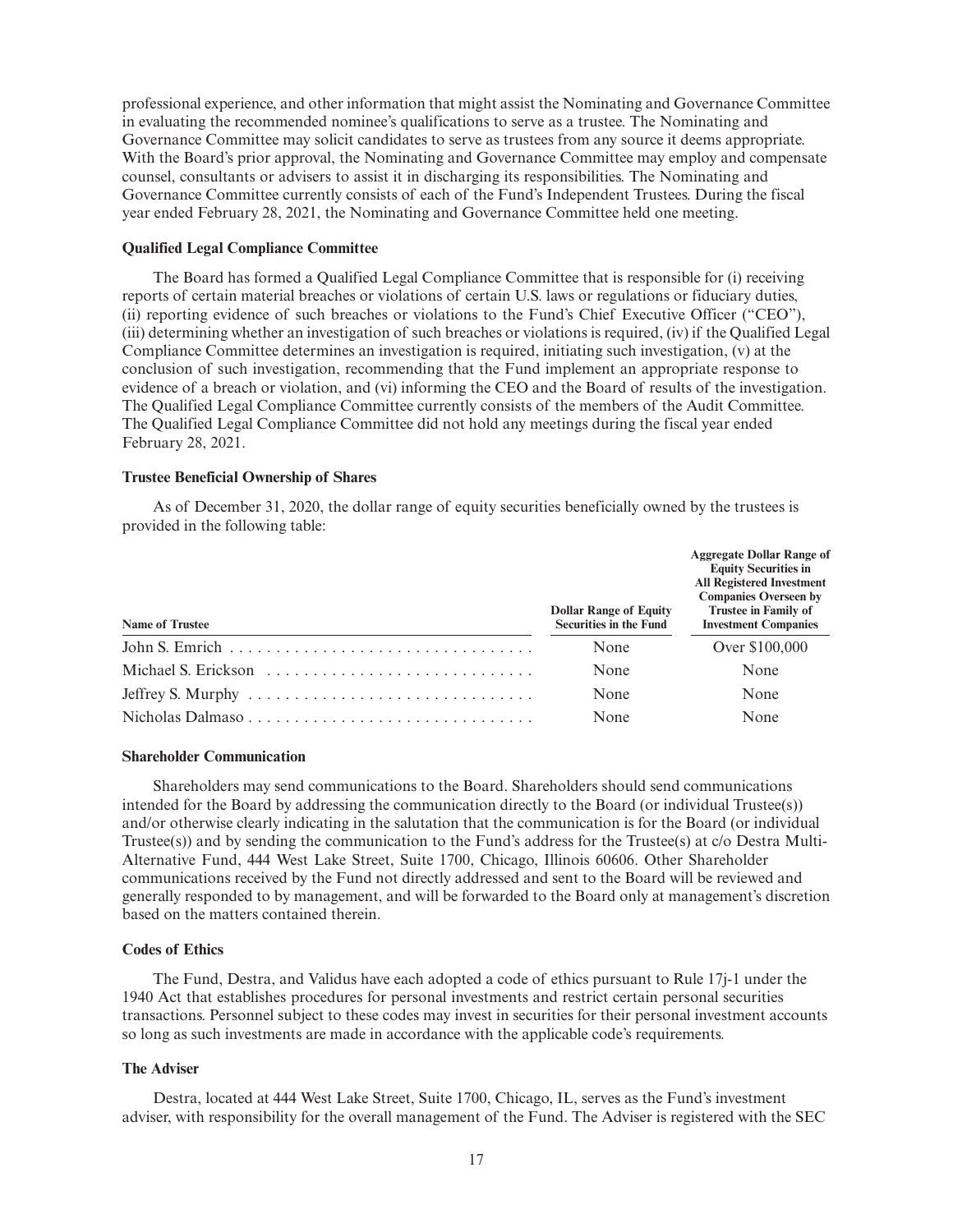as an investment adviser under the Investment Advisers Act of 1940, as amended. The Adviser was established in August 2008 and is a subsidiary of Destra Capital Management LLC, a sponsor of investment funds. The Adviser is a Delaware limited liability company and is a wholly-owned subsidiary of Destra Capital Management LLC. For more information regarding Destra, see "The Adviser" in the Prospectus. For more information on the services provided by Destra to the Fund, see "Management of the Fund" in the Prospectus.

The Fund's Investment Management Agreement (the "Investment Management Agreement") was approved by the Board and the Fund's Shareholders and became effective on February 11, 2021, and will continue in effect for a period of two years from its effective date. Thereafter, the Investment Management Agreement will continue in effect from year to year provided such continuance is specifically approved at least annually by (i) the vote of a majority of the outstanding voting securities of the Fund or a majority of the Board, and (ii) the vote of a majority of the Independent Trustees of the Fund, cast in person at a meeting called for the purpose of voting on such approval. A discussion regarding the basis for the Board's approval of the Investment Management Agreement is available in the Fund's annual report to Shareholders for the year ended February 28, 2021.

Under the Investment Management Agreement, Destra is entitled to a Management Fee, calculated and payable monthly in arrears, at the annual rate of 1.35% of the average daily net assets during such period (the "Management Fee"). The Management Fee may or may not be taken in whole or in part at the discretion of Destra. All or any part of the Management Fee not taken as to any quarter will be deferred without interest and may be taken in any such other quarter as Destra may determine, provided that such deferred Management Fee will only be recoverable if not more than three years following the time such deferral was made. The Management Fee for any partial quarter will be appropriately prorated.

The Investment Management Agreement may be terminated at any time, without the payment of any penalty, upon 60 days' written notice by Destra or, if the Board or the holders of a majority of the Fund's outstanding voting securities determine that the Investment Management Agreement with Destra should be terminated, by the Fund. The Investment Management Agreement will automatically terminate in the event of its assignment (as such term is defined for purposes of Section 15(a)(4) of the 1940 Act).

The Adviser was engaged by the Fund as investment adviser effective November 30, 2018. Prior to that time, Pinhook Capital, LLC (f/k/a LCM Investment Management, LLC) ("Pinhook" or the "Prior Adviser") served as the Fund's investment adviser. During the fiscal year ended February 28, 2021, the Fund paid \$1,544,026 in advisory fees to Destra. During the fiscal year ended February 29, 2020, the Fund paid \$1,953,381 in advisory fees to Destra. During the fiscal year ended February 28, 2019, the Fund paid \$478,175 in advisory fees to Destra and \$1,831,869 in advisory fees to the Prior Adviser.

Destra and the Fund have entered into an expense limitation agreement (the "Expense Limitation Agreement") under which, until November 30, 2022, Destra has agreed to reduce its fees and/or absorb expenses of the Fund to ensure that total fund operating expenses after fee waiver and/or reimbursement (excluding any front-end or contingent deferred loads, brokerage fees and commissions, acquired fund fees and expenses, fees and expenses associated with instruments in other collective investment vehicles or derivative instruments (including, for example, options and swap fees and expenses), borrowing costs (such as interest and dividend expense on securities sold short), taxes and extraordinary expenses, such as litigation expenses (which may include indemnification of Fund officers and Trustees and contractual indemnification of Fund service providers (other than the Adviser)) will not exceed 1.95% of Class A shares' net assets, 2.45% of Class T shares' net assets, 2.70% of Class C shares' net assets, and 1.70% of Class I shares' net assets (the "Expense Limitation"). In consideration of Destra's agreement to limit the Fund's expenses, the Fund has agreed to repay Destra pro rata in the amount of any Fund expense paid or waived by it, subject to the limitations that: (1) the reimbursement for expenses will be made only if payable not more than three years following the date such payment or waiver was made; and (2) the reimbursement may not be made if it would cause the Fund's then-current Expense Limitation, if any, and the Expense Limitation that was in effect at the time when Destra reimbursed, paid or absorbed the ordinary operating expenses that are the subject of the repayment, to be exceeded. Destra may not terminate the Expense Limitation Agreement during the initial term. After the initial term, either the Board or Destra may terminate the Expense Limitation Agreement upon 60 days' written notice.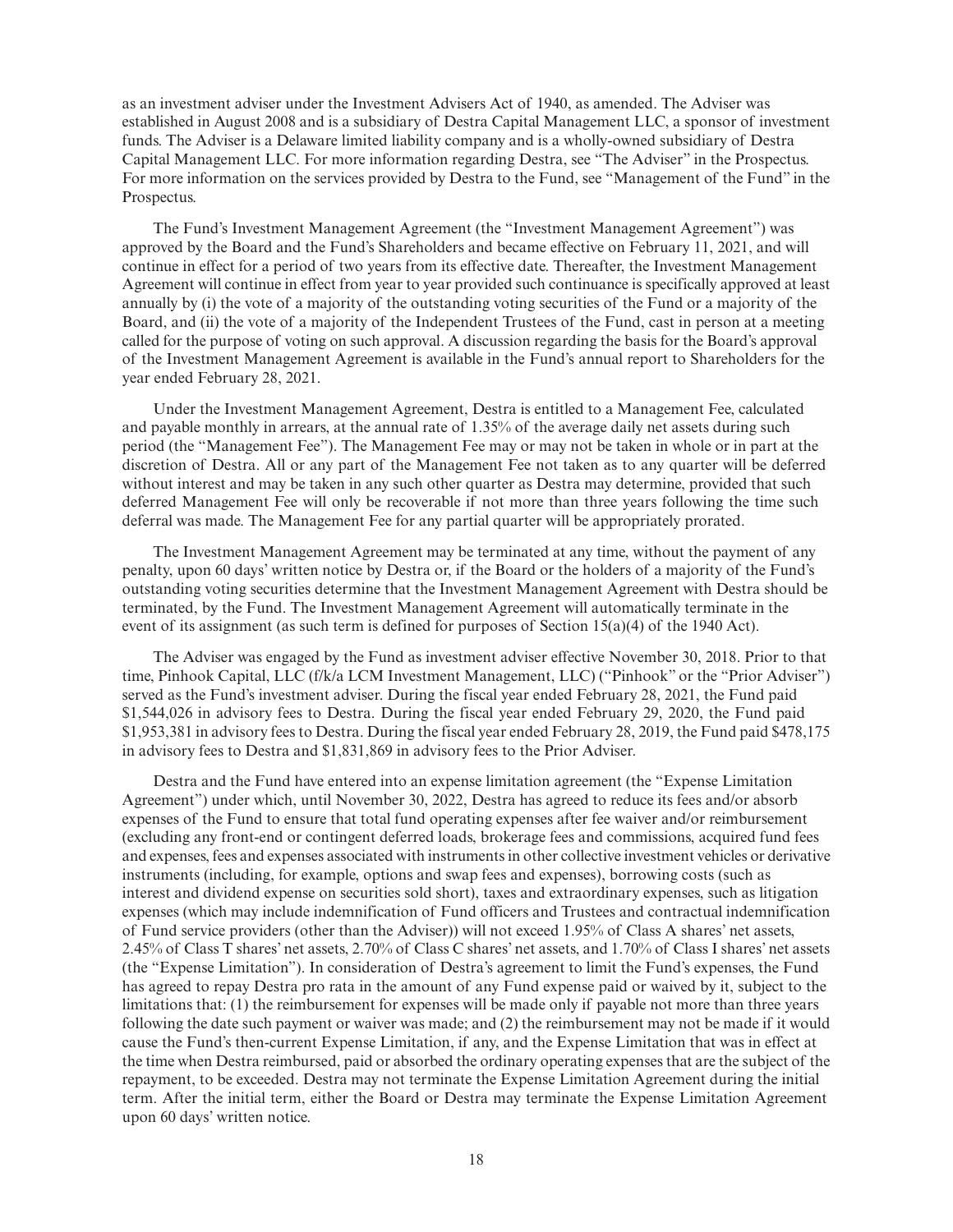During the fiscal year ended February 28, 2021, Destra waived fees/reimbursed expenses of \$653,254 under the Expense Limitation Agreement. During the fiscal year ended February 29, 2020, Destra waived fees/ reimbursed expenses of \$592,247 under the Expense Limitation Agreement. During the fiscal year ended February 28, 2019, the Prior Adviser waived fees/reimbursed expenses of \$283,500 under a previous expense limitation agreement, and Destra waived fees/reimbursed expenses of \$43,956 under the Expense Limitation Agreement.

## **The Sub-Adviser**

Destra has engaged Validus, a California limited liability company, to act as the Fund's investment sub-adviser pursuant to a sub-advisory agreement (the "Sub-Advisory Agreement"). Prior to August 3, 2020, Pinhook, an affiliate of Validus, served as the Fund's sub-adviser. Validus has responsibility to make investment decisions for the Fund's portfolio, subject to the oversight of Destra. Validus is located at 13520 Evening Creek Drive N., Suite 300, San Diego, CA 92128. Validus is registered with the SEC as an investment adviser under the Investment Advisers Act of 1940, as amended, and was established in June 2012 for the purpose of providing investment advisory services based on a fundamental, bottom-up, stock specific research process, anchored by a proprietary ranking system, and founded on pre-existing principles. The firm provides separately managed account services as well as model strategies to institutional parties.The majority of interests of Validus are owned by Mark C. Scalzo, who is deemed to control the Sub-Adviser because he owns more than 25% of the voting interests of the Sub-Adviser.

The Sub-Advisory Agreement provides that the Sub-Adviser is entitled to receive an annual fee from the Adviser equal to 50% of the net revenue received by the Adviser after any fee waivers, subject to a maximum of 0.675% of the Fund's average daily net assets. The Sub-Adviser is compensated by the Adviser, not the Fund. During the fiscal year ended February 28, 2021, the Adviser paid \$268,360 in sub-advisory fees to Validus and \$197,994 in sub-advisory fees to Pinhook. During the fiscal year ended February 29, 2020, the Adviser paid \$680,566.68 in sub-advisory fees to Pinhook. During the fiscal year ended February 28, 2019, the Adviser paid \$237,059 in sub-advisory fees to Pinhook.

The Sub-Advisory Agreement may be terminated at any time, without the payment of any penalty, upon 60 days' written notice by Validus or, if the Board or the holders of a majority of the Fund's outstanding voting securities determine that the Sub-Advisory Agreement with Validus should be terminated. The Sub-Advisory Agreement will automatically terminate in the event of its assignment (as such term is defined for purposes of Section 15(a)(4) of the 1940 Act) or the termination of the Investment Management Agreement. A discussion regarding the basis for the approval of the of the Sub-Advisory Agreement by the Board will be available in the Fund's semi-annual report to Shareholders for the fiscal period ending August 31, 2021.

#### **Portfolio Management Other Accounts Managed by Portfolio Managers**

The portfolio managers primarily responsible for the day-to-day management of the Fund also manage other registered investment companies, other pooled investment vehicles and other accounts, as indicated below. The following table identifies, as of February 28, 2021: (i) the number of other registered investment companies, other pooled investment vehicles and other accounts managed by each portfolio manager; (ii) the total assets of such companies, vehicles and accounts; and (iii) the number and total assets of such companies, vehicles and accounts that are subject to an advisory fee based on performance.

|                                  | Number of<br><b>Accounts</b> | Assets of<br><b>Accounts</b><br>(in thousands) | Number of<br><b>Accounts Subject</b><br>to a Performance Fee | <b>Assets</b><br>Subject to a<br><b>Performance Fee</b><br>(in thousands) |
|----------------------------------|------------------------------|------------------------------------------------|--------------------------------------------------------------|---------------------------------------------------------------------------|
| <b>Aaron Rosen</b>               |                              |                                                |                                                              |                                                                           |
| Registered Investment Companies  |                              |                                                |                                                              | N/A                                                                       |
| Other Pooled Investment Vehicles |                              | $\cup$                                         |                                                              | N/A                                                                       |
|                                  |                              | $\theta$                                       |                                                              | N/A                                                                       |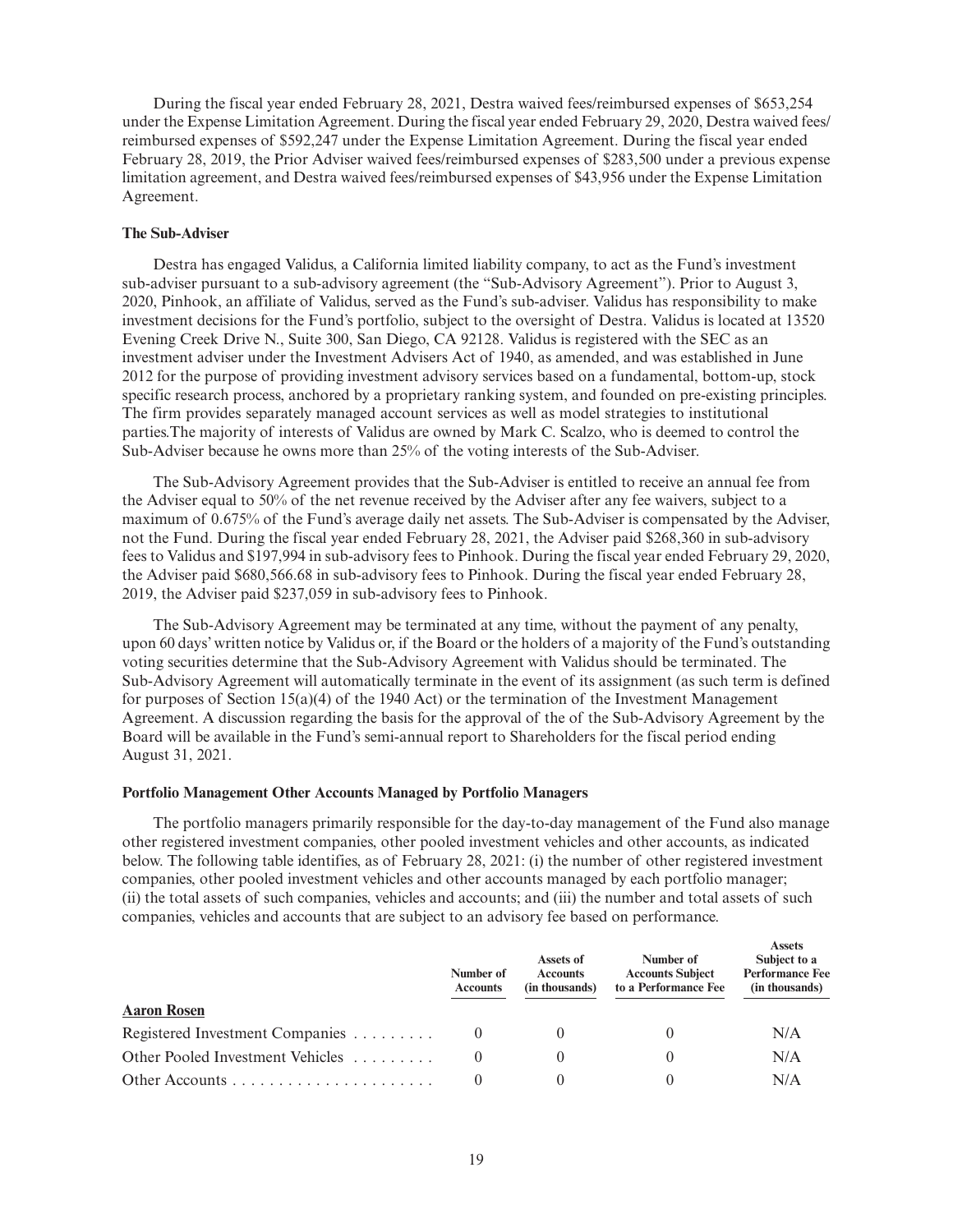|                                  | Number of<br><b>Accounts</b> | Assets of<br><b>Accounts</b><br>(in thousands) | Number of<br><b>Accounts Subject</b><br>to a Performance Fee | <b>Assets</b><br>Subject to a<br><b>Performance Fee</b><br>(in thousands) |
|----------------------------------|------------------------------|------------------------------------------------|--------------------------------------------------------------|---------------------------------------------------------------------------|
| <b>Mark C. Scalzo</b>            |                              |                                                |                                                              |                                                                           |
| Registered Investment Companies  |                              |                                                |                                                              | N/A                                                                       |
| Other Pooled Investment Vehicles |                              |                                                |                                                              | N/A                                                                       |
|                                  |                              | \$104,753,816                                  |                                                              | \$2,167,957                                                               |

#### **Compensation of Portfolio Managers**

Mr. Rosen is the Fund's Co-Portfolio Manager, and has served in this capacity since October 2017. As of February 28, 2021, Mr. Rosen receives a salary, a discretionary bonus and is eligible for retirement plan benefits from the Sub-Adviser. Mr. Scalzo is the Fund's Co-Portfolio manager and has served in this capacity since March 1, 2015. As of February 28, 2021, Mr. Scalzo receives a salary, a discretionary bonus and is eligible for retirement plan benefits from the Sub-Adviser.

Because the portfolio managers may manage assets for other pooled investment vehicles and/or other accounts (including institutional clients, pension plans and certain high net worth individuals (collectively, "Client Accounts")) or may be affiliated with such Client Accounts, there may be an incentive to favor one Client Account over another, resulting in conflicts of interest. For example, the Sub-Adviser may, directly or indirectly, receive fees from Client Accounts that are higher than the fee it receives from the Fund, or it may, directly or indirectly, receive a performance-based fee on a Client Account. In those instances, a portfolio manager may have an incentive to not favor the Fund over the Client Accounts. The Sub-Adviser has adopted trade allocation and other policies and procedures that it believes are reasonably designed to address these and other conflicts of interest.

#### **Securities Ownership of Portfolio Managers**

As of February 28, 2021, neither of the Fund's portfolio managers owned Shares of the Fund.

## **CONFLICTS OF INTEREST**

The Adviser, the Sub-Adviser and the portfolio managers of the Fund have interests that may conflict with the interests of the Fund. In particular, the Adviser and the Sub-Adviser each manages and/or advises other investment funds or accounts with the same or similar investment objective and strategies as the Fund. As a result, the Adviser, the Sub-Adviser and the Fund's portfolio managers may devote unequal time and attention to the management of the Fund and those other funds and accounts, and may not be able to formulate as complete a strategy or identify equally attractive investment opportunities as might be the case if they were to devote substantially more attention to the management of the Fund. The Adviser, the Sub-Adviser and the Fund's portfolio managers may identify a limited investment opportunity that may be suitable for multiple funds and accounts, and the opportunity may be allocated among these several funds and accounts, which may limit the Fund's ability to take full advantage of the investment opportunity. Additionally, transaction orders may be aggregated for multiple accounts for purposes of execution, which may cause the price or brokerage costs to be less favorable to the Fund than if similar transactions were not being executed concurrently for other accounts. Furthermore, it is theoretically possible that a portfolio manager could use the information obtained from managing a fund or account to the advantage of other funds or accounts under management, and also theoretically possible that actions could be taken (or not taken) to the detriment of the Fund. At times, a portfolio manager may determine that an investment opportunity may be appropriate for only some of the funds and accounts for which he or she exercises investment responsibility, or may decide that certain of the funds and accounts should take differing positions with respect to a particular security. In these cases, the portfolio manager may place separate transactions for one or more funds or accounts, which may affect the market price of the security or the execution of the transaction, or both, to the detriment or benefit of one or more other funds and accounts. For example, a portfolio manager may determine that it would be in the interest of another account to sell a security that the Fund holds, potentially resulting in a decrease in the market value of the security held by the Fund.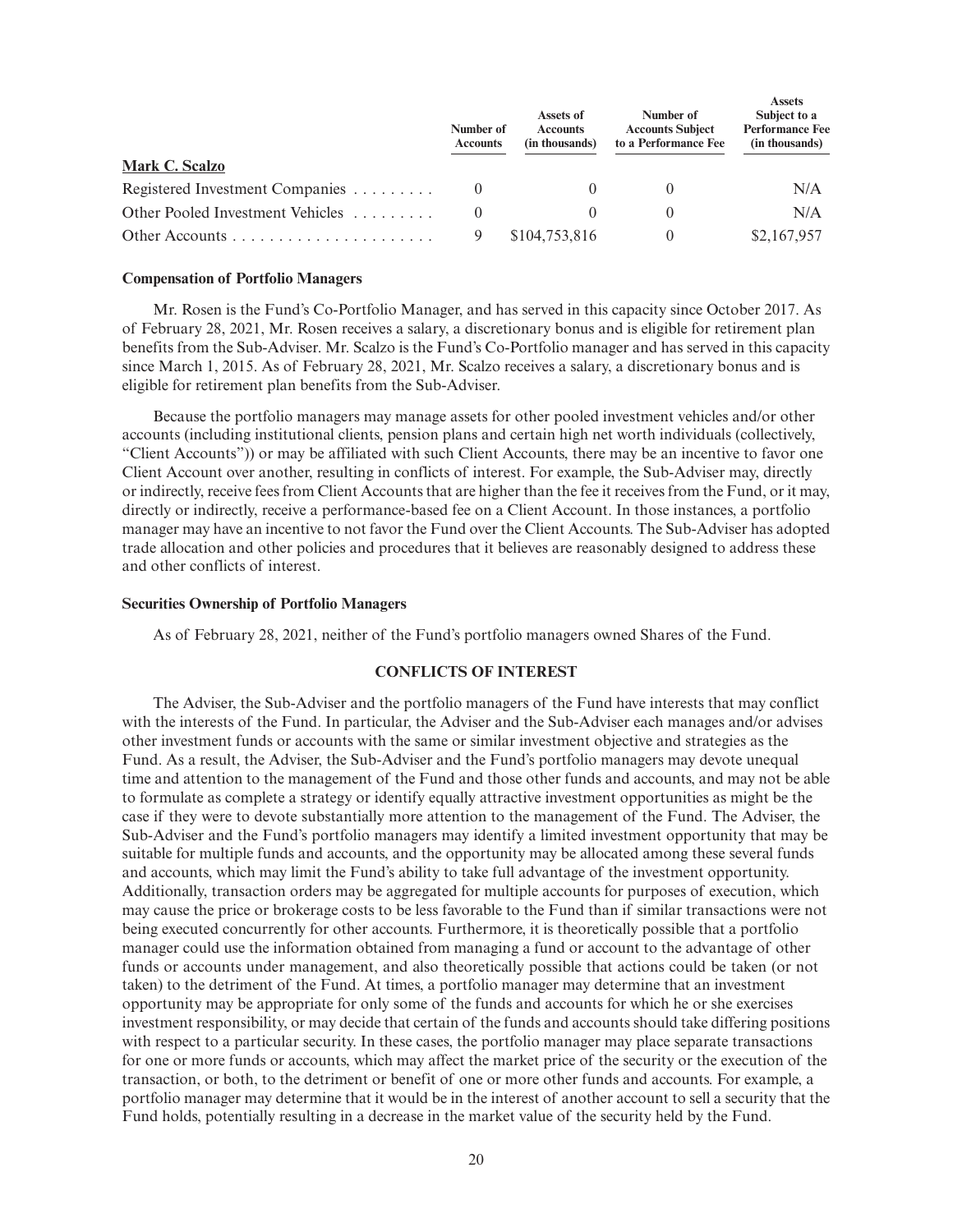Conflicts potentially limiting the Fund's investment opportunities may also arise when the Fund and other clients of the Adviser or Sub-Adviser invest in, or even conduct research relating to, different parts of an issuer's capital structure. In such circumstances, decisions over whether to trigger an event of default, over the terms of any workout, or how to exit an investment may result in conflicts of interest. In order to minimize such conflicts, a portfolio manager may avoid certain investment opportunities that would potentially give rise to conflicts with other clients of the Adviser or Sub-Adviser (as applicable) or result in the Adviser or Sub-Adviser receiving material, non-public information, or the Adviser and Sub-Adviser may enact internal procedures designed to minimize such conflicts, which could have the effect of limiting the Fund's investment opportunities. Additionally, if the Adviser or Sub-Adviser acquires material non-public confidential information in connection with its business activities for other clients, a portfolio manager or other investment personnel may be restricted from purchasing securities or selling certain securities for the Fund or other clients.

The portfolio managers also may engage in cross trades between funds and accounts, may select brokers or dealers to execute securities transactions based in part on brokerage and research services provided to the Adviser or the Sub-Adviser, which may not benefit all funds and accounts equally and may receive different amounts of financial or other benefits for managing different funds and accounts. Finally, the Adviser, the Sub-Adviser and their affiliates may provide more services to some types of funds and accounts than others.

#### **PORTFOLIO TRANSACTIONS AND BROKERAGE ALLOCATION**

Specific decisions to purchase or sell securities for the Fund are made by the portfolio managers. The Adviser and Sub-Adviser are authorized by the Trustees to allocate the orders placed on behalf of the Fund to brokers or dealers who may, but need not, provide research or statistical material or other services to the Fund or the Adviser and/or Sub-Adviser for the Fund's use. Such allocation is to be in such amounts and proportions as the Adviser and/or Sub-Adviser may determine.

In selecting a broker or dealer to execute each particular transaction, the following is taken into consideration:

- the best net price available;
- the reliability, integrity and financial condition of the broker or dealer;
- the size of and difficulty in executing the order; and
- the value of the expected contribution of the broker or dealer to the investment performance of the Fund on a continuing basis.

Brokers or dealers executing a portfolio transaction on behalf of the Fund may receive a commission in excess of the amount of commission another broker or dealer would have charged for executing the transaction if the Adviser or Sub-Adviser, as applicable, determines in good faith that such commission is reasonable in relation to the value of brokerage and research services provided to the Fund. In allocating portfolio brokerage, the Adviser or Sub-Adviser may select brokers or dealers who also provide brokerage, research and other services to other accounts over which the Adviser or Sub-Adviser exercises investment discretion. Some of the services received as the result of Fund transactions may primarily benefit accounts other than the Fund, while services received as the result of portfolio transactions effected on behalf of those other accounts may primarily benefit the Fund.

#### Affiliated Party Brokerage

The Adviser, Sub-Adviser, and their affiliates will not purchase securities or other property from, or sell securities or other property to, the Fund, except that the Fund may in accordance with rules under the 1940 Act engage in transactions with accounts that are affiliated with the Fund as a result of common officers, directors, advisers, members, managing general partners or common control. These transactions would be effected in circumstances in which the Adviser and/or Sub-Adviser, as applicable, has determined that it would be appropriate for the Fund to purchase and another client to sell, or the Fund to sell and another client to purchase, the same security or instrument each on the same day.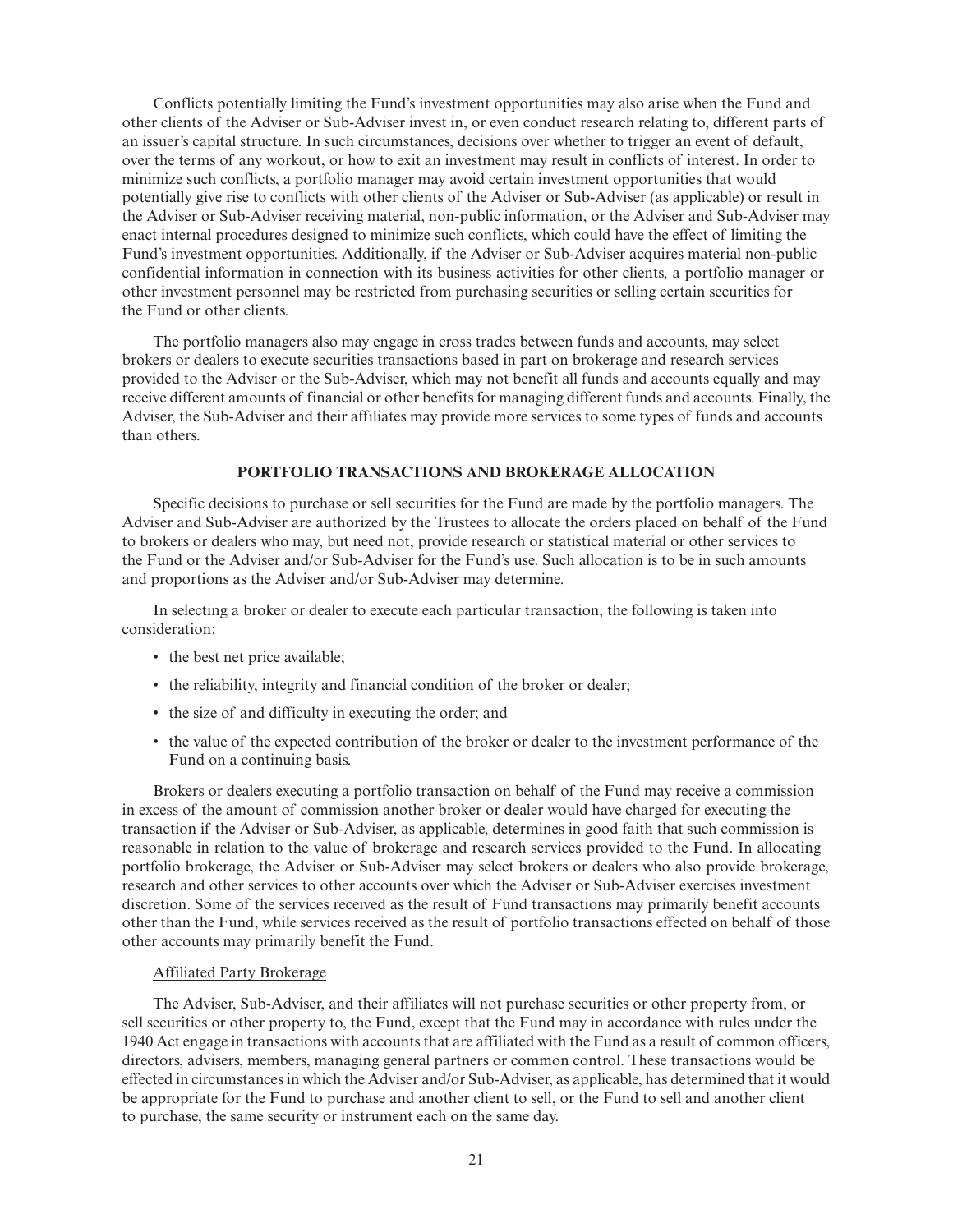## **PROXY VOTING POLICY AND PROXY VOTING RECORD**

The Board has adopted Proxy Voting Policies and Procedures ("Policies") on behalf of the Fund, which delegate the responsibility for voting proxies to the Adviser, subject to the Board's continuing oversight. The Adviser has delegated proxy voting responsibility to the Sub-Adviser. The Policies require that the Sub-Adviser vote, or cause to be voted, proxies received in a manner consistent with the best interests of the Fund and shareholders. A summary of the proxy policies and procedures of the Sub-Adviser is attached to this SAI. The Sub-Adviser will vote such proxies in accordance with its proxy policies and procedures. The Policies also require the Sub-Adviser to present to the Board, at least annually, the Sub-Adviser's Proxy Policies and a record of the proxy voted, or those caused to be voted, by the Sub-Adviser on behalf of the Fund, including a report on the resolution of all proxies identified by the Sub-Adviser involving a conflict of interest.

Where a proxy proposal raises a material conflict between the interests of the Adviser or Sub-Adviser, any affiliated person(s) of the Adviser or Sub-Adviser, the Fund's principal underwriter (distributor) or any affiliated person of the principal underwriter (distributor), or any affiliated person of the Fund's and the Fund's or its shareholder's interests, the Sub-Adviser will resolve the conflict by voting in accordance with the policy guidelines or at the Fund's directive using the recommendation of an independent third party. If the third party's recommendations are not received in a timely fashion, the Sub-Adviser will abstain from voting.

Information regarding how the Fund voted proxies relating to portfolio securities held by the Fund during the most recent 12-month period ending June 30 will be available (1) without charge, upon request, by calling the Fund toll-free at 844-9DESTRA (933-7872); and (2) on the SEC's website at http://www.sec.gov. In addition, a copy of the Fund's proxy voting policies and procedures are also available by calling toll-free at 844-9DESTRA (933-7872) and will be sent within three business days of receipt of a request.

## **CONTROL PERSONS AND PRINCIPAL HOLDERS OF SECURITIES**

A control person is one who owns, either directly or indirectly more than 25% of the voting securities of a company or acknowledges the existence of such control. A control person may be able to determine the outcome of a matter put to a shareholder vote. A principal shareholder is any person who owns (either of record or beneficially) 5% or more of any class of the Fund's outstanding shares.

As of June 1, 2021, the following shareholders of record owned 5% or more of a class of the outstanding shares of the Fund:

| <b>Name and Address</b>                                                            | <b>Percentage of Ownership</b> |
|------------------------------------------------------------------------------------|--------------------------------|
| LPL Financial, FBO Customer Accounts, San Diego, CA, 92121 82.3% of Class A Shares |                                |
| LPL Financial, FBO Customer Accounts, San Diego, CA, 92121 43.1% of Class C Shares |                                |
| LPL Financial, FBO Customer Accounts, San Diego, CA, 92121 96.0% of Class I Shares |                                |
| LPL Financial, FBO Customer Accounts, San Diego, CA, 92121 81.3% of Class T Shares |                                |

As of June 1, 2021 the Fund's Trustees and Officers as a group owned beneficially less than 1% of the outstanding shares of the Fund.

## **DISTRIBUTOR**

Destra Capital Investments, LLC (the "Distributor"), a registered broker-dealer and affiliate of the Adviser, located at 444 West Lake Street, Suite 1700, Chicago, Illinois 60606, serves as the Fund's principal underwriter and acts as the distributor of the Fund's shares, subject to various conditions.

Under the Fund's previous distribution agreement with Northern Lights Distributors, LLC (the "Prior Distributor"), the Prior Distributor entered into a sub-distribution agreement with Destra Capital Investments, under which Destra Capital Investments provided wholesaling services with respect to the Fund. Previously, the Prior Distributor had also entered into a sub-distribution arrangement with Lucia Securities, LLC, a registered broker-dealer and affiliate of the Sub-Adviser.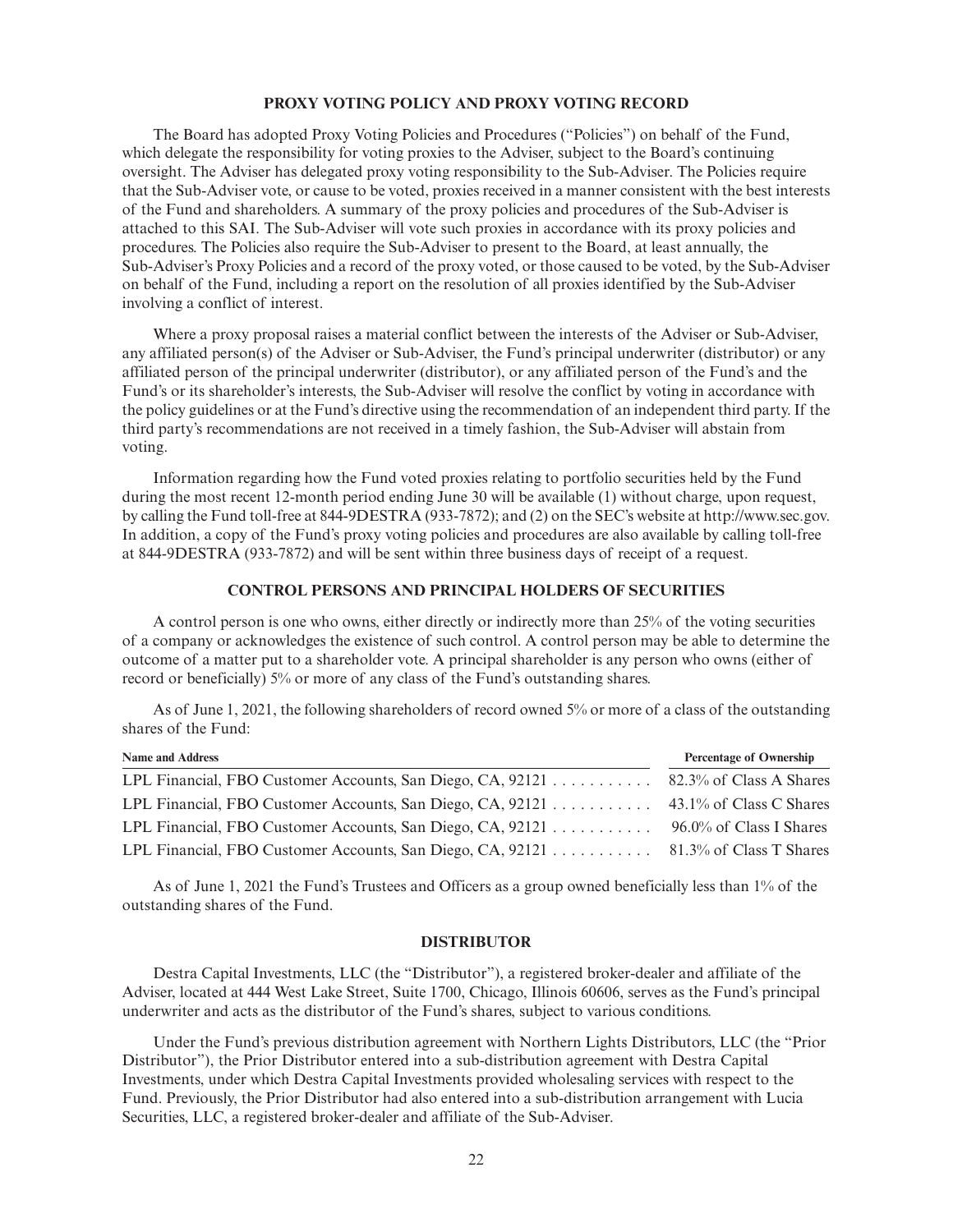For the fiscal year ended February 28, 2021, Destra Capital Investments did not receive any fees under the distribution agreement. For the fiscal year ended February 29, 2020, Destra Capital Investments received \$0.00 under the distribution agreement. For the fiscal year ended February 28, 2019, Destra Capital Investments received \$22,500 under the sub-distribution agreement, and Lucia Securities received \$459 under the sub-distribution agreement.

## **INDEPENDENT REGISTERED PUBLIC ACCOUNTING FIRM**

An independent registered public accounting firm for the Fund will perform an annual audit of the Fund's financial statements. The Board has engaged Cohen & Company, Ltd., located at 151 N. Franklin St., Suite 575, Chicago, IL 60606, to serve as the Fund's independent registered public accounting firm.

## **LEGAL COUNSEL**

Faegre Drinker Biddle & Reath LLP, One Logan Square, Suite 2000, Philadelphia, PA 19103-6996, serves as counsel to the Fund.

## **ADMINISTRATOR**

The Fund has contracted with UMB Fund Services, Inc. ("UMBFS"), located at 235 W. Galena Street, Milwaukee, WI 53212, to provide various accounting and administrative services, and to assist with the Fund's operational needs. Prior to August 23, 2019, Gemini Fund Services, LLC ("Gemini") was the Fund's Administrator and Fund Accountant. For the fiscal year ended February 28, 2021, the Fund paid UMBFS \$244,235 in fund accounting, administration ad tax services fees. For the fiscal year ended February 29, 2020, the Fund paid Gemini \$93,045 in fund accounting and administration fees, and UMBFS \$129,370 in fund accounting, administration and tax services fees. For the fiscal year ended February 28, 2019, the Fund paid \$148,915, \$59,096 and \$136,076 in administration, fund accounting and transfer agency fees, respectively, to Gemini.

## **CUSTODIAN**

UMB Bank, N.A. (the "Custodian"), which has its principal address at 928 Grand Boulevard, Kansas City, MO 64106, serves as custodian for the Fund.

## **ADDITIONAL INFORMATION**

A registration statement on Form N-2, including amendments thereto, relating to the Shares offered hereby, has been filed by the Fund with the SEC. The Prospectus and this Statement of Additional Information do not contain all of the information set forth in the registration statement, including any exhibits and schedules thereto. For further information with respect to the Fund and the Shares offered hereby, reference is made to the registration statement. A copy of the registration statement may be reviewed on the EDGAR database on the SEC's website at http://www.sec.gov. Prospective investors can also request copies of these materials, upon payment of a duplicating fee, by electronic request at the SEC's e-mail address (publicinfo@sec.gov).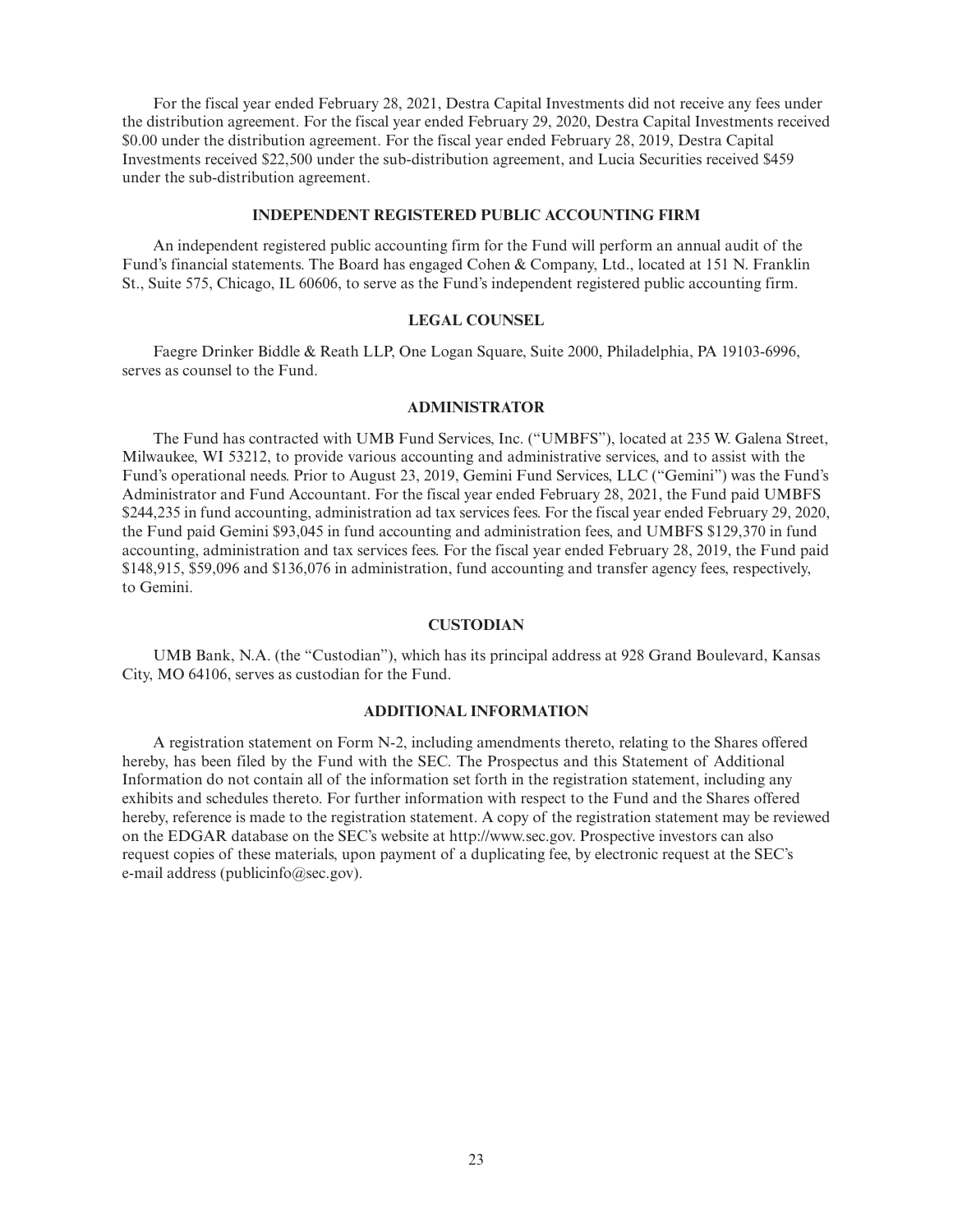# **APPENDIX A SUB-ADVISER PROXY VOTING POLICIES AND PROCEDURES**

## **PROXY VOTING: Validus Growth Investors, LLC, doing business as Validus Investment Advisors**

#### **SUMMARY OF PROXY VOTING GUIDELINES**

In the absence of specific voting guidelines from the client, Validus will vote proxies in the best interests of each particular client. Validus' policy is to vote all proxies from a specific issuer the same way for each client absent qualifying restrictions from a client. Clients are permitted to place reasonable restrictions on Validus' voting authority in the same manner that they may place such restrictions on the actual selection of account securities.

Validus will generally vote in favor of routine corporate housekeeping proposals such as the election of directors and selection of auditors absent conflicts of interest raised by an auditor's non-audit services.

Validus will generally vote against proposals that cause board members to become entrenched or cause unequal voting rights. In reviewing proposals, Validus will further consider the opinion of management and the effect on management, and the effect on shareholder value and the issuer's business practices.

If Validus is voting proposals on behalf of a regulated investment company ("RIC"), any proxies received for holdings in other RICs will vote proxies proportionally to reflect the way that previous voters split on a particular issue. For example, if 100 shareholders cast 60 votes for a proposal and 40 votes against, the brokerage firm would follow the 3:2 proportion in voting the proxies of the non-voting shareholders.

## **Conflicts of Interest**

Validus will identify any conflicts that exist between the interests of the adviser and the client by reviewing the relationship of Validus or Validus' affiliates with the issuer of each security to determine if Validus or any of its employees has any financial, business or personal relationship with the issuer.

If a material conflict of interest exists, the portfolio manager will vote in a manner consistent with an independent third-party voting recommendation.

RJL Capital Management, LLC will maintain a record of the voting resolution of any conflict of interest.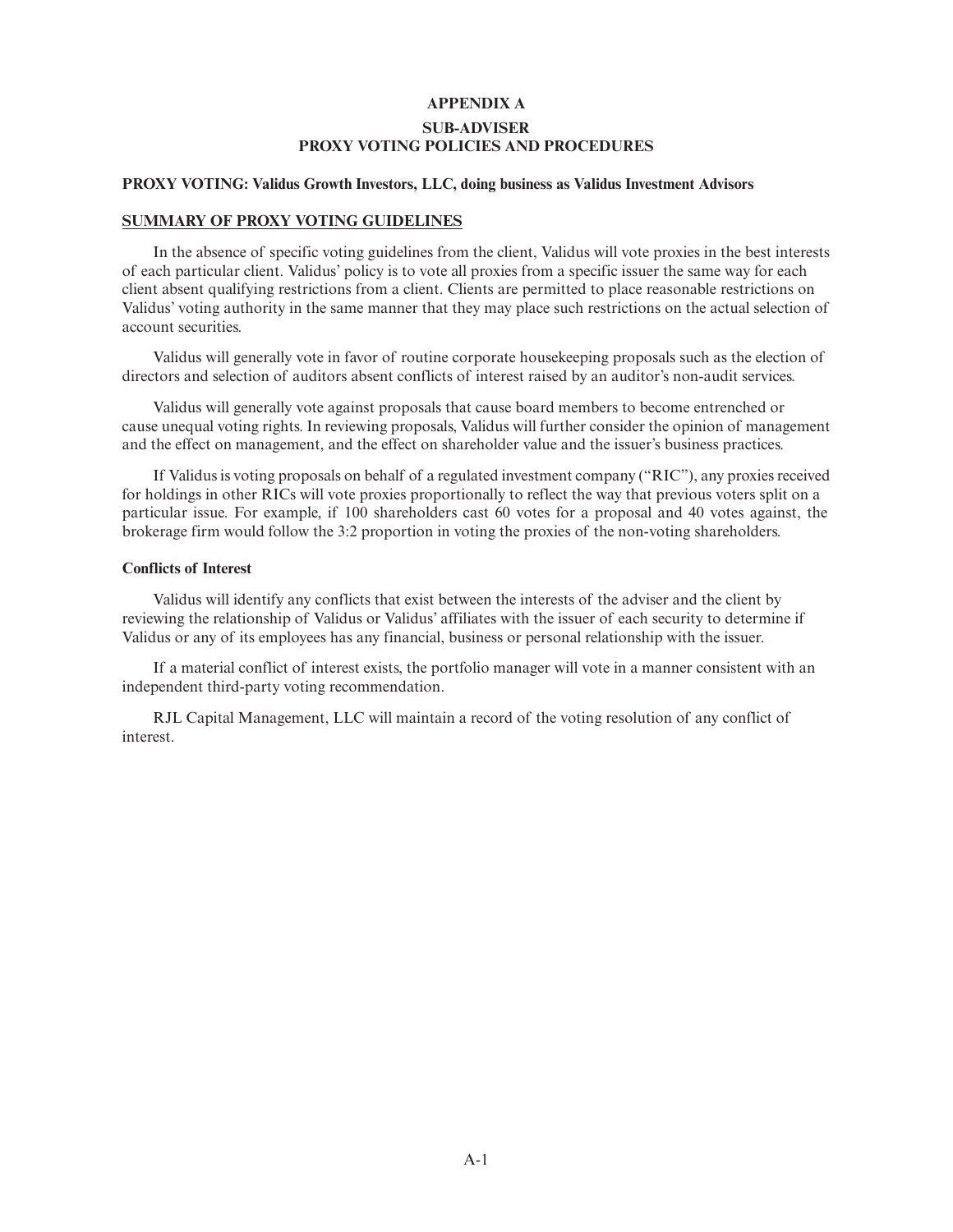## **APPENDIX B**

## **DESCRIPTION OF SECURITIES RATINGS**

## **Short-Term Credit Ratings**

An *S&P Global Ratings* short-term issue credit rating is generally assigned to those obligations considered short-term in the relevant market. The following summarizes the rating categories used by S&P Global Ratings for short-term issues:

"A-1" — A short-term obligation rated "A-1" is rated in the highest category by S&P Global Ratings. The obligor's capacity to meet its financial commitments on the obligation is strong. Within this category, certain obligations are designated with a plus sign (+). This indicates that the obligor's capacity to meet its financial commitment on these obligations is extremely strong.

"A-2" — A short-term obligation rated "A-2" is somewhat more susceptible to the adverse effects of changes in circumstances and economic conditions than obligations in higher rating categories. However, the obligor's capacity to meet its financial commitments on the obligation is satisfactory.

"A-3" — A short-term obligation rated "A-3" exhibits adequate protection parameters. However, adverse economic conditions or changing circumstances are more likely to weaken an obligor's capacity to meet its financial commitments on the obligation.

"B" — A short-term obligation rated "B" is regarded as vulnerable and has significant speculative characteristics. The obligor currently has the capacity to meet its financial commitments; however, it faces major ongoing uncertainties that could lead to the obligor's inadequate capacity to meet its financial commitments.

" $C$ "  $- A$  short-term obligation rated " $C$ " is currently vulnerable to nonpayment and is dependent upon favorable business, financial, and economic conditions for the obligor to meet its financial commitments on the obligation.

" $D$ "  $-$  A short-term obligation rated " $D$ " is in default or in breach of an imputed promise. For nonhybrid capital instruments, the "D" rating category is used when payments on an obligation are not made on the date due, unless S&P Global Ratings believes that such payments will be made within any stated grace period. However, any stated grace period longer than five business days will be treated as five business days. The "D" rating also will be used upon the filing of a bankruptcy petition or the taking of a similar action and where default on an obligation is a virtual certainty, for example due to automatic stay provisions. A rating on an obligation is lowered to "D" if it is subject to a distressed debt restructuring.

Local Currency and Foreign Currency Ratings — S&P Global Ratings' issuer credit ratings make a distinction between foreign currency ratings and local currency ratings. A foreign currency rating on an issuer can differ from the local currency rating on it when the obligor has a different capacity to meet its obligations denominated in its local currency, versus obligations denominated in a foreign currency.

"NR" — This indicates that a rating has not been assigned or is no longer assigned.

*Moody's Investors Service ("Moody's")* short-term ratings are forward-looking opinions of the relative credit risks of financial obligations with an original maturity of thirteen months or less and reflect both on the likelihood of a default or impairment on contractual financial obligations and the expected financial loss suffered in the event of default or impairment.

Moody's employs the following designations to indicate the relative repayment ability of rated issuers:

"P-1" — Issuers (or supporting institutions) rated Prime-1 reflect a superior ability to repay short-term obligations.

"P-2" — Issuers (or supporting institutions) rated Prime-2 reflect a strong ability to repay short-term obligations.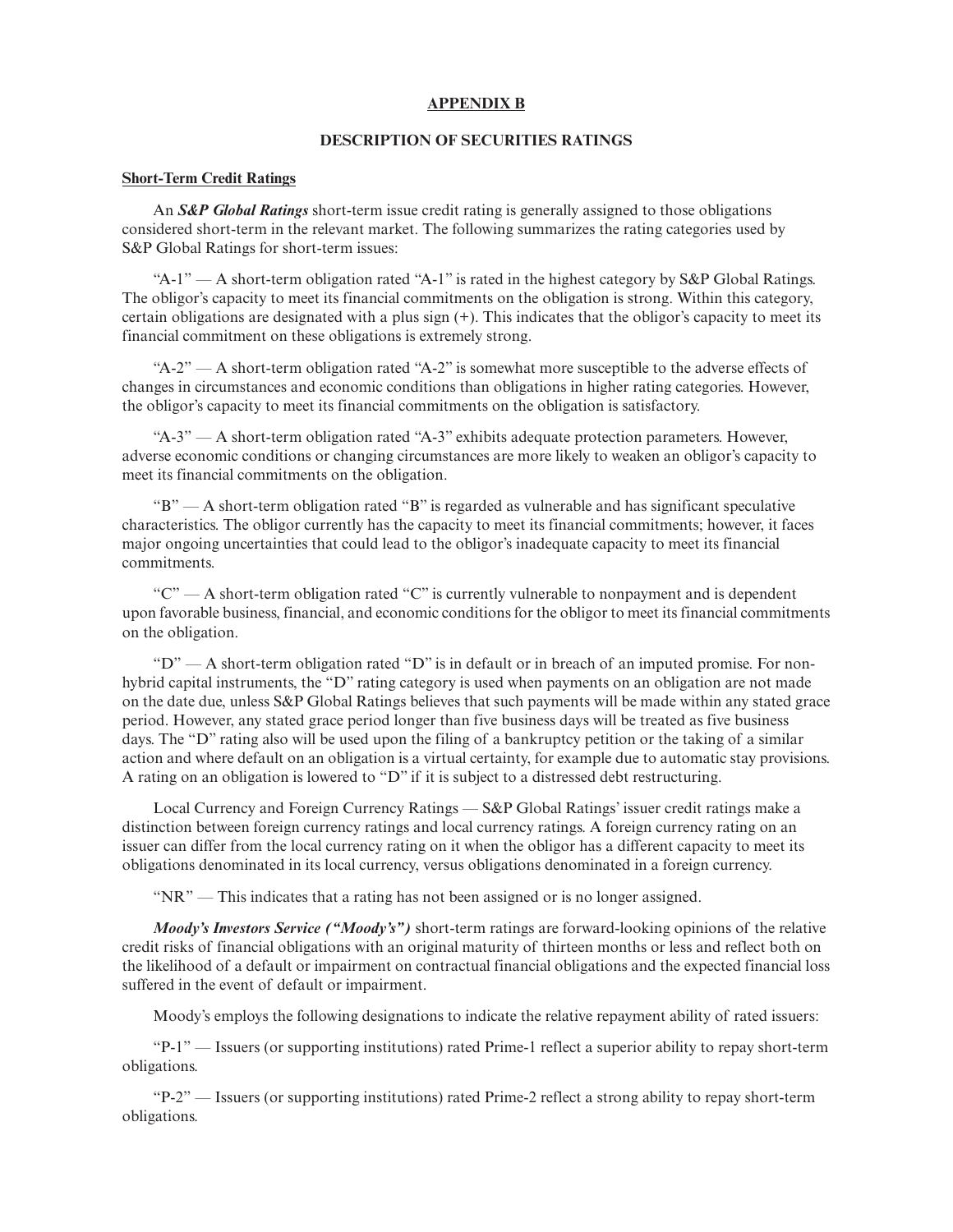"P-3" — Issuers (or supporting institutions) rated Prime-3 reflect an acceptable ability to repay short-term obligations.

"NP" — Issuers (or supporting institutions) rated Not Prime do not fall within any of the Prime rating categories.

"NR" — Is assigned to an unrated issuer.

*Fitch, Inc. / Fitch Ratings Ltd. ("Fitch")* short-term issuer or obligation rating is based in all cases on the short-term vulnerability to default of the rated entity and relates to the capacity to meet financial obligations in accordance with the documentation governing the relevant obligation. Short-term deposit ratings may be adjusted for loss severity. Short-term ratings are assigned to obligations whose initial maturity is viewed as "short-term" based on market convention.<sup>1</sup> Typically, this means up to 13 months for corporate, sovereign, and structured obligations and up to 36 months for obligations in U.S. public finance markets. The following summarizes the rating categories used by Fitch for short-term obligations:

"F1" — Securities possess the highest short-term credit quality. This designation indicates the strongest intrinsic capacity for timely payment of financial commitments; may have an added "+" to denote any exceptionally strong credit feature.

"F2" — Securities possess good short-term credit quality. This designation indicates good intrinsic capacity for timely payment of financial commitments.

"F3" — Securities possess fair short-term credit quality. This designation indicates that the intrinsic capacity for timely payment of financial commitments is adequate.

"B" — Securities possess speculative short-term credit quality. This designation indicates minimal capacity for timely payment of financial commitments, plus heightened vulnerability to near term adverse changes in financial and economic conditions.

"C" — Securities possess high short-term default risk. Default is a real possibility.

"RD" — Restricted default. Indicates an entity that has defaulted on one or more of its financial commitments, although it continues to meet other financial obligations. Typically applicable to entity ratings only.

"D" — Default. Indicates a broad-based default event for an entity, or the default of a short-term obligation.

Plus  $(+)$  or minus  $(-)$  — The "F1" rating may be modified by the addition of a plus  $(+)$  or minus  $(-)$ sign to show the relative status within that major rating category.

"NR" — Is assigned to an unrated issue of a rated issuer.

The *DBRS Morningstar® Ratings Limited ("DBRS Morningstar")* short-term debt rating scale provides an opinion on the risk that an issuer will not meet its short-term financial obligations in a timely manner. Ratings are based on quantitative and qualitative considerations relevant to the issuer and the relative ranking of claims. The R-1 and R-2 rating categories are further denoted by the sub-categories "(high)", "(middle)", and "(low)".

The following summarizes the ratings used by DBRS Morningstar for commercial paper and short-term debt:

"R-1 (high)" — Short-term debt rated "R-1 (high)" is of the highest credit quality. The capacity for the payment of short-term financial obligations as they fall due is exceptionally high. Unlikely to be adversely affected by future events.

"R-1 (middle)" — Short-term debt rated "R-1 (middle)" is of superior credit quality. The capacity for the payment of short-term financial obligations as they fall due is very high. Differs from "R-1 (high)" by a relatively modest degree. Unlikely to be significantly vulnerable to future events.

 $1$  A long-term rating can also be used to rate an issue with short maturity.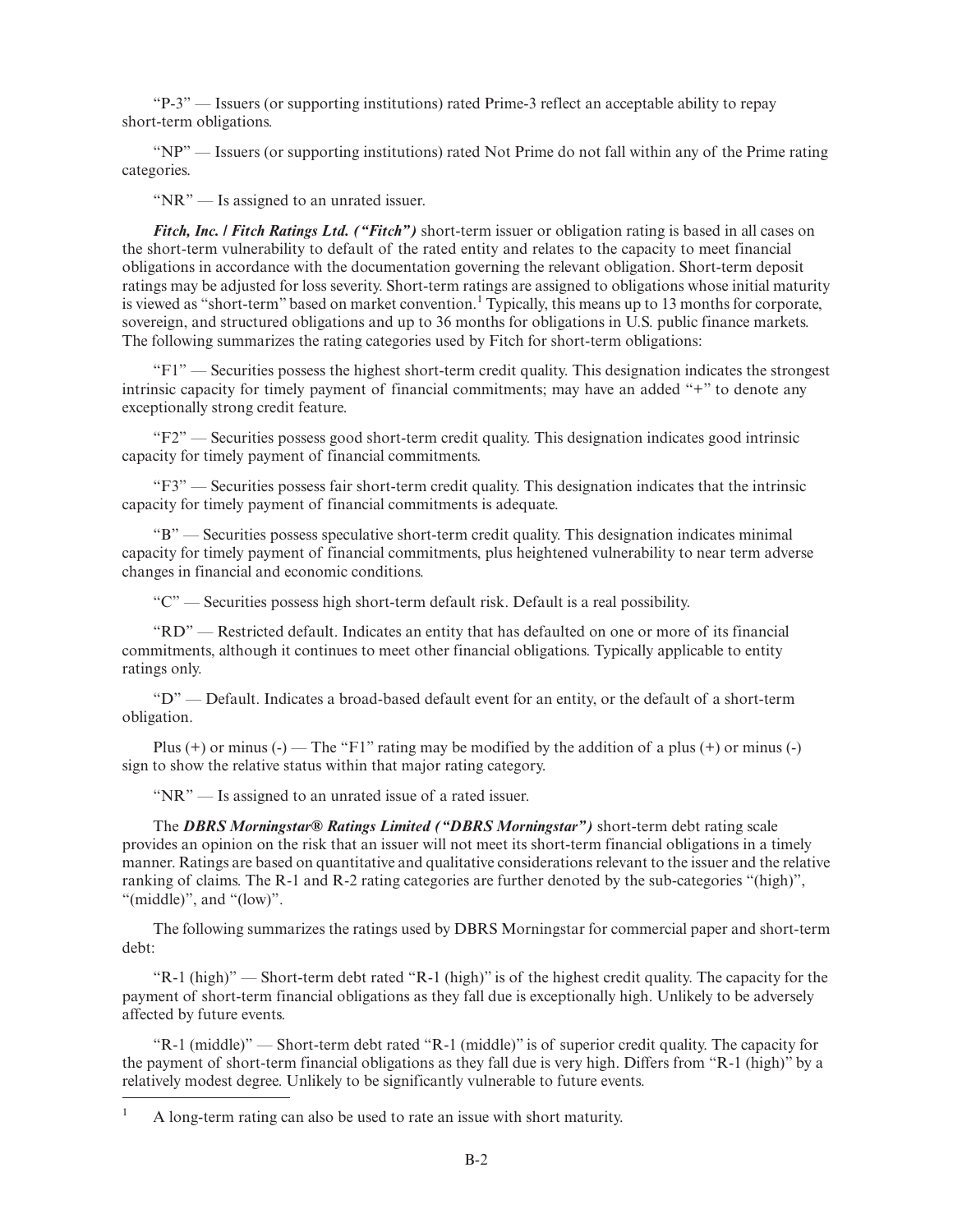"R-1 (low)" — Short-term debt rated "R-1 (low)" is of good credit quality. The capacity for the payment of short-term financial obligations as they fall due is substantial. Overall strength is not as favorable as higher rating categories. May be vulnerable to future events, but qualifying negative factors are considered manageable.

"R-2 (high)" — Short-term debt rated "R-2 (high)" is considered to be at the upper end of adequate credit quality. The capacity for the payment of short-term financial obligations as they fall due is acceptable. May be vulnerable to future events.

"R-2 (middle)" — Short-term debt rated "R-2 (middle)" is considered to be of adequate credit quality. The capacity for the payment of short-term financial obligations as they fall due is acceptable. May be vulnerable to future events or may be exposed to other factors that could reduce credit quality.

"R-2 (low)" — Short-term debt rated "R-2 (low)" is considered to be at the lower end of adequate credit quality. The capacity for the payment of short-term financial obligations as they fall due is acceptable. May be vulnerable to future events. A number of challenges are present that could affect the issuer's ability to meet such obligations.

"R-3" — Short-term debt rated "R-3" is considered to be at the lowest end of adequate credit quality. There is a capacity for the payment of short-term financial obligations as they fall due. May be vulnerable to future events and the certainty of meeting such obligations could be impacted by a variety of developments.

"R-4" — Short-term debt rated "R-4" is considered to be of speculative credit quality. The capacity for the payment of short-term financial obligations as they fall due is uncertain.

"R-5" — Short-term debt rated "R-5" is considered to be of highly speculative credit quality. There is a high level of uncertainty as to the capacity to meet short-term financial obligations as they fall due.

" $D$ " — Short-term debt rated " $D$ " is assigned when the issuer has filed under any applicable bankruptcy, insolvency or winding up statute or there is a failure to satisfy an obligation after the exhaustion of grace periods, a downgrade to "D" may occur. DBRS Morningstar may also use "SD" (Selective Default) in cases where only some securities are impacted, such as the case of a "distressed exchange".

## **Long-Term Credit Ratings**

The following summarizes the ratings used by *S&P Global Ratings* for long-term issues:

"AAA" — An obligation rated "AAA" has the highest rating assigned by S&P Global Ratings. The obligor's capacity to meet its financial commitments on the obligation is extremely strong.

"AA" — An obligation rated "AA" differs from the highest-rated obligations only to a small degree. The obligor's capacity to meet its financial commitments on the obligation is very strong.

"A" — An obligation rated "A" is somewhat more susceptible to the adverse effects of changes in circumstances and economic conditions than obligations in higher-rated categories. However, the obligor's capacity to meet its financial commitments on the obligation is still strong.

"BBB" — An obligation rated "BBB" exhibits adequate protection parameters. However, adverse economic conditions or changing circumstances are more likely to weaken the obligor's capacity to meet its financial commitments on the obligation.

"BB," "B," "CCC," "CC" and "C" — Obligations rated "BB," "B," "CCC," "CC" and "C" are regarded as having significant speculative characteristics. "BB" indicates the least degree of speculation and "C" the highest. While such obligations will likely have some quality and protective characteristics, these may be outweighed by large uncertainties or major exposure to adverse conditions.

"BB" — An obligation rated "BB" is less vulnerable to nonpayment than other speculative issues. However, it faces major ongoing uncertainties or exposure to adverse business, financial, or economic conditions that could lead to the obligor's inadequate capacity to meet its financial commitments on the obligation.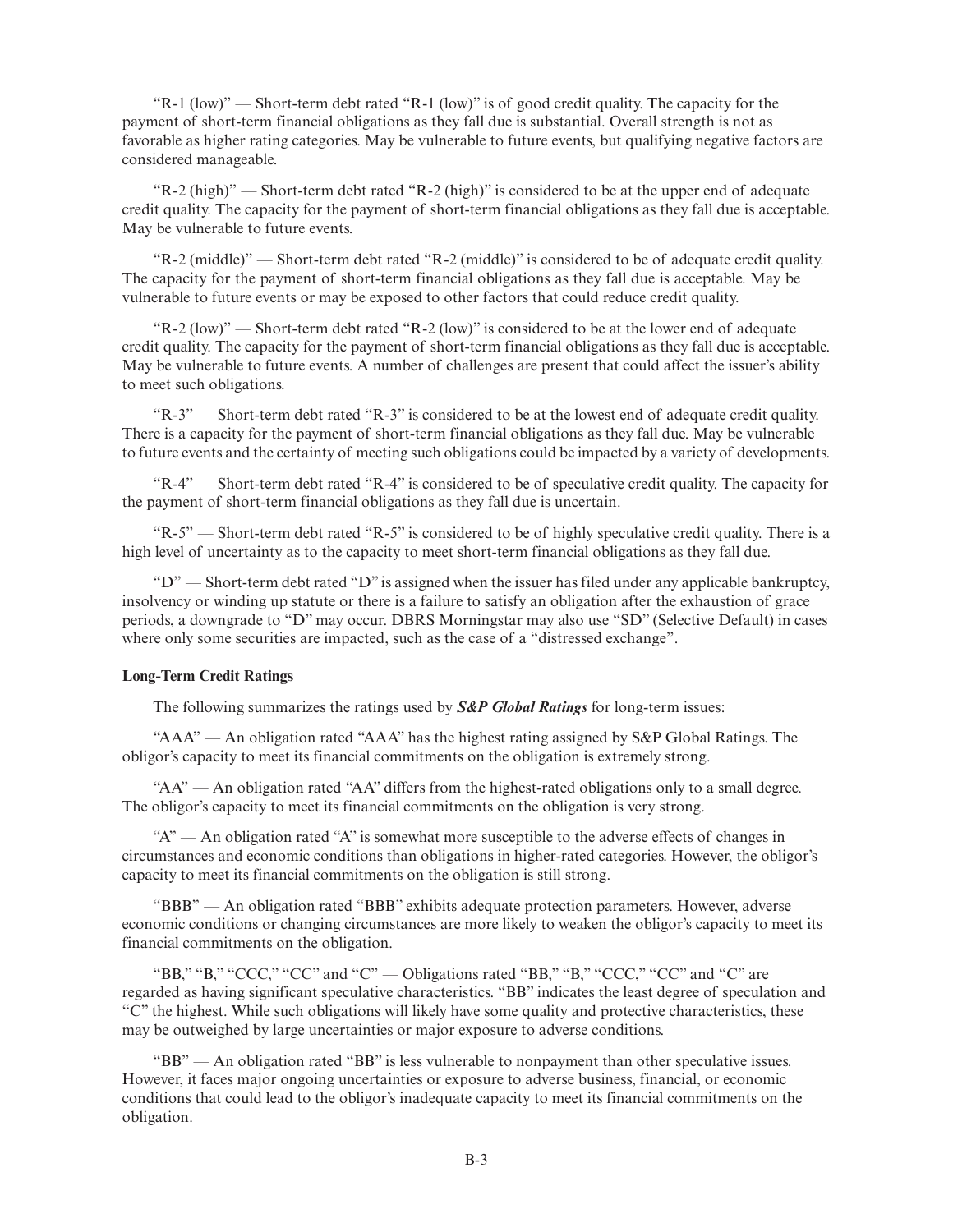"B" — An obligation rated "B" is more vulnerable to nonpayment than obligations rated "BB", but the obligor currently has the capacity to meet its financial commitments on the obligation. Adverse business, financial, or economic conditions will likely impair the obligor's capacity or willingness to meet its financial commitments on the obligation.

"CCC" — An obligation rated "CCC" is currently vulnerable to nonpayment and is dependent upon favorable business, financial, and economic conditions for the obligor to meet its financial commitments on the obligation. In the event of adverse business, financial, or economic conditions, the obligor is not likely to have the capacity to meet its financial commitments on the obligation.

" $CC$ " — An obligation rated "CC" is currently highly vulnerable to nonpayment. The "CC" rating is used when a default has not yet occurred but S&P Global Ratings expects default to be a virtual certainty, regardless of the anticipated time to default.

"C" — An obligation rated "C" is currently highly vulnerable to nonpayment, and the obligation is expected to have lower relative seniority or lower ultimate recovery compared with obligations that are rated higher.

"D" — An obligation rated "D" is in default or in breach of an imputed promise. For non-hybrid capital instruments, the "D" rating category is used when payments on an obligation are not made on the date due, unless S&P Global Ratings believes that such payments will be made within five business days in the absence of a stated grace period or within the earlier of the stated grace period or 30 calendar days. The "D" rating also will be used upon the filing of a bankruptcy petition or the taking of similar action and where default on an obligation is a virtual certainty, for example due to automatic stay provisions. A rating on an obligation is lowered to "D" if it is subject to a distressed debt restructuring

Plus  $(+)$  or minus  $(-)$  — The ratings from "AA" to "CCC" may be modified by the addition of a plus (+) or minus (-) sign to show relative standing within the rating categories.

"NR" — This indicates that a rating has not been assigned, or is no longer assigned.

Local Currency and Foreign Currency Ratings — S&P Global Ratings' issuer credit ratings make a distinction between foreign currency ratings and local currency ratings. A foreign currency rating on an issuer can differ from the local currency rating on it when the obligor has a different capacity to meet its obligations denominated in its local currency, versus obligations denominated in a foreign currency.

*Moody's* long-term ratings are forward-looking opinions of the relative credit risks of financial obligations with an original maturity of one year or more. Such ratings reflect both on the likelihood of default or impairment on contractual financial obligations and the expected financial loss suffered in the event of default or impairment. The following summarizes the ratings used by Moody's for long-term debt:

"Aaa" — Obligations rated "Aaa" are judged to be of the highest quality, subject to the lowest level of credit risk.

"Aa" — Obligations rated "Aa" are judged to be of high quality and are subject to very low credit risk.

"A" — Obligations rated "A" are judged to be upper-medium grade and are subject to low credit risk.

"Baa" — Obligations rated "Baa" are judged to be medium-grade and subject to moderate credit risk and as such may possess certain speculative characteristics.

"Ba" — Obligations rated "Ba" are judged to be speculative and are subject to substantial credit risk.

"B" — Obligations rated "B" are considered speculative and are subject to high credit risk.

"Caa" — Obligations rated "Caa" are judged to be speculative of poor standing and are subject to very high credit risk.

"Ca" — Obligations rated "Ca" are highly speculative and are likely in, or very near, default, with some prospect of recovery of principal and interest.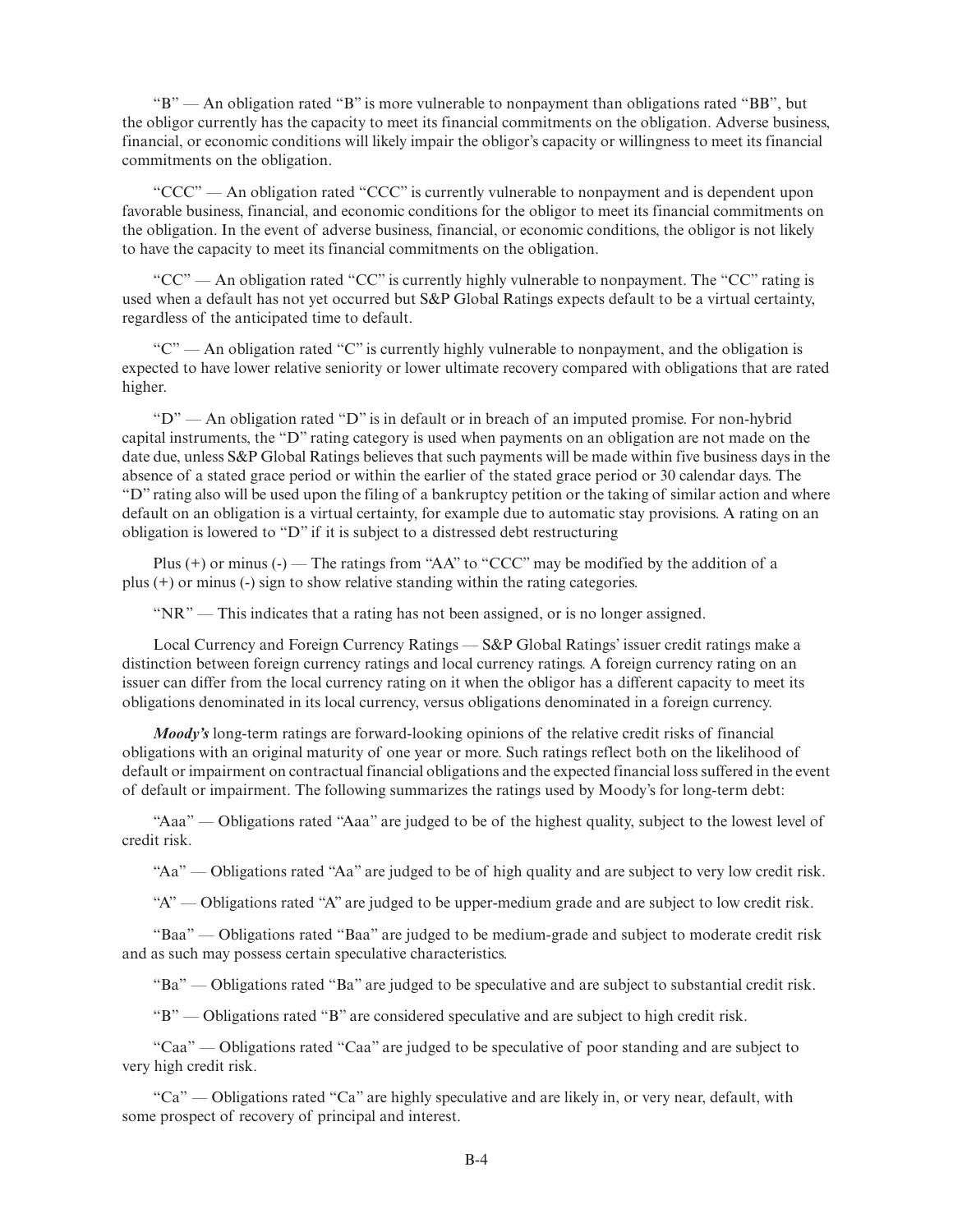"C" — Obligations rated "C" are the lowest rated and are typically in default, with little prospect for recovery of principal or interest.

Note: Moody's appends numerical modifiers 1, 2, and 3 to each generic rating classification from "Aa" through "Caa." The modifier 1 indicates that the obligation ranks in the higher end of its generic rating category; the modifier 2 indicates a mid-range ranking; and the modifier 3 indicates a ranking in the lower end of that generic rating category.

"NR" — Is assigned to unrated obligations.

The following summarizes long-term ratings used by *Fitch*:

"AAA" — Securities considered to be of the highest credit quality. "AAA" ratings denote the lowest expectation of credit risk. They are assigned only in cases of exceptionally strong capacity for payment of financial commitments. This capacity is highly unlikely to be adversely affected by foreseeable events.

"AA" — Securities considered to be of very high credit quality. "AA" ratings denote expectations of very low credit risk. They indicate very strong capacity for payment of financial commitments. This capacity is not significantly vulnerable to foreseeable events.

"A" — Securities considered to be of high credit quality. "A" ratings denote expectations of low credit risk. The capacity for payment of financial commitments is considered strong. This capacity may, nevertheless, be more vulnerable to adverse business or economic conditions than is the case for higher ratings.

"BBB" — Securities considered to be of good credit quality. "BBB" ratings indicate that expectations of credit risk are currently low. The capacity for payment of financial commitments is considered adequate, but adverse business or economic conditions are more likely to impair this capacity.

"BB" — Securities considered to be speculative. "BB" ratings indicate that there is an elevated vulnerability to credit risk, particularly in the event of adverse changes in business or economic conditions over time; however, business or financial alternatives may be available to allow financial commitments to be met.

"B" — Securities considered to be highly speculative. "B" ratings indicate that material credit risk is present

"CCC" — A "CCC" rating indicates that substantial credit risk is present.

"CC" — A "CC" rating indicates very high levels of credit risk.

"C" — A "C" rating indicates exceptionally high levels of credit risk.

Defaulted obligations typically are not assigned "RD" or "D" ratings but are instead rated in the "CCC" to "C" rating categories, depending on their recovery prospects and other relevant characteristics. Fitch believes that this approach better aligns obligations that have comparable overall expected loss but varying vulnerability to default and loss.

Plus (+) or minus (-) may be appended to a rating to denote relative status within major rating categories. Such suffixes are not added to the "AAA" obligation rating category, or to corporate finance obligation ratings in the categories below "CCC".

"NR" — Is assigned to an unrated issue of a rated issuer.

The *DBRS* Morningstar long-term rating scale provides an opinion on the risk of default. That is, the risk that an issuer will fail to satisfy its financial obligations in accordance with the terms under which an obligation has been issued. Ratings are based on quantitative and qualitative considerations relevant to the issuer, and the relative ranking of claims. All rating categories other than AAA and D also contain subcategories "(high)" and "(low)". The absence of either a "(high)" or "(low)" designation indicates the rating is in the middle of the category. The following summarizes the ratings used by DBRS Morningstar for long-term debt: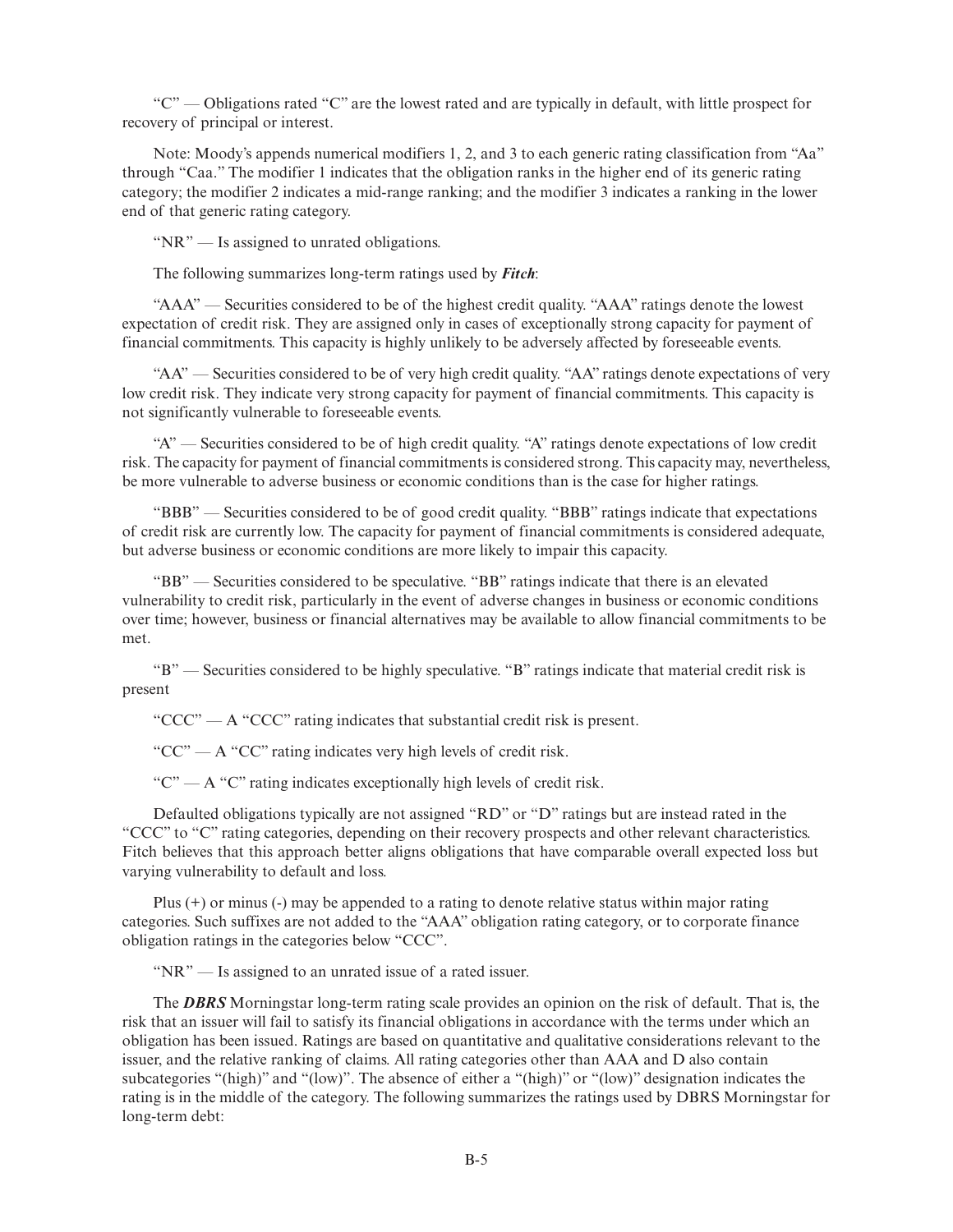"AAA" — Long-term debt rated "AAA" is of the highest credit quality. The capacity for the payment of financial obligations is exceptionally high and unlikely to be adversely affected by future events.

"AA" — Long-term debt rated "AA" is of superior credit quality. The capacity for the payment of financial obligations is considered high. Credit quality differs from "AAA" only to a small degree. Unlikely to be significantly vulnerable to future events.

"A" — Long-term debt rated "A" is of good credit quality. The capacity for the payment of financial obligations is substantial, but of lesser credit quality than "AA." May be vulnerable to future events, but qualifying negative factors are considered manageable.

"BBB" — Long-term debt rated "BBB" is of adequate credit quality. The capacity for the payment of financial obligations is considered acceptable. May be vulnerable to future events.

"BB" — Long-term debt rated "BB" is of speculative, non-investment grade credit quality. The capacity for the payment of financial obligations is uncertain. Vulnerable to future events.

"B" — Long-term debt rated "B" is of highly speculative credit quality. There is a high level of uncertainty as to the capacity to meet financial obligations.

"CCC", "CC" and "C" — Long-term debt rated in any of these categories is of very highly speculative credit quality. In danger of defaulting on financial obligations. There is little difference between these three categories, although "CC" and "C" ratings are normally applied to obligations that are seen as highly likely to default, or subordinated to obligations rated in the "CCC" to "B" range. Obligations in respect of which default has not technically taken place but is considered inevitable may be rated in the "C" category.

" $D$ " — A security rated " $D$ " is assigned when the issuer has filed under any applicable bankruptcy, insolvency or winding up statute or there is a failure to satisfy an obligation after the exhaustion of grace periods, a downgrade to "D" may occur. DBRS Morningstar may also use "SD" (Selective Default) in cases where only some securities are impacted, such as the case of a "distressed exchange".

#### **Municipal Note Ratings**

An *S&P Global Ratings* U.S. municipal note rating reflects S&P Global Ratings' opinion about the liquidity factors and market access risks unique to the notes. Notes due in three years or less will likely receive a note rating. Notes with an original maturity of more than three years will most likely receive a long-term debt rating. In determining which type of rating, if any, to assign, S&P Global Ratings' analysis will review the following considerations:

- Amortization schedule the larger the final maturity relative to other maturities, the more likely it will be treated as a note; and
- Source of payment the more dependent the issue is on the market for its refinancing, the more likely it will be treated as a note.

Municipal Short-Term Note rating symbols are as follows:

"SP-1" — A municipal note rated "SP-1" exhibits a strong capacity to pay principal and interest. An issue determined to possess a very strong capacity to pay debt service is given a plus (+) designation.

"SP-2" — A municipal note rated "SP-2" exhibits a satisfactory capacity to pay principal and interest, with some vulnerability to adverse financial and economic changes over the term of the notes.

"SP-3" — A municipal note rated "SP-3" exhibits a speculative capacity to pay principal and interest.

" $D$ " — This rating is assigned upon failure to pay the note when due, completion of a distressed debt restructuring, or the filing of a bankruptcy petition or the taking of similar action and where default on an obligation is a virtual certainty, for example due to automatic stay provisions.

*Moody's* uses the global short-term Prime rating scale (listed above under Short-Term Credit Ratings) for commercial paper issued by U.S. municipalities and nonprofits. These commercial paper programs may be backed by external letters of credit or liquidity facilities, or by an issuer's self-liquidity.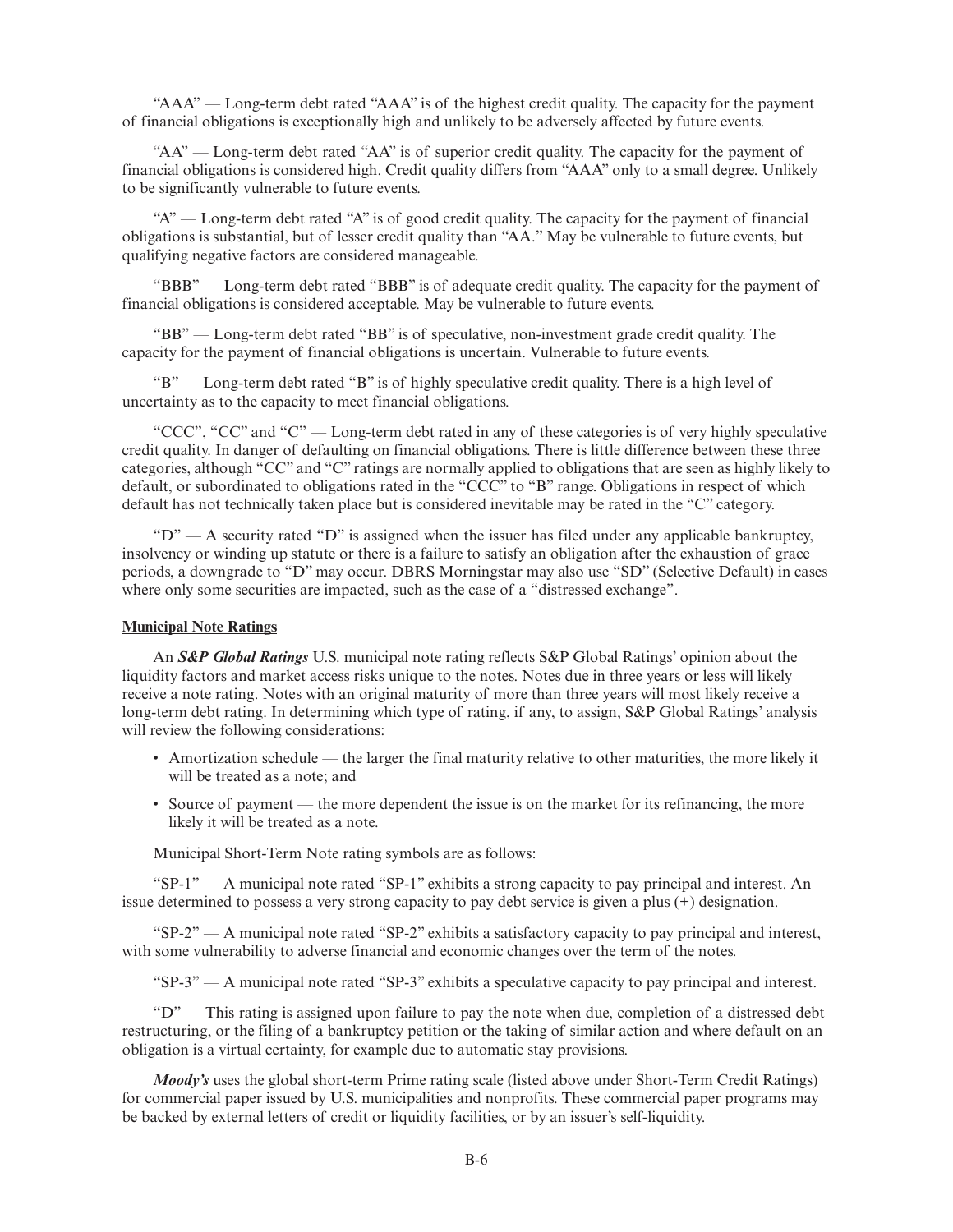For other short-term municipal obligations, Moody's uses one of two other short-term rating scales, the Municipal Investment Grade ("MIG") and Variable Municipal Investment Grade ("VMIG") scales provided below.

Moody's uses the MIG scale for U.S. municipal cash flow notes, bond anticipation notes and certain other short-term obligations, which typically mature in three years or less. Under certain circumstances, Moody's uses the MIG scale for bond anticipation notes with maturities of up to five years.

#### MIG Scale

"MIG-1" — This designation denotes superior credit quality. Excellent protection is afforded by established cash flows, highly reliable liquidity support, or demonstrated broad-based access to the market for refinancing.

"MIG-2" — This designation denotes strong credit quality. Margins of protection are ample, although not as large as in the preceding group.

"MIG-3" — This designation denotes acceptable credit quality. Liquidity and cash-flow protection may be narrow, and market access for refinancing is likely to be less well-established.

"SG" — This designation denotes speculative-grade credit quality. Debt instruments in this category may lack sufficient margins of protection.

"NR" — Is assigned to an unrated obligation.

In the case of variable rate demand obligations ("VRDOs"), a two-component rating is assigned. The components are a long-term rating and a short-term demand obligation rating. The long-term rating addresses the issuer's ability to meet scheduled principal and interests payments. The short-term demand obligation rating addresses the ability of the issuer or the liquidity provider to make payments associated with the purchase-price-upon demand feature ("demand feature") of the VRDO. The short-term demand obligation rating uses the VMIG scale. VMIG ratings with liquidity support use as an input the short-term Counterparty Risk Assessment of the support provider, or the long-term rating of the underlying obligor in the absence of third party liquidity support. Transitions of VMIG ratings of demand obligations with conditional liquidity support differ from transitions on the Prime scale to reflect the risk that external liquidity support will terminate if the issuer's long-term rating drops below investment grade.

Moody's typically assigns the VMIG short-term demand obligation rating if the frequency of the demand feature is less than every three years. If the frequency of the demand feature is less than three years but the purchase price is payable only with remarketing proceeds, the short-term demand obligation rating is "NR".

"VMIG-1" — This designation denotes superior credit quality. Excellent protection is afforded by the superior short-term credit strength of the liquidity provider and structural and legal protections that ensure the timely payment of purchase price upon demand.

"VMIG-2" — This designation denotes strong credit quality. Good protection is afforded by the strong short-term credit strength of the liquidity provider and structural and legal protections that ensure the timely payment of purchase price upon demand.

"VMIG-3" — This designation denotes acceptable credit quality. Adequate protection is afforded by the satisfactory short-term credit strength of the liquidity provider and structural and legal protections that ensure the timely payment of purchase price upon demand.

"SG" — This designation denotes speculative-grade credit quality. Demand features rated in this category may be supported by a liquidity provider that does not have a sufficiently strong short-term rating or may lack the structural and/or legal protections necessary to ensure the timely payment of purchase price upon demand.

"NR" — Is assigned to an unrated obligation.